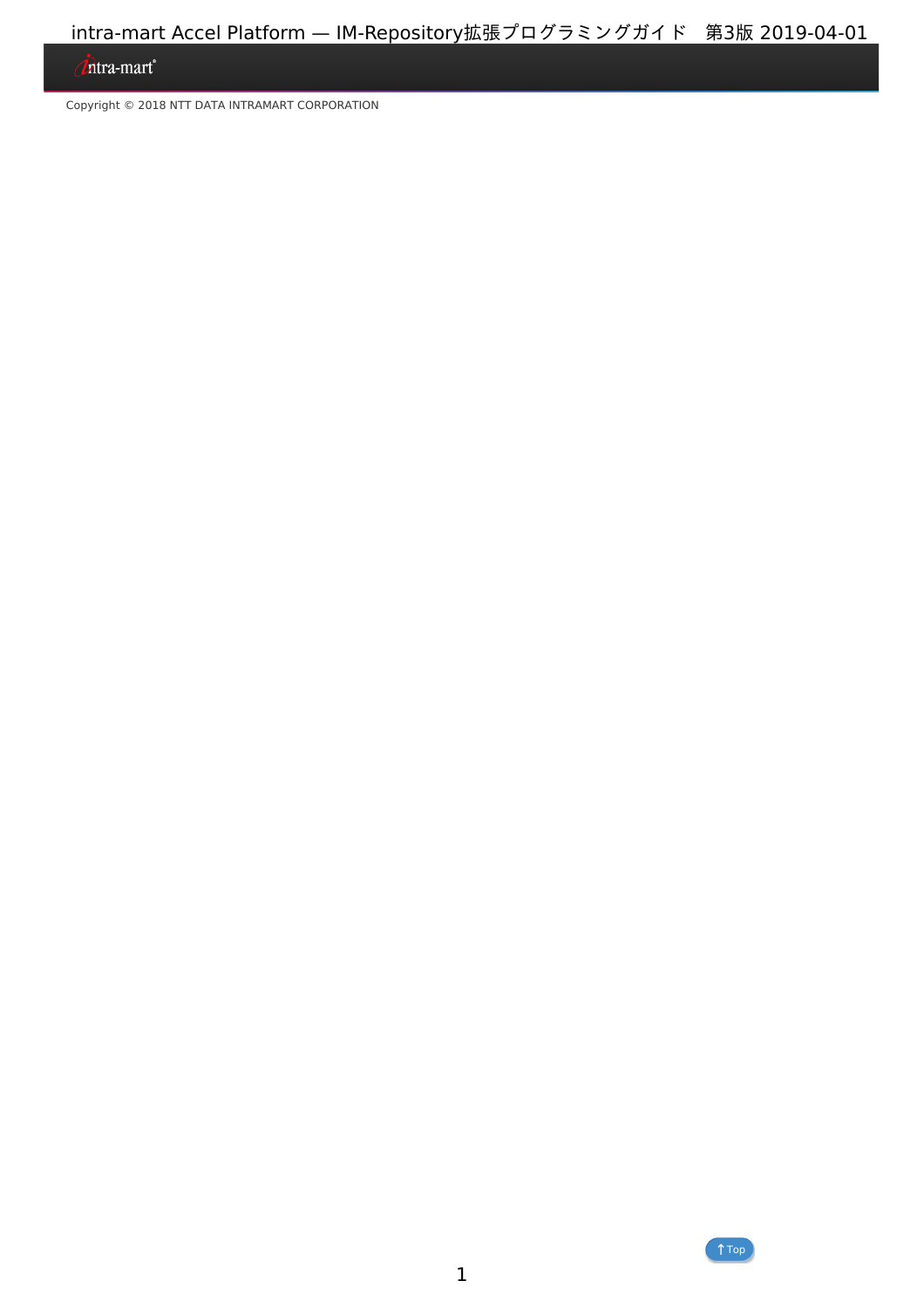- <span id="page-1-0"></span>1. 改訂情報
- 2. はじめに
	- 2.1. [本書の目的](#page-3-0)
	- 2.2. [対象読者](#page-3-1)
	- 2.3. [サンプルコードについて](#page-3-2)
	- 2.4. [本書の構成](#page-3-3)
- 3. 辞書項目API
	- 3.1. 最新バージョン
		- 3.1.1. [最新バージョンの辞書を取得する](#page-4-0)
	- 3.2. 辞書項目
		- 3.2.1. [辞書項目を取得する](#page-3-0)
		- 3.2.2. [辞書項目のエイリアスを取得する](#page-3-1)
	- 3.3. エイリアス
		- 3.3.1. [エイリアスを取得する](#page-3-0)
	- 3.4. 用途と制約
		- 3.4.1. [用途の参照](#page-3-1)
		- 3.4.2. [制約の確認方法](#page-3-2)
		- 3.4.3. [制約用途に指定した制約に適合するかどうかを確認する](#page-7-0)
	- 3.5. 用途を追加する
		- 3.5.1. [用途の実装](#page-3-1)
	- 3.6. 制約を追加する
		- 3.6.1. [制約の実装](#page-3-1)
	- 3.7. バリデーション
		- 3.7.1. [バリデーションを利用する](#page-3-0)
	- 3.8. 辞書項目検索
		- 3.8.1. [辞書項目を検索する](#page-3-1)
		- 3.8.2. [結果を返却する](#page-3-3)
- 4. 列举型API
	- 4.1. 列挙型
		- 4.1.1. [列挙型を取得する](#page-3-0)
	- 4.2. 列挙型検索
		- 4.2.1. [列挙型を検索する](#page-3-1)
		- 4.2.2. [結果を返却する](#page-3-3)
- 5. エンティティAPI
	- 5.1. エンティティ検索
		- 5.1.1. [エンティティを検索する](#page-3-1)
		- 5.1.2. [結果を返却する](#page-3-3)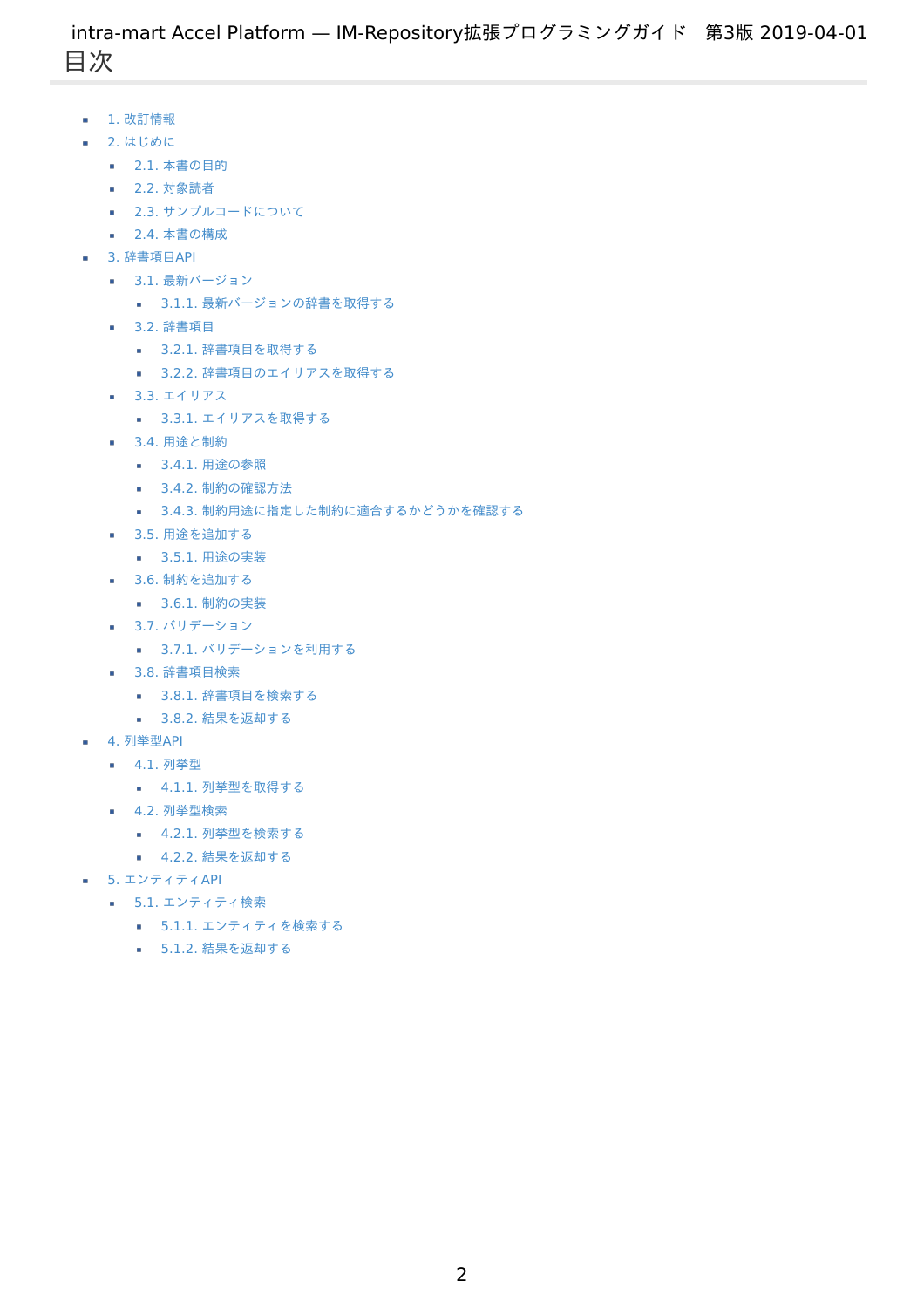<span id="page-2-0"></span>

| 変更年月日 変更内容    |                                      |
|---------------|--------------------------------------|
| 2018-04-01 初版 |                                      |
|               | 2018-12-01 第2版 下記を追加・変更しました。         |
|               | 「 <i>クライアント側のバリデーション</i> 」を追加<br>. . |
|               | 2019-04-01 第3版 下記を追加しました。            |
|               | 「 <i>用涂を追加する</i> 」を追加                |
|               | 「 <i>制約を追加する</i> 」を追加                |

- 「[辞書項目検索](index.html#link-search-dictionary)」を追加
- <span id="page-2-1"></span>■ 「[エンティティ](index.html#link-entityset)API」を追加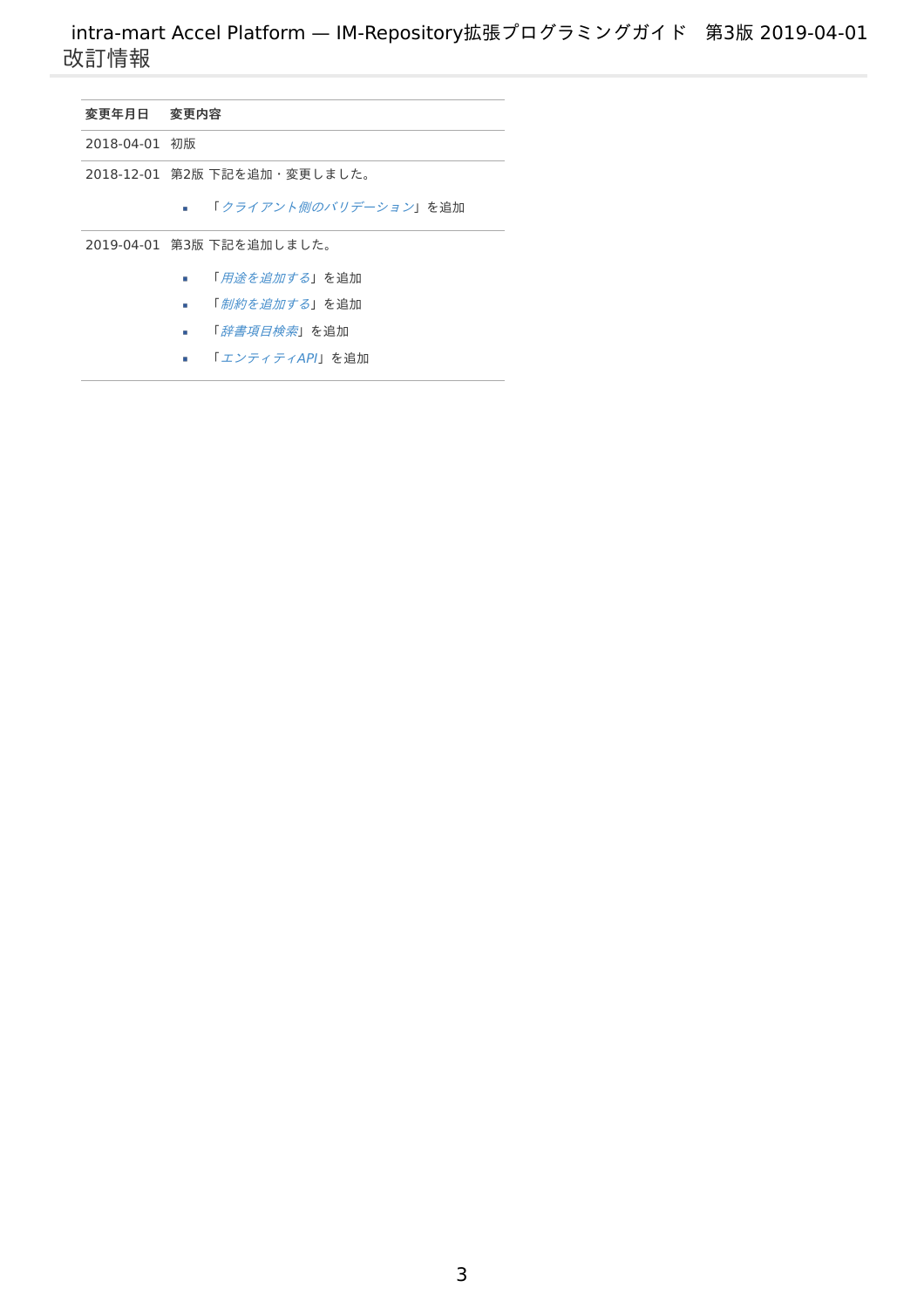## <span id="page-3-0"></span>本書の目[的](#page-3-0)

本書は、IM-Repository for Accel Platform(以下 IM-Repository)におけるそれぞれの機能を拡張する仕組の詳細および、基本的な 使用方法も併せて説明します。

説明範囲は以下のとおりです。

- 辞書項目APIの使用方法について ×
- 列挙型APIの使用方法について à.

## <span id="page-3-1"></span>対象読[者](#page-3-1)

本書では以下のユーザを対象としています。

- IM-Repositoryを利用して処理を実装したい à.
- IM-Repositoryと連携した機能を実装したい  $\overline{\phantom{a}}$

## <span id="page-3-2"></span>サンプルコードについ[て](#page-3-2)

本書に掲載されているサンプルコードは可読性を重視しており、性能面や保守性といった観点において必ずしも適切な実装ではありませ ん。

開発においてサンプルコードを参考にされる場合には、上記について十分に注意してください。

## <span id="page-3-3"></span>本書の構[成](#page-3-3)

[辞書項目](index.html#link-dictionary)API à.

辞書項目APIについて説明します。

[列挙型](index.html#link-enumeration)API ×

列挙型APIについて説明します。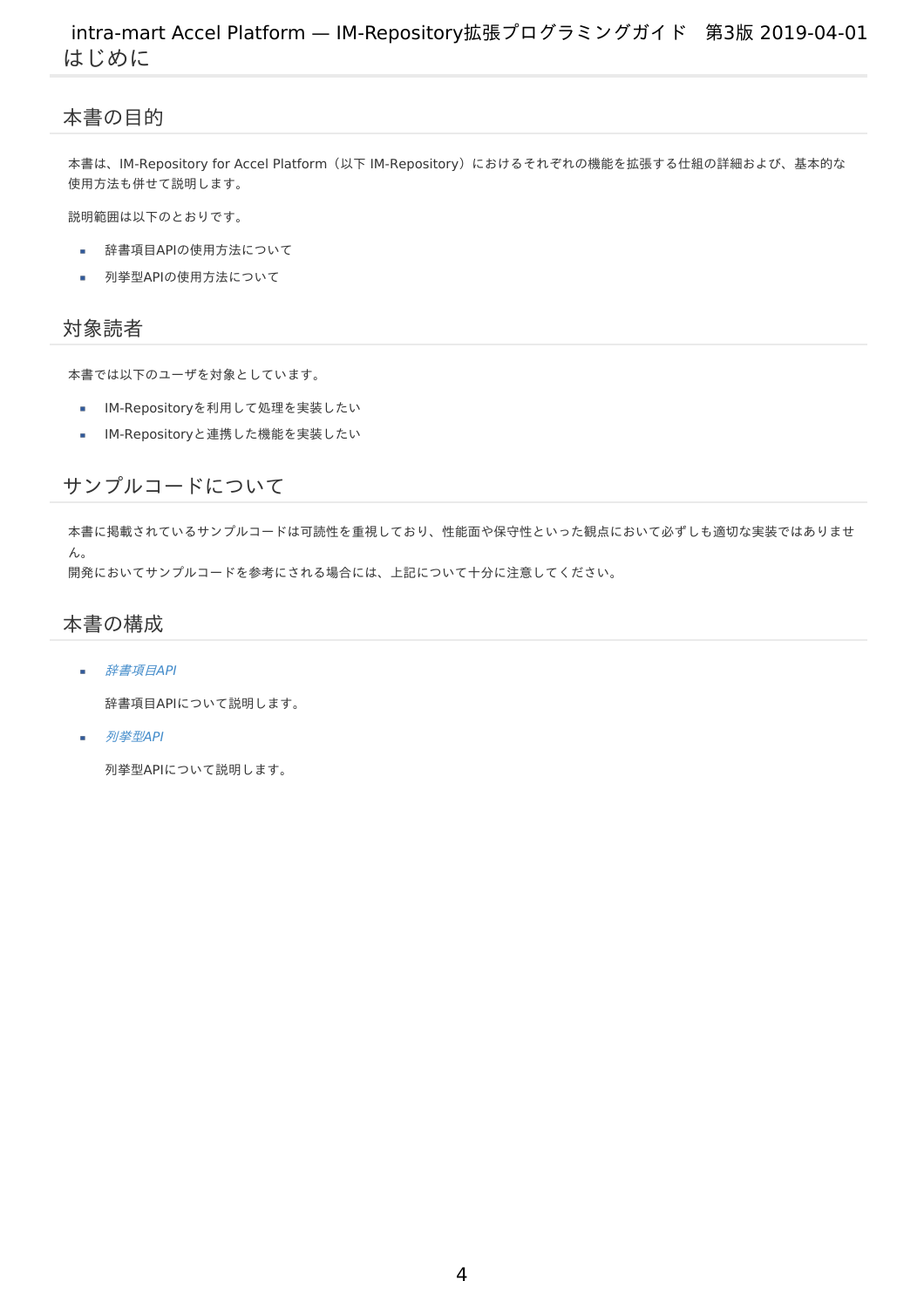IM-Repository上で管理される辞書項目は、項目内に用途や制約といった様々な定義が存在します。 また、辞書項目の集合である辞書 はバージョン管理されてもいます。

本項ではこの辞書項目の情報を取得するAPIの利用方法を説明します。

<span id="page-4-1"></span>最新バージョ[ン](#page-4-1)

■ [最新バージョンの辞書を取得する](#page-4-0)

<span id="page-4-0"></span>[最新バージョンの辞書を取得する](#page-3-0)

#### <span id="page-4-2"></span>REST-AP[I](#page-4-2)

項目

| メソッド | <b>GFT</b>                             |
|------|----------------------------------------|
| URI  | %ベース                                   |
|      | URL%/api/repository/dictionary/current |

#### JavaEE開発モデル

```
// 最新バージョンの辞書を取得
Dictionary dictionary = RepositoryServiceProvider.getInstance().getDictionaryService().getCurrent();
```
// 辞書のバージョンを確認する dictionary.getVersion();

// 辞書項目を検索する Criteria criteria = **new** Criteria(); criteria.setName("%表示名%"); dictionary.search(criteria);

## <span id="page-4-3"></span>辞書項[目](#page-4-3)

#### 項目

- [辞書項目を取得する](#page-3-0)
- <span id="page-4-4"></span>■ [辞書項目のエイリアスを取得する](#page-3-1)

### [辞書項目を取得する](#page-3-3)

JavaEE開発モデル

```
Dictionary dictionary = RepositoryServiceProvider.getInstance().getDictionaryService().getCurrent();
```

```
// 辞書項目を取得する
Item item = dictionary.find(ItemId.of("%辞書項目のID%"));
if (item != null) {
 // 辞書項目名を取得する
  item.getName();
}
```

```
辞書項目のエイリアスを取得する
```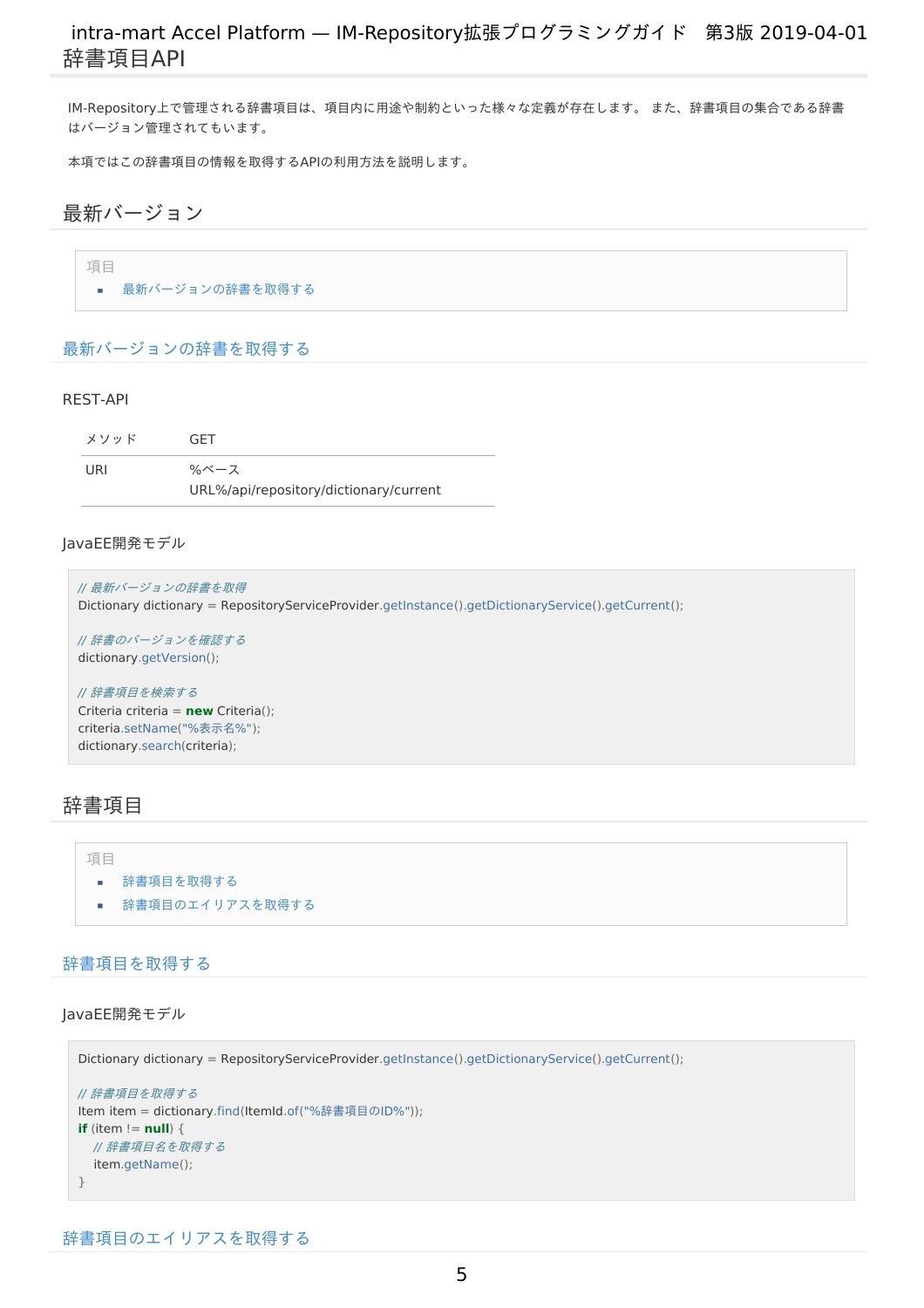Dictionary dictionary = RepositoryServiceProvider.getInstance().getDictionaryService().getCurrent();

// 指定された辞書項目のエイリアスを取得する List<Alias> alias = dictionary.findAlias(ItemId.of("%辞書項目のID%"));

## <span id="page-5-0"></span>エイリア[ス](#page-5-0)

項目

■ [エイリアスを取得する](#page-3-0)

### [エイリアスを取得する](#page-3-1)

#### JavaEE開発モデル

```
Dictionary dictionary = RepositoryServiceProvider.getInstance().getDictionaryService().getCurrent();
// エイリアスを取得する
Alias alias = dictionary.find(AliasId.of("%エイリアスのID%"));
if (alias != null) {
  // エイリアス名を取得する
  alias.getName();
}
```
## 用途と制[約](#page-6-0)

#### 項目

#### <span id="page-5-1"></span>[用途の参照](#page-3-1)  $\alpha$

- <span id="page-5-2"></span>[制約の確認方法](#page-3-2) à.
- <span id="page-5-3"></span> $\overline{\phantom{a}}$ [制約用途に指定した制約に適合するかどうかを確認する](#page-7-0)

辞書項目やエイリアスそのものは、メタデータとして存在するだけで利用価値はありません。 これらに用途を指定することで、単純な メタデータではなく様々なアプリケーションから 利用できる存在に成ります。

現在用意している用途は

- データ
- 制約  $\mathbf{r}$

の2種類です。

データ用途は、対象のメタデータの形式、例えばデータベースのスキーマを生成するための情報などを 管理できます。

制約用途は、対象のメタデータのバリデーションを行うための情報を管理できます。

### [用途の参照](#page-5-1)

#### REST-AP[I](#page-4-2)

#### メソッド GET

```
URI %ベースURL%/api/repository/dictionary/usages
```
#### JavaEE開発モデル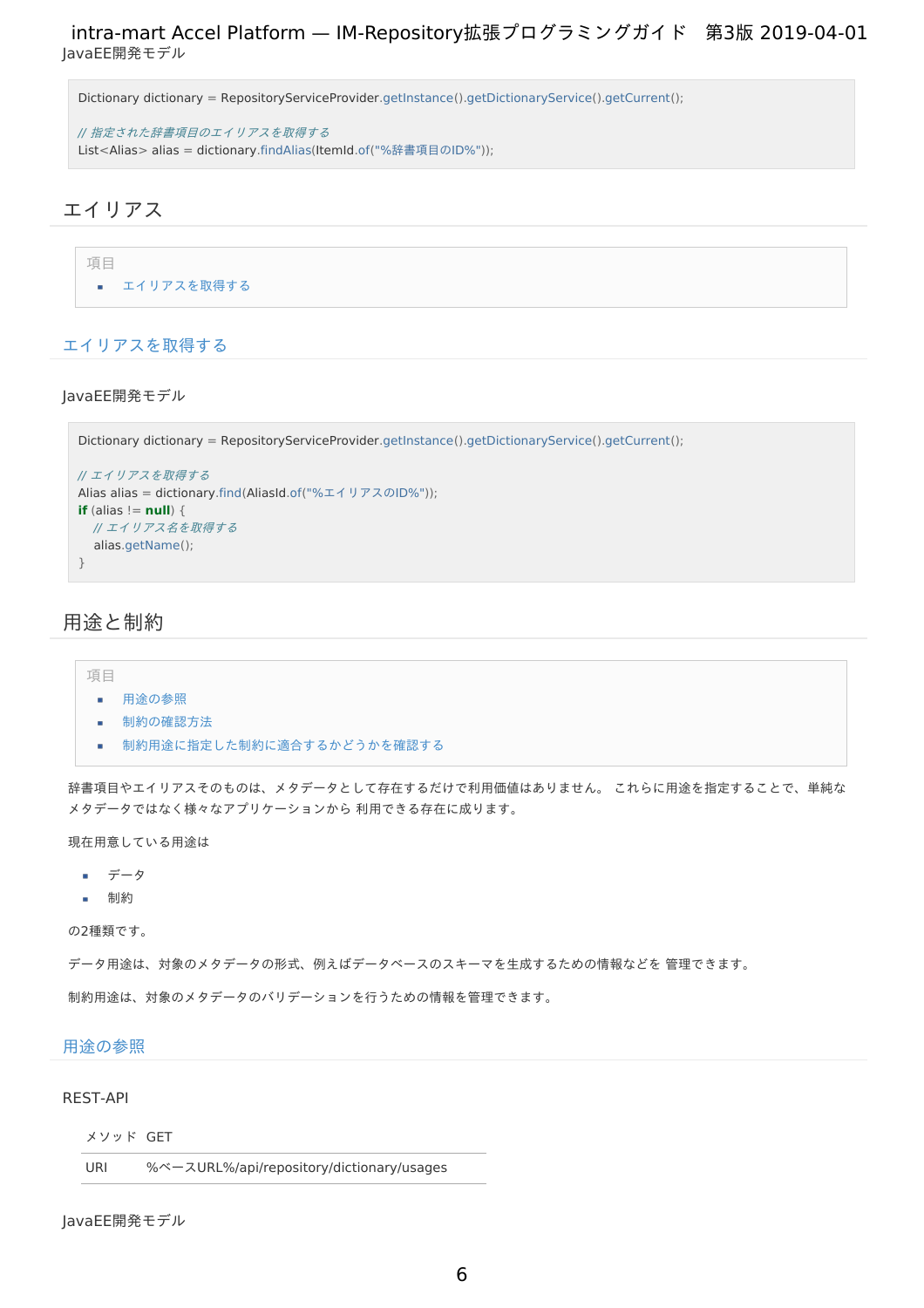```
Dictionary dictionary = RepositoryServiceProvider.getInstance().getDictionaryService().getCurrent();
```

```
// 辞書項目、エイリアスの順に用途を取得する
Item item = dictionary.find(ItemId.of("%辞書項目のID%");
Alias alias = dictionary.find(AliasId.of("%エイリアスのID%");
Usages usages = null;
if (item != null) {
  usages = item.getUsages();
} else if (alias != null) {
  usages = alias.getUsages();
}
```
### [制約の確認方法](#page-5-2)

### REST-AP[I](#page-3-3)

| メソッド GFT |                                           |
|----------|-------------------------------------------|
| URI      | %ベースURL%/api/repository/dictionary/usages |

### JavaEE開発モデル

```
Dictionary dictionary = RepositoryServiceProvider.getInstance().getDictionaryService().getCurrent();
// 辞書項目、エイリアスの順に用途を取得する
Item item = dictionary.find(ItemId.of("%辞書項目のID%");
Alias alias = dictionary.find(AliasId.of("%エイリアスのID%");
Usages usages = null;
if (item != null) {
  usages = item.getUsages();
} else if (alias != null) {
  usages = alias.getUsages();
}
// 制約の一覧を取得する
RestrictionUsage restrictionUsage = usages.get("制約用途のID文字列");
List<Restriction> list = restrictionUsage.getRestrictions();
```
## [制約用途に指定した制約に適合するかどうかを確認する](#page-5-3)

#### 辞書項目の設[定](#page-7-1)

あらかじめ、次のような設定を行います。これら以外の項目は任意に指定してください。

| 辞書項目ID | sample-dictionary-item |     |
|--------|------------------------|-----|
| 用途     | 制約にチェックを付ける            |     |
| 数値制約   | 制約を追加で追加しておく           |     |
|        | 最小値                    | 0   |
|        | 最大値                    | 100 |
|        | 最小整数桁                  | 空   |
|        | 最大整数桁                  | 空   |
|        | 最小小数桁                  | 空   |
|        | 最大小数桁                  | 空   |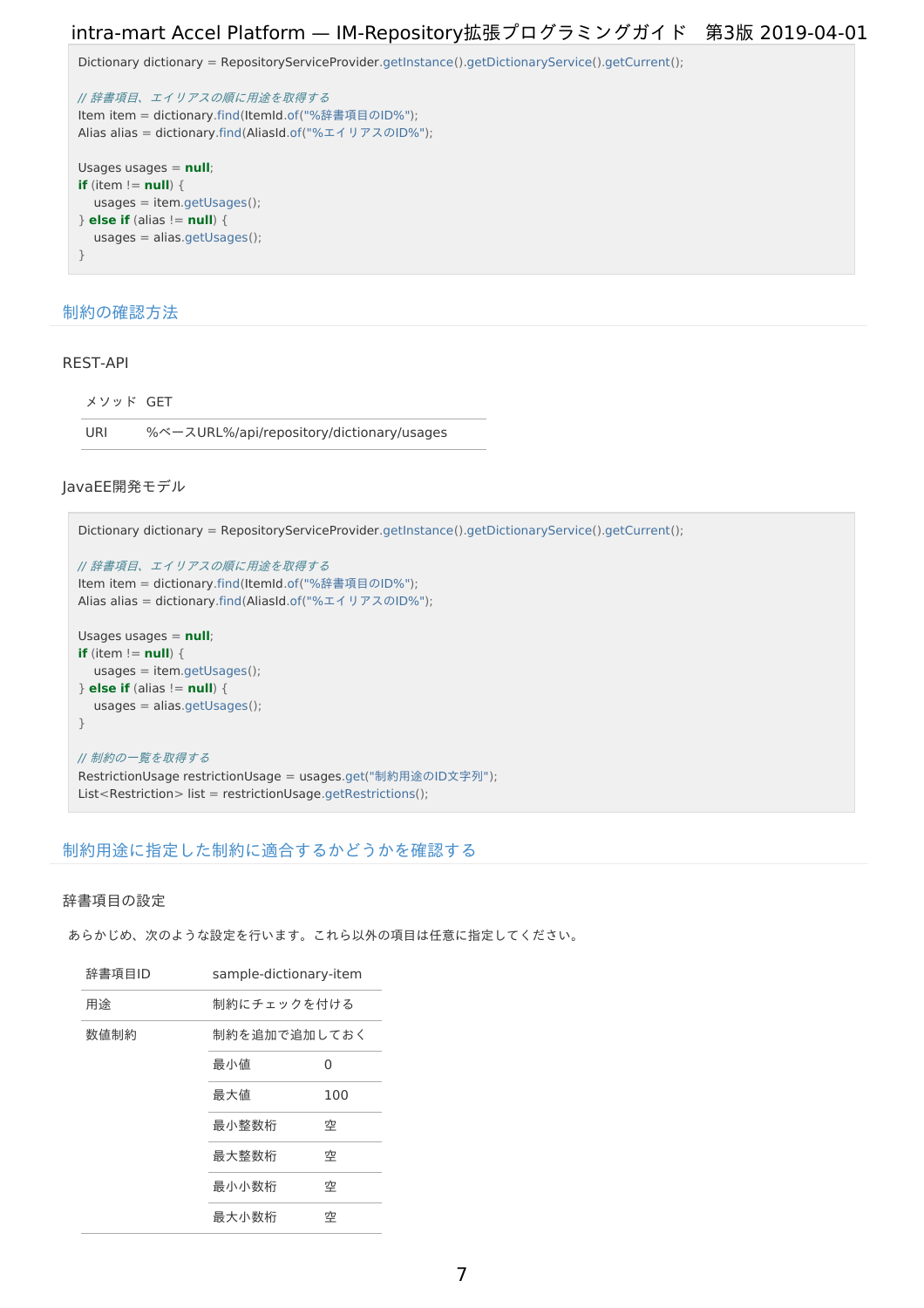<span id="page-7-1"></span><span id="page-7-0"></span>

| ■ 辞書項目                                          |          |                      |                                  |       |
|-------------------------------------------------|----------|----------------------|----------------------------------|-------|
| ● カテゴリ新規追加 ● 項目新規作成 ● エイリアス新規作成 盲 削除 ◇ →        |          |                      | €<br>冊                           | c     |
| ツリー内検索                                          | サンプル辞書項目 |                      | $\vee$ 用途                        |       |
| ▼ <mark>■</mark> サンプル<br>8 サンプル辞書項目             | 辞書項目     | エイリアス一覧 アプリケーション一覧   | データ<br>$\Box$                    |       |
|                                                 |          |                      | $\overline{\mathbf{v}}$<br>制約    |       |
|                                                 | 辞書項目ID   | sample-dictionary-id |                                  |       |
|                                                 | 辞書項目名    | 標準*<br>サンプル辞書項目      | $\begin{array}{c} + \end{array}$ |       |
|                                                 | 説明       | 標準                   | $\! + \!$                        |       |
|                                                 | 初期值      | 初期值                  |                                  |       |
|                                                 | 辞書項目の有効化 | 2 有効                 |                                  |       |
|                                                 |          |                      |                                  |       |
|                                                 | 制約       |                      |                                  |       |
|                                                 | 種類       | 削除<br>数值             |                                  |       |
|                                                 | オプション    | 最小值:<br>$\mathbf 0$  | 最大值:<br>100                      |       |
|                                                 |          | 最小整数桁:               | 最大整数桁:                           |       |
|                                                 |          | 最小小数桁:               | 最大小数桁:                           |       |
|                                                 |          | 影響範囲確認               |                                  |       |
| Copyright @ 2012 NTT DATA INTRAMART CORPORATION |          |                      | Powered by <b>Unitra-mart</b>    | top 1 |

#### <span id="page-7-2"></span>JavaEE開発モデル

次のような実装を行うことで、上記の制約に基づいたバリデーションを行うことができます。

```
/**
* 辞書項目IDと値の組み合わせで以下のような結果が返ります。
 */
public void someMethod() throws DictionaryServiceException {
  this.validate("sample-dictionary-item", 0); // true
  this.validate("sample-dictionary-item", 100); // true
  this.validate("sample-dictionary-item", -1); // false
  this.validate("sample-dictionary-item", 101); // false
}
/**
* 指定した辞書項目の制約を用いて、対象の値が適合するかどうかを確認します。
 *
* @param itemId 辞書項目ID
* @param target 対象の値。ここでは数値が制約に合致するかどうかを確認することとします。
* @return 適合する場合は true を、適合しない場合は false を返します。
* @throws DictionaryServiceException 辞書サービスでエラーが発生した場合にスローされます。
 */
public boolean validate(final String itemId, final Double target) throws DictionaryServiceException {
  final Dictionary dictionary = RepositoryServiceProvider.getInstance().getDictionaryService().getCurrent();
  final Item item = dictionary.find(ItemId.of(itemId));
  if (item != null) {
    final Usages usages = item.getUsages();
    final RestrictionUsage restrictionUsage = usages.get(UsageId.of(RestrictionUsage.ID));
    for (final Restriction restriction : restrictionUsage.getRestrictions()) {
      // validate の第一引数はバリデーションエラーのメッセージに含める名称です。
      // 現在提供している制約のエラーメッセージでは使用されていません。
      final ValidateResult validationResult = restriction.validate("名前", target);
      if (validationResult.getInvalidParams().size() > 0) {
        return false;
      }
    }
  }
  return true;
}
```
用途を追加す[る](#page-14-0)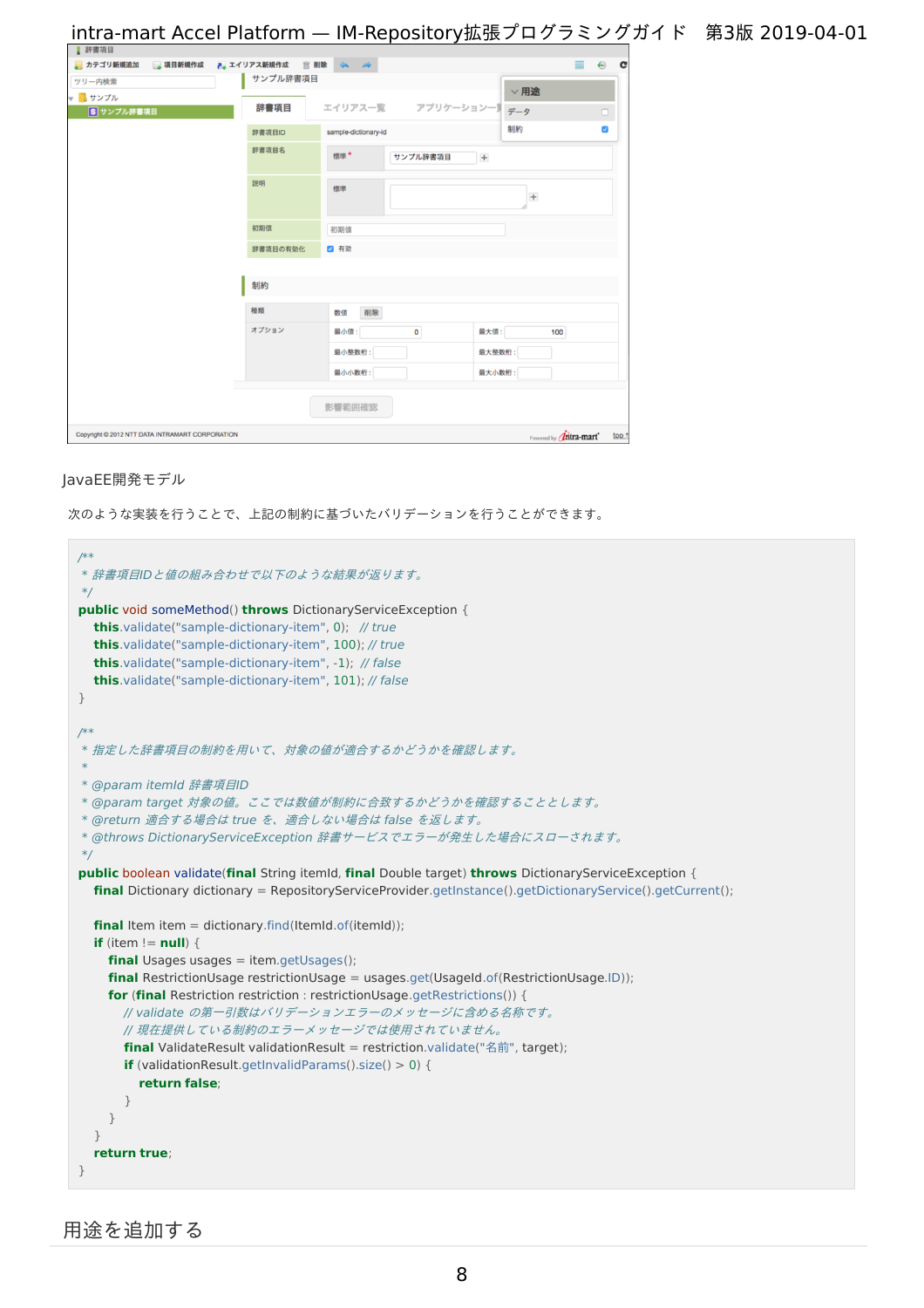項目

- <span id="page-8-5"></span><span id="page-8-4"></span><span id="page-8-3"></span><span id="page-8-2"></span><span id="page-8-1"></span><span id="page-8-0"></span>■ 用涂の実装
	- [クライアント側の実装](#page-3-2)
		- [親コンポーネントから渡される情報](#page-11-0)
		- [親コンポーネントで定義されているコンポーネント](#page-4-4)
		- [サーバ側の実装](#page-0-0)
			- [用途の項目を表現するクラスの実装](#page-7-1)
			- インポート·エクスポート時の設定、処理を行うクラスの実装
			- [設定ファイルの追加](#page-5-1)
			- [影響範囲検出のためのクラス](#page-20-0)

<span id="page-8-8"></span><span id="page-8-7"></span><span id="page-8-6"></span>標準で提供されているデータ用途、制約用途ではメタデータとして不足している場合、用途そのものを追加できます。

例として、辞書項目を画面へ表示する際の位置を用途として追加してみます。

用途の項目として

- x座標 (変数名:x)
- y座標 (変数名:y)
- 水平方向への配置位置 (変数名:align)

を持つものとします。

また、水平方向への配置位置はエイリアスが参照している辞書項目とは別の値を持てるものとします。

### [用途の実装](#page-8-0)

用途を増やすには、クライアント側とサーバ側の両方の実装が必要です。

- クライアント側
	- Vue.js のコンポーネント
- サーバ側
	- 用途の項目を表現するクラス
	- インポート・エクスポート時の設定、処理を行うクラス
	- 設定ファイル
	- 影響範囲検出のためのクラス a.

それぞれの実装で共通となる ID が必要です。この ID はシステムで一意とならなければなりません。 未知の用途が追加されることを考 慮し、FQDN やモジュールIDなど競合しない文字列を検討してください。

この例では簡単のため sample\_usage を用途のIDとします。

#### [クライアント側の実装](#page-8-1)

クライアント側は、Vue.js のコンポーネントとして実装します。 「Vue.js のコンポーネント」の詳細は Vue.js の Web サイトを参照 してください。

用途のコンポーネントとして必要なのは以下の項目です。

- id
	- 上記「用途のID」を指定します。この文字列でサーバ側とクライアント側を紐づけます。
- aliasEditable
	- エイリアスが参照元の辞書項目とは別の値を持てる項目のキーを指定します。  $\mathbf{u}$  .
- inject
	- 親コンポーネントから注入される関数を定義します。
- template
	- 画面に表示する HTML のテンプレートを定義します。
	- 辞書項目画面のツリー形式、表形式、差分表示の3つに対応するように定義します。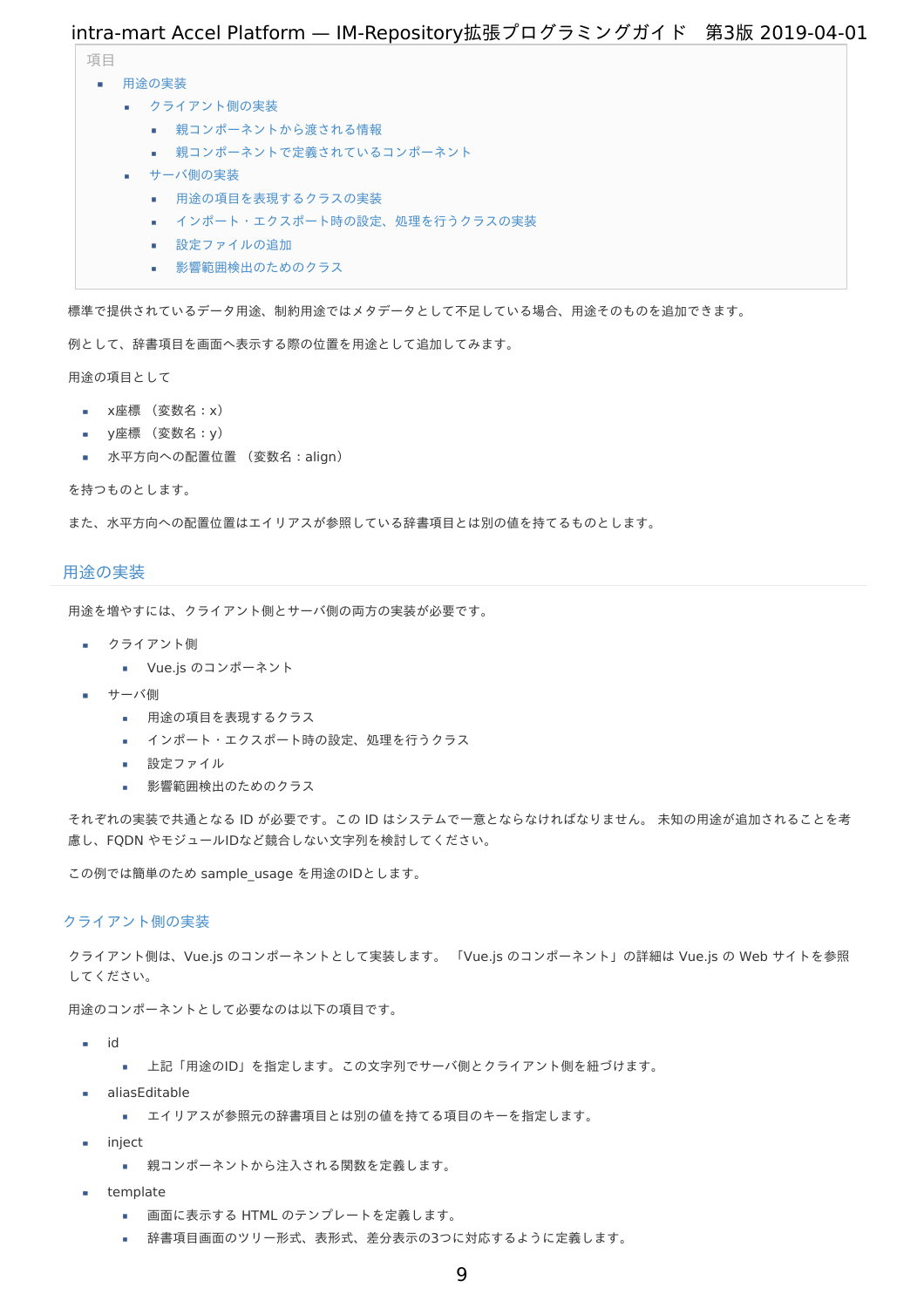- props
	- dictionaryItem: { type: Object, default: function() { return {} }  $\mathbf{r}$ 
		- 辞書項目がこのプロパティ名で引き渡されます。
	- anotherItem: { type: Object, default: function() { return {} }
		- 辞書項目がこのプロパティ名で引き渡されます。
		- このプロパティは、差分表示画面で使用されます。
	- readonly: { type: Boolean, default: false }
		- このプロパティは、表敬式画面などで使用されます。
- computed
	- 入力データ
		- computed のゲッター、セッターを定義します。
		- セッターでは、このコンポーネントを呼び出している親コンポーネントにデータの変更を伝えます。

## これらを踏まえて実装します。

src/main/public/im\_repository/sample.js

**this**.\$emit('merge', {

```
//
// 表示形式用途のコンポーネントを定義します。
//
const SampleUsage = {
// 「用途のID」を指定します。この文字列でサーバ側とクライアント側を紐づけます。
id: 'sample_usage',
// エイリアスが参照元の辞書項目とは別の値を持てる項目のキーを指定します。
 aliasEditable: [
  'align'
 ],
// 親コンポーネントから注入される関数を定義します。
 inject: ['isEditable', 'getUsageData', 'getUsageDataValue', 'getAnotherUsageDataValue', 'hasDifference'],
 // 画面に表示する HTML のテンプレートを定義します。
 template:
  '<usage usage-id="sample_usage" title="表示形式">' +
   '<usage-table>' +
    '<usage-table-row usage-id="sample_usage" title="x座標" property-key="x">' +
     '<input v-if="isEditable()" name="x" type="text" v-model="x">' +
     // 編集不可の場合は label で表示する
     \leqlabel v-else>{{ x }} </label>' +
    '</usage-table-row>' +
    '<usage-table-row usage-id="sample_usage" title="y座標" property-key="y">' +
     '<input v-if="isEditable()" name="y" type="text" v-model="y">' +
     '<label v-else>{\{ \gamma \}} </label>' +
    '</usage-table-row>' +
    '<usage-table-row usage-id="sample_usage" title="水平方向への配置位置" property-key="align">' +
     '<input v-if="isEditable()" name="align" type="text" v-model="align">' +
     '<label v-else>{{ align }}</label>' +
    '</usage-table-row>' +
   '</usage-table>' +
  '</usage>',
 computed: {
  x: fget() {
    return _.get(this.getUsageData(this.usageId), 'x', null)
   },
   set(value) {
    this.$emit('merge', {
     usageId: this.usageId,
     usageData: { x: value }
    })
   }
  },
  y: {
   get() {
    return _.get(this.getUsageData(this.usageId), 'y', null)
   },
   set(value) {
```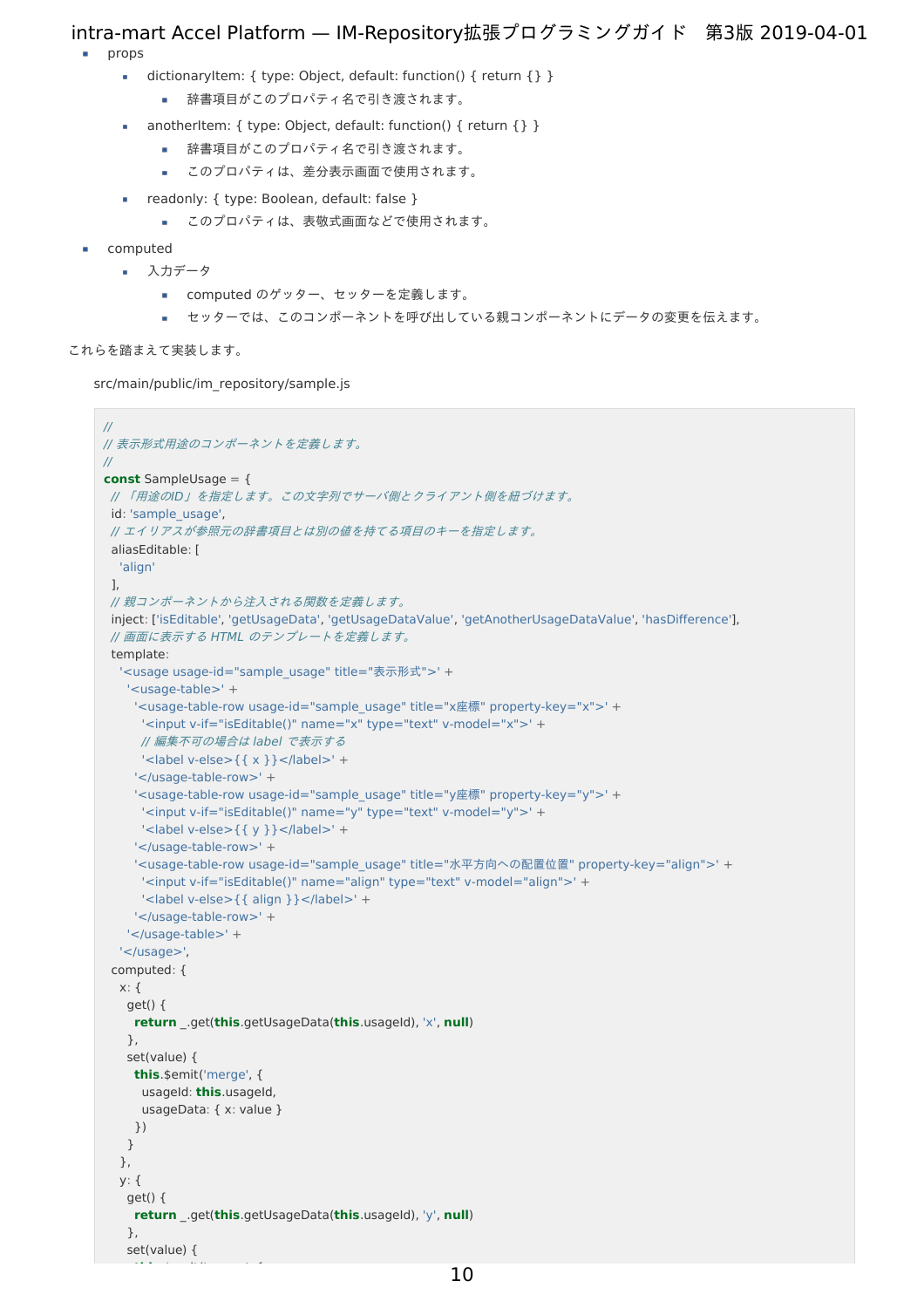```
this.$emit('merge', {
         usageId: this.usageId,
          usageData: { y: value }
        })
       }
      },
      align: {
        get() {
        return _.get(this.getUsageData(this.usageId), 'align', null)
        },
       set(value) {
        this.$emit('merge', {
         usageId: this.usageId,
         usageData: { align: value }
        })
       }
      }
     },
     props: {
      // 読み込み専用かどうかのフラグ
      readonly: {
       type: Boolean,
       default: false
      }
     },
     data() {
      return {
        usageId: SampleUsage.id
      }
     }
    }
    //
    // コンポーネントを追加します。
    //
    if (window.imRepository && imRepository.usageComponents) {
     window.imRepository.usageComponents.push(SampleUsage)
    } else if (window.imRepository) {
     window.imRepository.usageComponents = [ SampleUsage ]
    } else {
     window.imRepository = \{usageComponents: [ SampleUsage ]
     }
    }
intra-mart Accel Platform — IM-Repository拡張プログラミングガイド 第3版 2019-04-01
```
### [親コンポーネントから渡される情報](#page-8-2)

| 親コンポーネントから props へ渡されるものは次のものです。 上記例では readonly しか使用していません。 |  |
|-------------------------------------------------------------|--|

| 名前          | 型 | 説明                                 |
|-------------|---|------------------------------------|
|             |   | dictionaryItem Object 辞書項目またはエイリアス |
| anotherItem |   | Object 差分表示時に使用される辞書項目またはエイリアス     |
| readonly    |   | Boolean 表形式や差分表示など読み込み専用を示すフラグ     |

### 親コンポーネントから provide される関数は次のものです。

| 名前                            | 引数 | 返り値 | 説明                                               |
|-------------------------------|----|-----|--------------------------------------------------|
| isEditable()                  |    |     | この項目が編集可能かどうかを返す関数です。                            |
|                               |    |     | Boolean 編集可能な場合 true を、編集不可能な場合 false を<br>返します。 |
| has Difference (one, another) |    |     | 指定した2つのオブジェクトに差分があるかどうかを<br>返す関数です。              |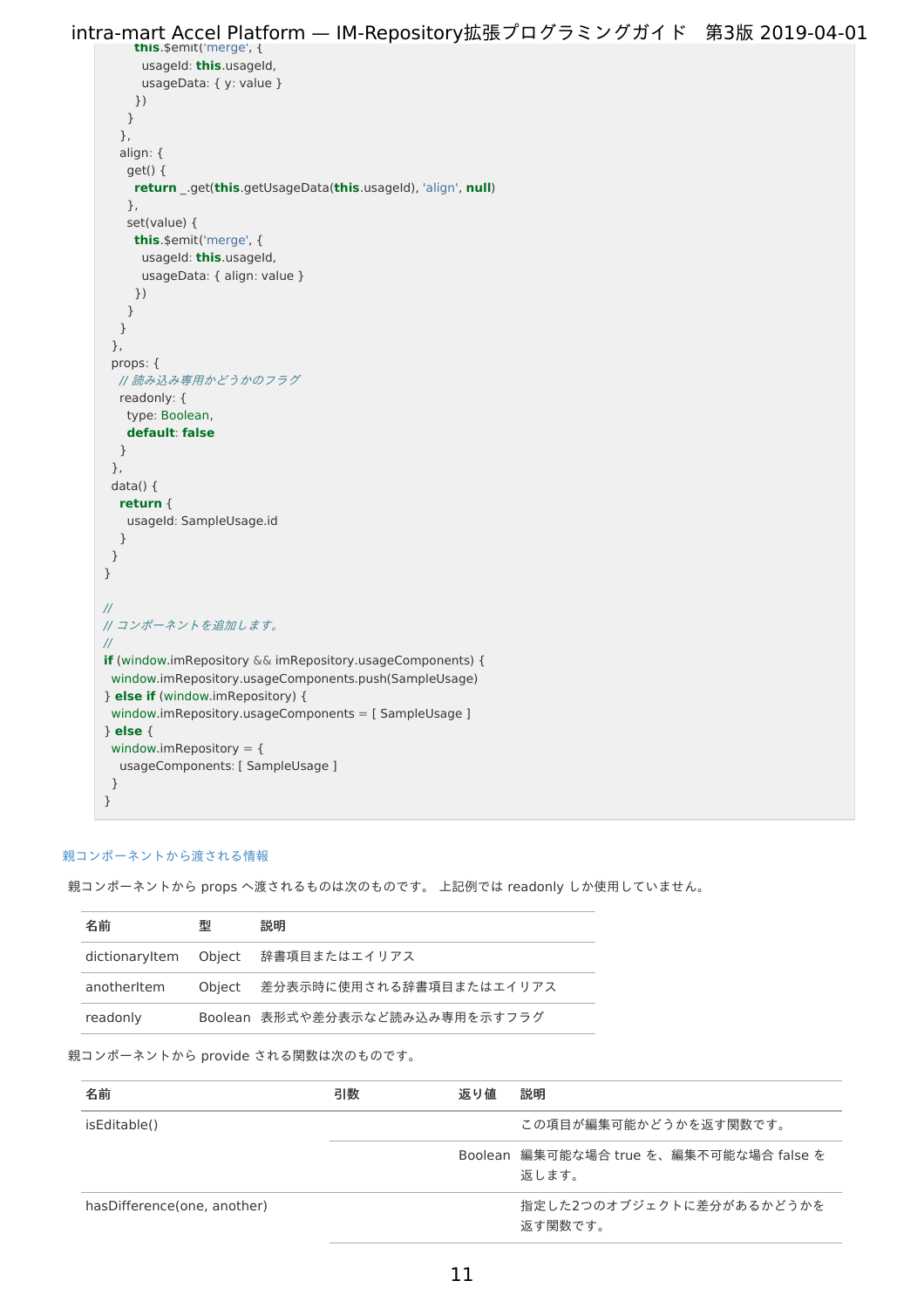<span id="page-11-0"></span>

| 名前                                        | 引数                     | 返り値    | 説明                                                           |
|-------------------------------------------|------------------------|--------|--------------------------------------------------------------|
|                                           | {Object} one           |        | 差があるかどうかを確認するオブジェクト                                          |
|                                           | {Object} another       |        | 差があるかどうかを確認するもう一つのオブジェクト                                     |
|                                           |                        |        | Boolean 差がある場合 true を、差がない場合 false を返しま<br>す。                |
| getUsageData(usageId, defaults)           |                        |        | 辞書項目から、指定した用途IDの用途のデータを返し<br>ます。                             |
|                                           | {String} usageld       |        | 用途ID                                                         |
|                                           | {Object}<br>[defaults] |        | 用途が取得できなかった場合の値。オプショナル                                       |
|                                           |                        | Object | 用途のデータを返します。該当するものがなければ<br>null                              |
| getUsageDataValue(usageId, key)           |                        |        | 辞書項目から、指定した用途IDの用途のデータから指<br>定したキーに該当する値を返します。               |
|                                           | {String} usageId       |        | 用途ID                                                         |
|                                           | {String} key           |        | 用途のデータのキー                                                    |
|                                           |                        | Object | 用途のデータの値を返します。 該当するものがなけれ<br>ば null を返します。                   |
| getAnotherUsageDataValue(usageId,<br>key) |                        |        | 差分表示の際に他方の辞書項目から、指定した用途ID<br>の用途のデータから指定したキーに該当する値を返し<br>ます。 |
|                                           | {String} usageld       |        | 用途ID                                                         |
|                                           | {String} key           |        | 用途のデータのキー                                                    |
|                                           |                        | Object | 用途のデータの値を返します。 該当するものがなけれ<br>ば null を返します。                   |

また、この他に親コンポーネントから provide されるオブジェクトも存在します。内部で使用しています。

| 名前             | 型      | 説明                               |
|----------------|--------|----------------------------------|
| dictionaryltem |        | Object  辞書項目またはエイリアス             |
| anotheritem    | Obiect | 差分表示時に使用される辞書項目またはエイリアス          |
| readonly       |        | Boolean 表形式や差分表示など読み込み専用を示すフラグ   |
| eventHub       | Object | 削除ボタンをクリックしたときのイベントをやりとりするオブジェクト |

### [親コンポーネントで定義されているコンポーネント](#page-8-3)

<span id="page-11-1"></span>usage コンポーネン[ト](#page-11-1)

このコンポーネントは、標準の用途と同じ見た目を提供するものです。 必ず使わなければならないものではありませんが、見た目の調 整などが軽減されるので利用をお勧めします。

div タグとして展開されます。また、内部に form タグを内包しています。

usage コンポーネントでは以下のプロパティを要求します。これらの値を指定してください。

| 名前    | 型 | 説明                                                                                      |
|-------|---|-----------------------------------------------------------------------------------------|
| id    |   | String div の id。div の内部に生成される form の id にも使用されます。form の id は、この id に form をつ<br>けたものです。 |
| title |   | String この用途の見出し名を指定します。                                                                 |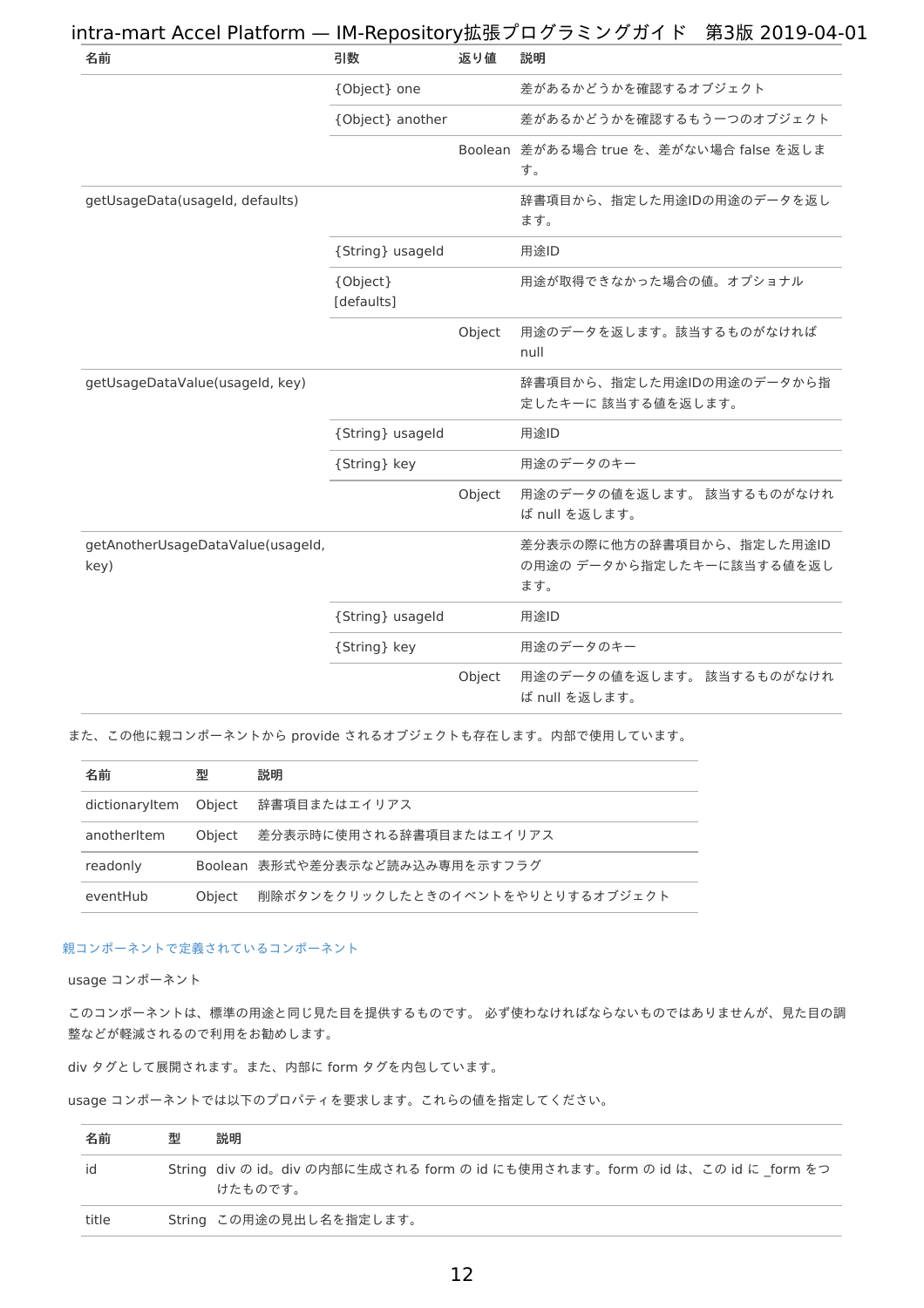<span id="page-12-0"></span>usage-table コンポーネン[ト](#page-12-0) intra-mart Accel Platform — IM-Repository拡張プログラミングガイド 第3版 2019-04-01

このコンポーネントは、標準の用途と同じ見た目を提供するものです。 必ず使わなければならないものではありませんが、見た目の調 整などが軽減されるので利用をお勧めします。 table タグとして展開されます。また、内部に tbody タグを内包しています。

table タグには imui-form クラスが指定されています。 別なクラスを指定したい場合は、<usage-table class="some\_class"> のよ うに class 属性を指定してください。

<span id="page-12-1"></span>usage-table-row コンポーネン[ト](#page-12-1)

このコンポーネントは、標準の用途と同じ見た目を提供するものです。 必ず使わなければならないものではありませんが、見た目の調 整などが軽減されるので利用をお勧めします。 tr タグとして展開されます。また、内部に差分の有無を示すセル、行のヘッダを示すセ ル、用途のプロパティを表示するセルの3つのセルを内包しています。

usage-table-row コンポーネントでは以下のプロパティを要求します。これらの値を指定してください。

| 名前               | 型 | 説明                          |
|------------------|---|-----------------------------|
| usage-id         |   | String 用途の id。              |
| title            |   | String この用途のプロパティの名前を指定します。 |
| property-<br>key |   | String この用途のプロパティのキーを指定します。 |

#### [サーバ側の実装](#page-8-4)

サーバ側の実装で必要なのは以下の4つです。

- 用途の項目を表現するクラスの実装
- インポート・エクスポート時の設定、処理を行うクラスの実装
- 設定ファイルの追加
- 影響範囲検出のためのクラス

#### [用途の項目を表現するクラスの実装](#page-8-5)

このクラスの実装で大事なことは、用途の項目をどのようなデータ構造として扱うのか?を決めることです。 jp.co.intra\_mart.foundation.repository.metadata.dictionary.usage.Usage を実装したクラスとして実装します。

クライアント側とは JSON 形式でデータのやり取りをします。 上記のクライアン側の例では

| return $\{$    |
|----------------|
| x: ".          |
| y: ".          |
| - 11<br>align: |
|                |

**private** String x;

となっているので、サーバ側では Map<String, Object> としてデータを扱います。

また、align は参照先の辞書項目とは別の値を持てるとしたので、AliasEditable アノテーションを付けます。 もしこのアノテーション をつけ忘れると、画面で入力した値が、参照先の辞書項目の値で書き換えられた上で保存されます。

src/main/java/sample/usage/SampleUsage.java

```
public class SampleUsage implements Usage {
  /**
  * この用途のIDです。
  */
  public static final String USAGE_ID = "sample_usage";
  private static final long serialVersionUID = 8444395879883374534L;
  // 用途の項目を格納する Map です。
  private final Map<String, Object> usageData = new HashMap<>();
  // x座標
```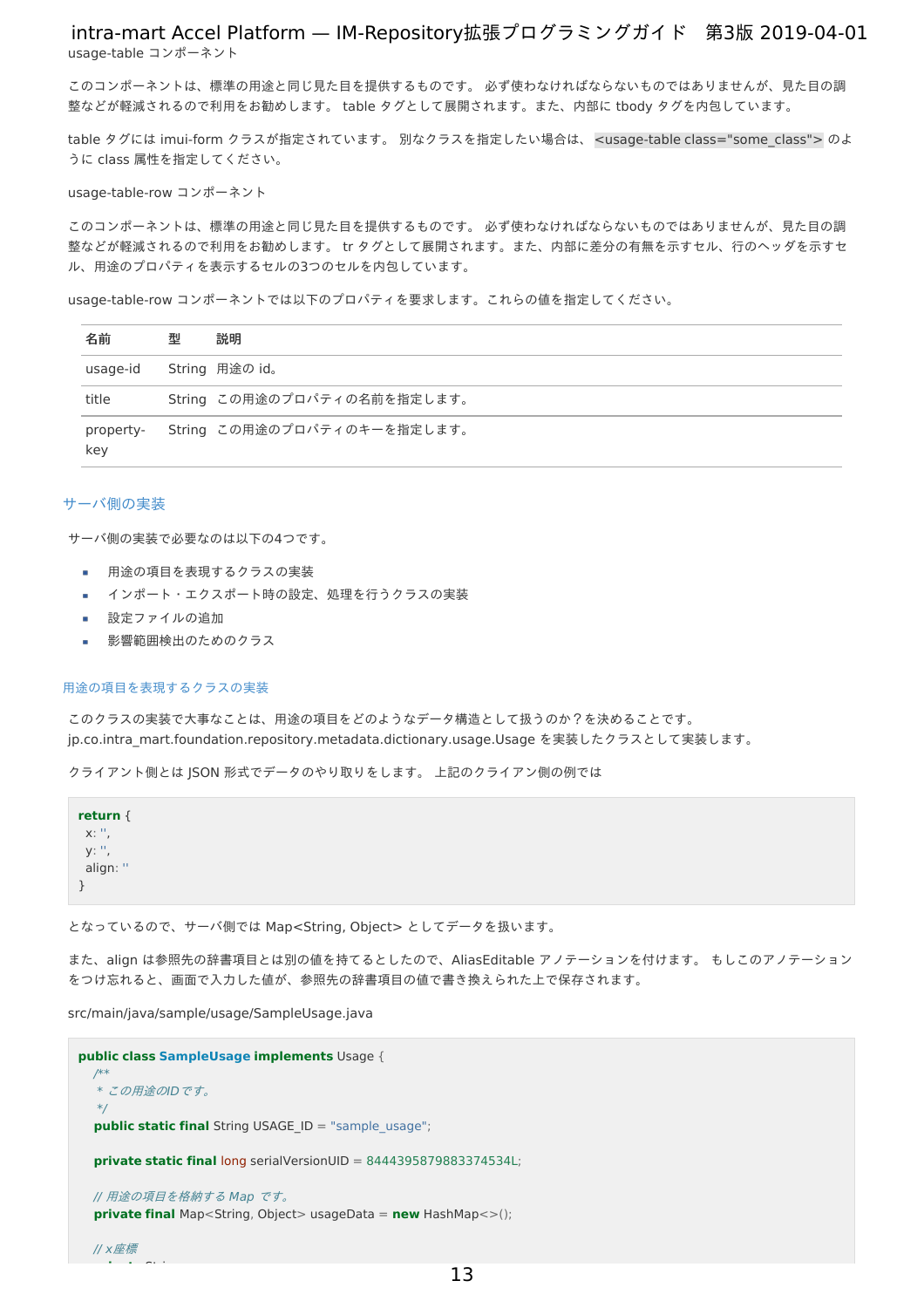**private** String x; intra-mart Accel Platform — IM-Repository拡張プログラミングガイド 第3版 2019-04-01

```
// y座標
private String y;
// 水平方向への配置位置
@AliasEditable
private String align;
/**
* 用途の表示名です。
* 辞書項目の右側、用途の一覧にチェックボックスとともに表示されます。
*/
@Override
public String getName() {
  return "表示位置";
}
/**
 * 用途のIDを返します。
*/
@Override
public UsageId getUsageId() {
  return UsageId.of(USAGE_ID);
}
/**
 * 用途の項目データを返します。
*/
@Override
public Object getUsageData() {
  usageData.put("x", this.x);
  usageData.put("y", this.y);
  usageData.put("align", this.align);
  return usageData;
}
/**
 * 用途の項目データを設置します。
 * このメソッドは画面からと、永続化層の双方からセットされます。
*/
@Override
public void setUsageData(final Object data) {
  if (data != null && data instanceof Map<?, ?>) {
    @SuppressWarnings("unchecked")
    final Map<String, Object> map = (Map<String, Object>) data;
    this.x = Optional.ofNullable(map.get("x")).map(String.class::cast).orElse(StringUtil.EMPTY_STRING);
    this.y = Optional.ofNullable(map.get("y")).map(String.class::cast).orElse(StringUtil.EMPTY_STRING);
    this.align = Optional.ofNullable(map.get("align")).map(String.class::cast).orElse(StringUtil.EMPTY_STRING);
  }
}
/**
* クライアント側の JavaScript 実装のパスを返します。
*/
@Override
public String[] getScriptPathList() {
  return new String[] { "im_repository/sample.js" };
}
/**
* x座標を返します。
* @return x座標
 */
public String getX() {
  return x;
}
/**
```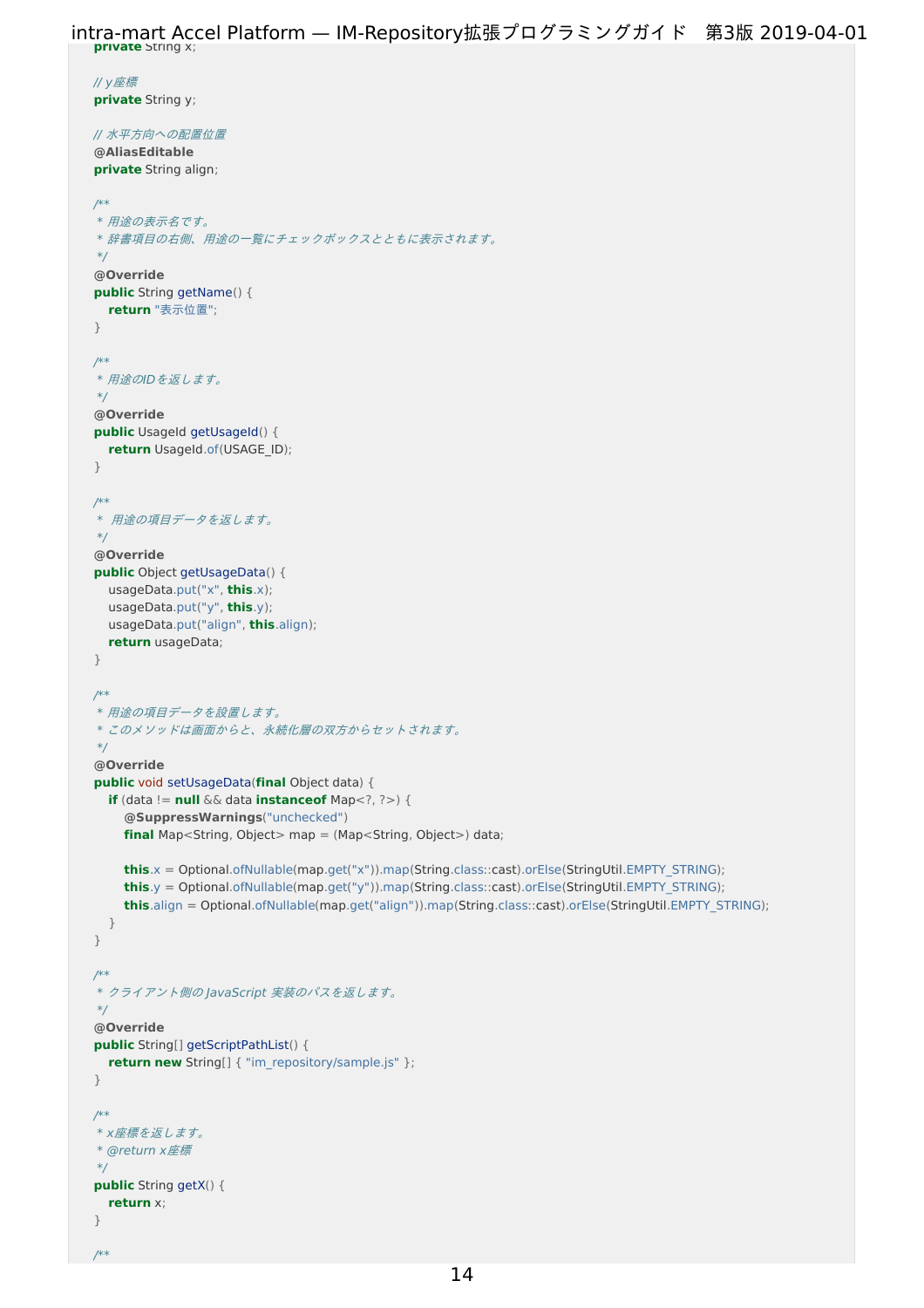```
* y座標を返します。
  * @return y座標
  */
  public String getY() {
    return y;
  }
  /**
  * 水平位置を返します。
  * @return 水平位置
  */
  public String getAlign() {
    return align;
  }
}
```
#### [インポート・エクスポート時の設定、処理を行うクラスの実装](#page-8-6)

インポート・エクスポートで利用されるクラスです。用途の各フィールドに対してインポート・エクスポートで使用するキーを定義しま す。 jp.co.intra\_mart.system.repository.metadata.dictionary.import\_export.StandardUsageSerializer を継承したクラスとし て実装します。

/\*\* x座標のインポート・エクスポートに使用するキーです。 \*/ **private static final** String SAMPLE\_USAGE\_X = "sample\_usage\_x";

/\*\* y座標のインポート・エクスポートに使用するキーです。 \*/ **private static final** String SAMPLE\_USAGE\_Y = "sample\_usage\_y";

/\*\* 水平方向への配置位置のインポート・エクスポートに使用するキーです。 \*/ **private static final** String SAMPLE\_USAGE\_ALIGN = "sample\_usage\_align";

このキーは後述する [インポート・エクスポートで使用する設定ファイルの追加](index.html#sample-usage-xml) でも利用し、システムで一意とならなければなりませ ん。 未知の用途、制約が追加されることを考慮し、FQDN やモジュールIDなど競合しない文字列を検討してください。 またシステムで 利用している設定ファイルのキーにも競合しないように注意してください。

システムで利用している設定ファイルの配置場所は「WEB-INF/conf/im-repository-dictionary-config-type/im-repositorydictionary-config-type.xml」です。

getKeySettingsメソッドでインポート・エクスポートで使用するキーと用途の各フィールドの対応を設定することにより、エクスポー ト時の出力、インポート時の取込に対応させることができます。

```
public KeySetting[] getKeySettings() {
  return new KeySetting[] {
    KeySetting.of(SAMPLE_USAGE_X, "x"),
    KeySetting.of(SAMPLE_USAGE_Y, "y"),
    KeySetting.of(SAMPLE_USAGE_ALIGN, "align")};
}
```
validateメソッドはインポート時のインポート確認画面に出力されるエラーメッセージ、ワーニングメッセージを設定できます。 エ ラーメッセージが含まれる場合はインポートを継続できないので、内容に応じて設定してください。

src/main/java/sample/usage/SampleUsageSerializer.java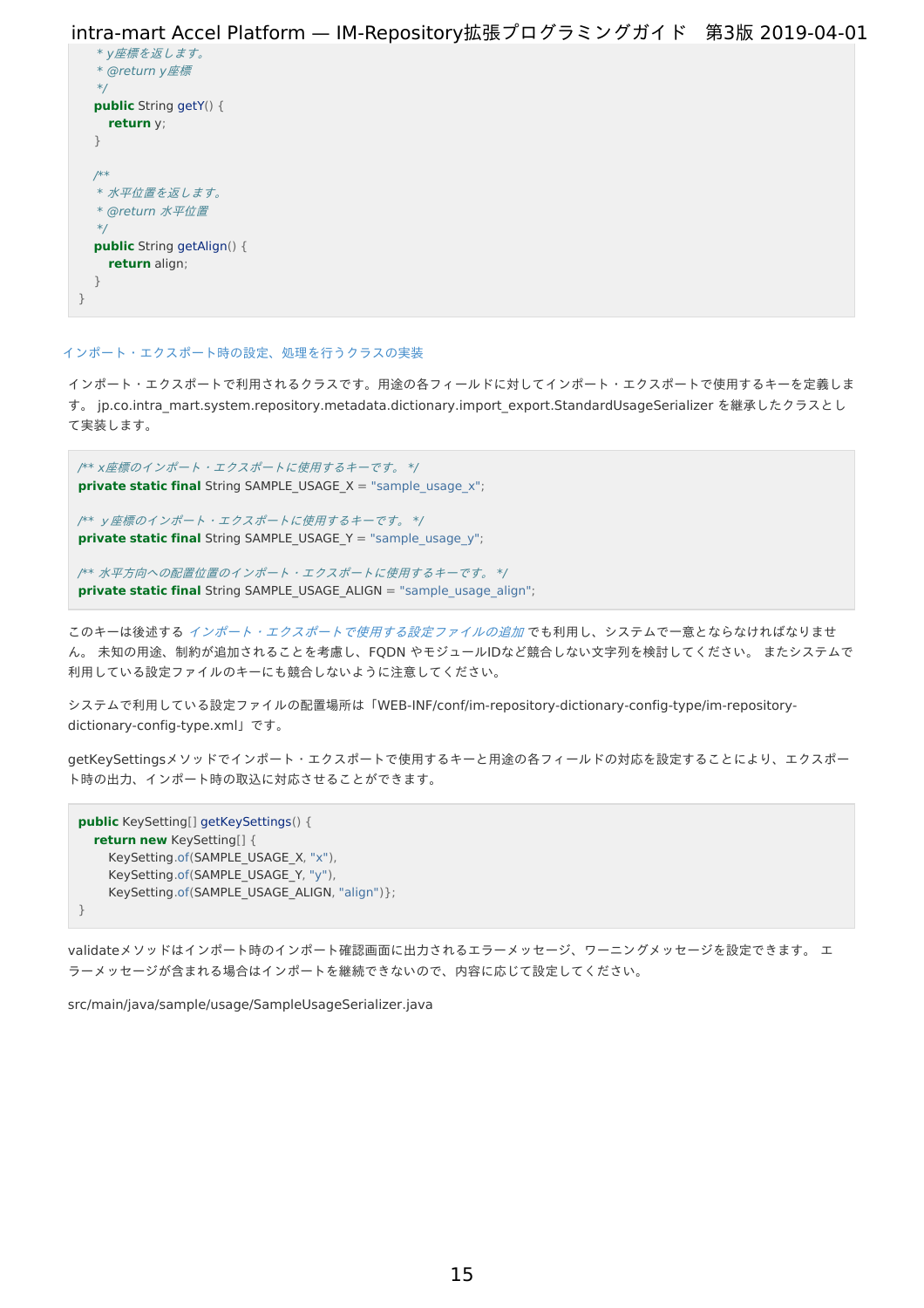```
public class SampleUsageSerializer extends StandardUsageSerializer {
  /** x座標のインポート・エクスポートに使用するキーです。 */
  private static final String SAMPLE_USAGE_X = "sample_usage_x";
 /** y座標のインポート・エクスポートに使用するキーです。 */
  private static final String SAMPLE_USAGE_Y = "sample_usage_y";
 /** 水平方向への配置位置のインポート・エクスポートに使用するキーです。 */
  private static final String SAMPLE_USAGE_ALIGN = "sample_usage_align";
  /**
  * XMLの設定値とフィールド名の組み合わせを返します。
  */
  @Override
  public List<KeySetting> getKeySettings() {
   final List<KeySetting> list = new ArrayList<>();
   list.add(KeySetting.of(SAMPLE_USAGE_X, "x"));
   list.add(KeySetting.of(SAMPLE_USAGE_Y, "y"));
   list.add(KeySetting.of(SAMPLE_USAGE_ALIGN, "align"));
    return list;
  }
 /**
  * 用途タイプを返却します。
  * 用途のclassを指定してください。
  */
  @SuppressWarnings("unchecked")
  @Override
  public Class<Usage> getSupportType() {
   return (Class<Usage>) (Object) SampleUsage.class;
  }
 /**
  * インポート時のバリデーションを行います。
  */
  @Override
  public void validate(final Class<?> element, final ImportDataModel importData) {
   // 入力チェックを行う対象
   final String key = SAMPLE_USAGE_X;
    if (!isEditable(element, key)) {
     // 編集不可の場合は値が設定されていないためバリデーションを行いません。
      return;
    }
   // インポートデータから値を取得
   final String x = getImportDataValue(importData.get(key));
   // バリデーション内容
    if (x := null \& x \text{ is } E \text{ must be a}// エラーメッセージの追加例
     setErrorMessage("必須入力項目です。");
    } else {
      try {
        // 数値化
       Integer.valueOf(x);
      } catch (final NumberFormatException e) {
        // ワーニングメッセージの追加例
        setWarningMessage("数値ではありません。");
      }
    }
  }
```
#### [設定ファイルの追加](#page-8-7)

}

実装したクラスをシステムに読み込ませるための設定ファイルの追[加](#page-5-2)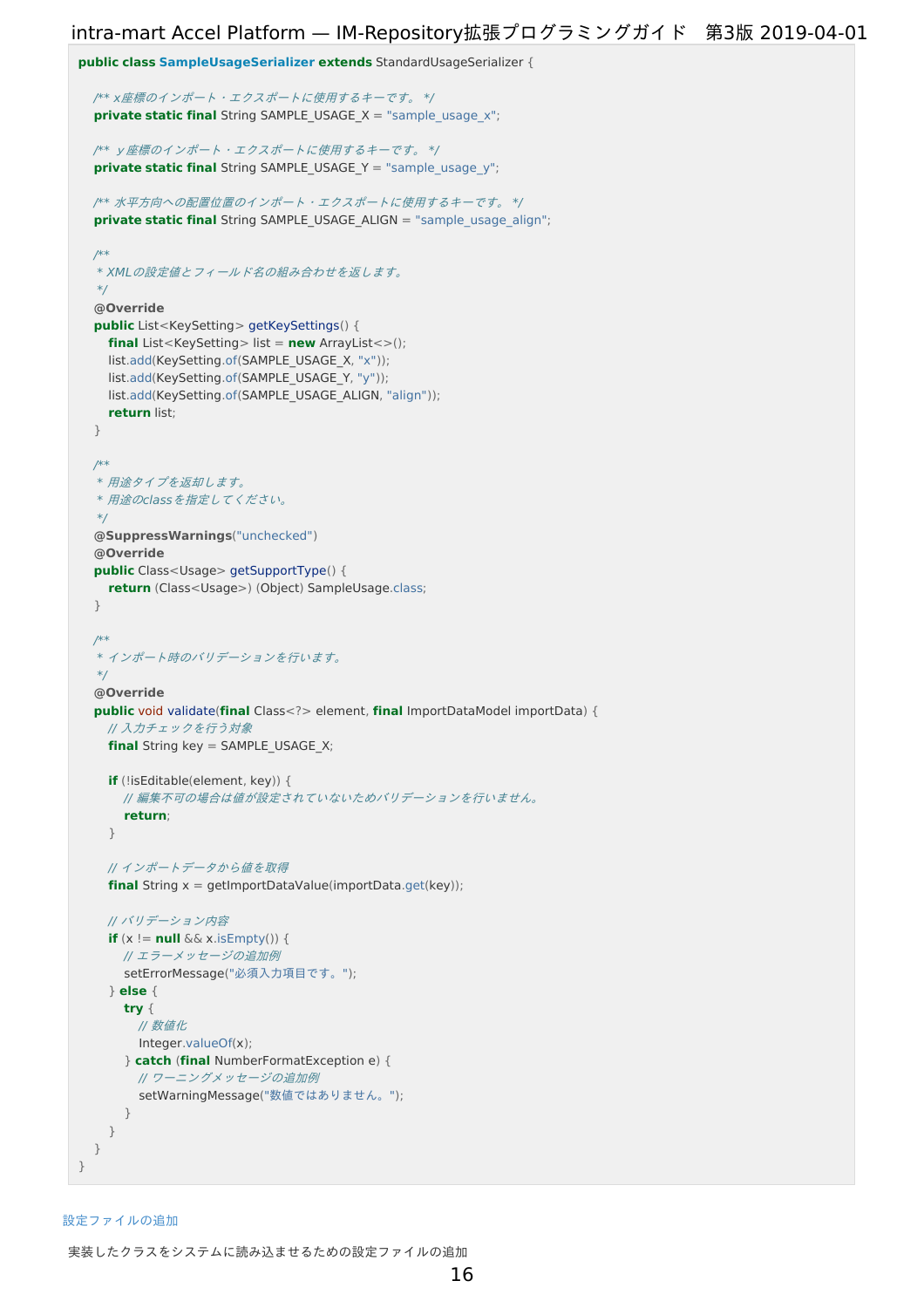実装したクラスをシステムに読み込ませるための設定ファイルを追加します。 設定ファイルは java.util.ServiceLoader で読み込まれ ます。

src/main/resources/META-INF/services/jp.co.intra\_mart.foundation.repository.metadata.dictionary.usage.Usage

sample.usage.SampleUsage

#### src/main/resources/META-

INF/services/jp.co.intra\_mart.system.repository.metadata.dictionary.import\_export.usage.UsageSerializer

sample.usage.SampleUsageSerializer

インポート・エクスポートで使用する設定ファイルの追加

下記の例は sample\_usage と sample\_usage の各項目の入出力設定です。

<excelConfig kind="dictionary\_usage"> は用途の使用・不使用の欄を表します。 今回のサンプルの用途向けに記述を追加します。

<excelConfig kind="sample\_usage"> は今回のサンプルの用途の各項目向けの欄を表します。 今回のサンプルの用途の各項目の記 述を追加します。

src/main/conf/im-repository-dictionary-config-type/sample-usage.xml

```
<?xml version="1.0" encoding="UTF-8"?>
<im-repository-dictionary-config-type
  xmlns="http://www.intra-mart.jp/repository/im-repository-dictionary-config-type"
  xmlns:xsi="http://www.w3.org/2001/XMLSchema-instance"
  xsi:schemaLocation="http://www.intra-mart.jp/repository/im-repository-dictionary-config-type im-repository-dictionary-
config-type.xsd ">
  <sheetConfig kind="dictionary">
    <excelConfig kind="dictionary_usage">
      <columnData>
        <key>sample_usage</key>
        <index>20200</index>
        <validationAddress>inputlist!$B$1:$B$3</validationAddress>
        <editDisable>Alias</editDisable>
        <line no="1">
          <name></name>
          <color>TAN</color>
          <borderTop>THIN</borderTop>
          <borderBottom>THIN</borderBottom>
          <borderLeft></borderLeft>
          <borderRight></borderRight>
        </line>
        <line no="2">
          <name>サンプル用途</name>
          <color>TAN</color>
          <borderTop>THIN</borderTop>
          <borderBottom>THIN</borderBottom>
          <borderLeft>THIN</borderLeft>
          <borderRight>THIN</borderRight>
        </line>
      </columnData>
    </excelConfig>
    <excelConfig kind="sample_usage">
      <columnData>
        <key>sample_usage_x</key>
        <index>50000</index>
        <validationAddress></validationAddress>
        <editDisable>Alias</editDisable>
        <line no="1">
          <name>表示位置</name>
          <color>GREY_25_PERCENT</color>
          <borderTop>THIN</borderTop>
          <borderBottom>THIN</borderBottom>
          <borderLeft></borderLeft>
           <borderRight></borderRight>
        </line>
```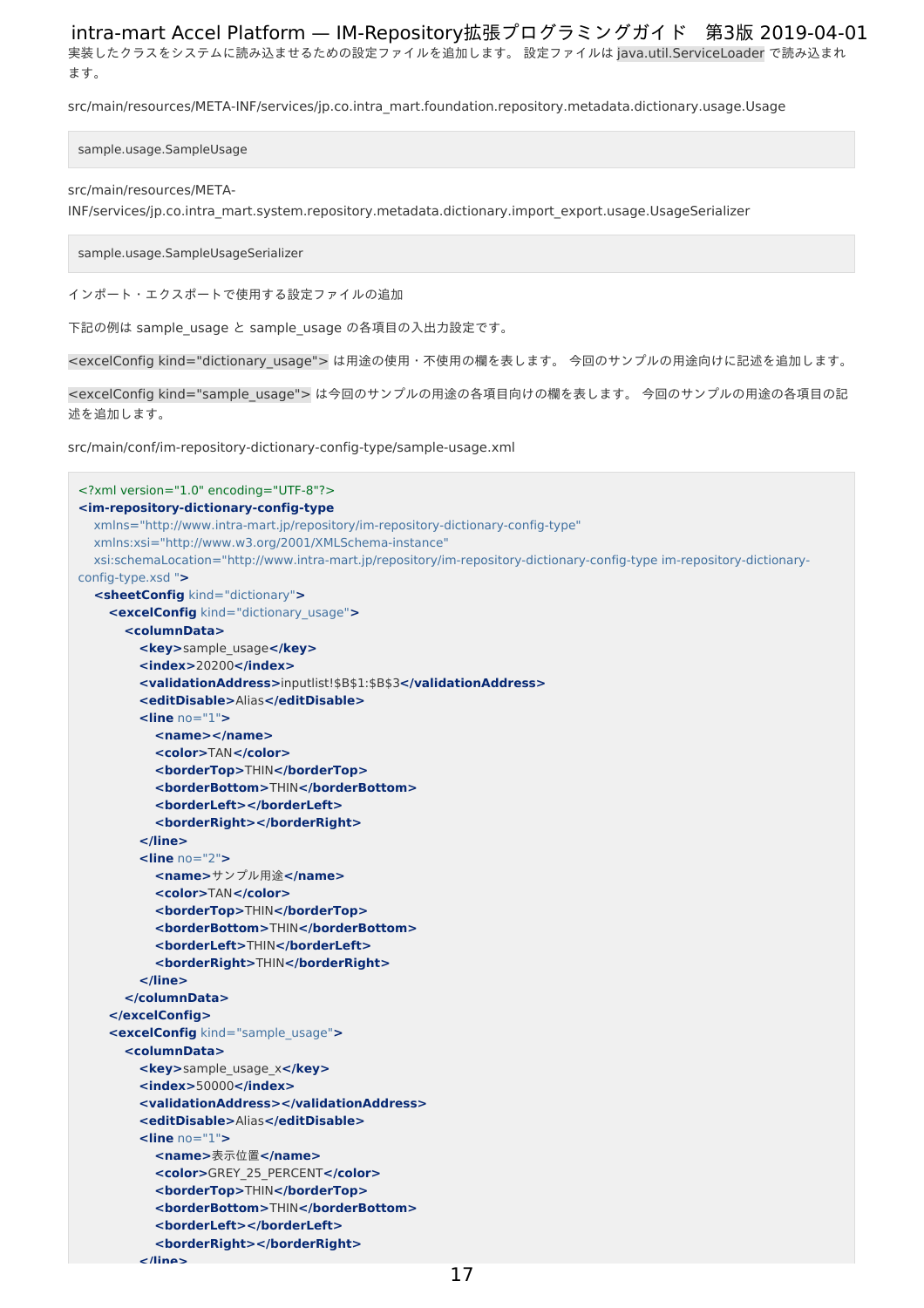**<line** no="2"**> <name>**x座標**</name> <color>**GREY\_25\_PERCENT**</color> <borderTop>**THIN**</borderTop> <borderBottom>**THIN**</borderBottom> <borderLeft>**THIN**</borderLeft> <borderRight>**THIN**</borderRight> </line> </columnData> <columnData> <key>**sample\_usage\_y**</key> <index>**50100**</index> <validationAddress></validationAddress> <editDisable>**Alias**</editDisable> <line** no="1"**> <name></name> <color>**GREY\_25\_PERCENT**</color> <borderTop>**THIN**</borderTop> <borderBottom>**THIN**</borderBottom> <borderLeft></borderLeft> <borderRight></borderRight> </line> <line** no="2"**> <name>**y座標**</name> <color>**GREY\_25\_PERCENT**</color> <borderTop>**THIN**</borderTop> <borderBottom>**THIN**</borderBottom> <borderLeft>**THIN**</borderLeft> <borderRight>**THIN**</borderRight> </line> </columnData> <columnData> <key>**sample\_usage\_align**</key> <index>**50200**</index> <validationAddress></validationAddress> <editDisable></editDisable> <line** no="1"**> <name></name> <color>**GREY\_25\_PERCENT**</color> <borderTop>**THIN**</borderTop> <borderBottom>**THIN**</borderBottom> <borderLeft></borderLeft> <borderRight>**THIN**</borderRight> </line> <line** no="2"**> <name>**水平位置**</name> <color>**GREY\_25\_PERCENT**</color> <borderTop>**THIN**</borderTop> <borderBottom>**THIN**</borderBottom> <borderLeft>**THIN**</borderLeft> <borderRight>**THIN**</borderRight> </line> </columnData> </excelConfig> </sheetConfig > </im-repository-dictionary-config-type>**

#### タグの説[明](#page-18-0)

sheetConfigタグ

Excel ファイルのシートを表現します。 kind属性で出力するシート名を指定します。 指定できる値は **category** または **dictionary** のいずれかです。 今回の例ではdictionaryシートに出力したいので、dictionary を指定します。

**<sheetConfig** kind="dictionary"**>**

excelConfigタグ

kind 属性を指定することで、列のグループを表現します。 kind属性 dictionary\_usage は用途の使用・不使用を表す列のグループで す。今回の例では、追加したsample\_usageを出力するための設定を追加します。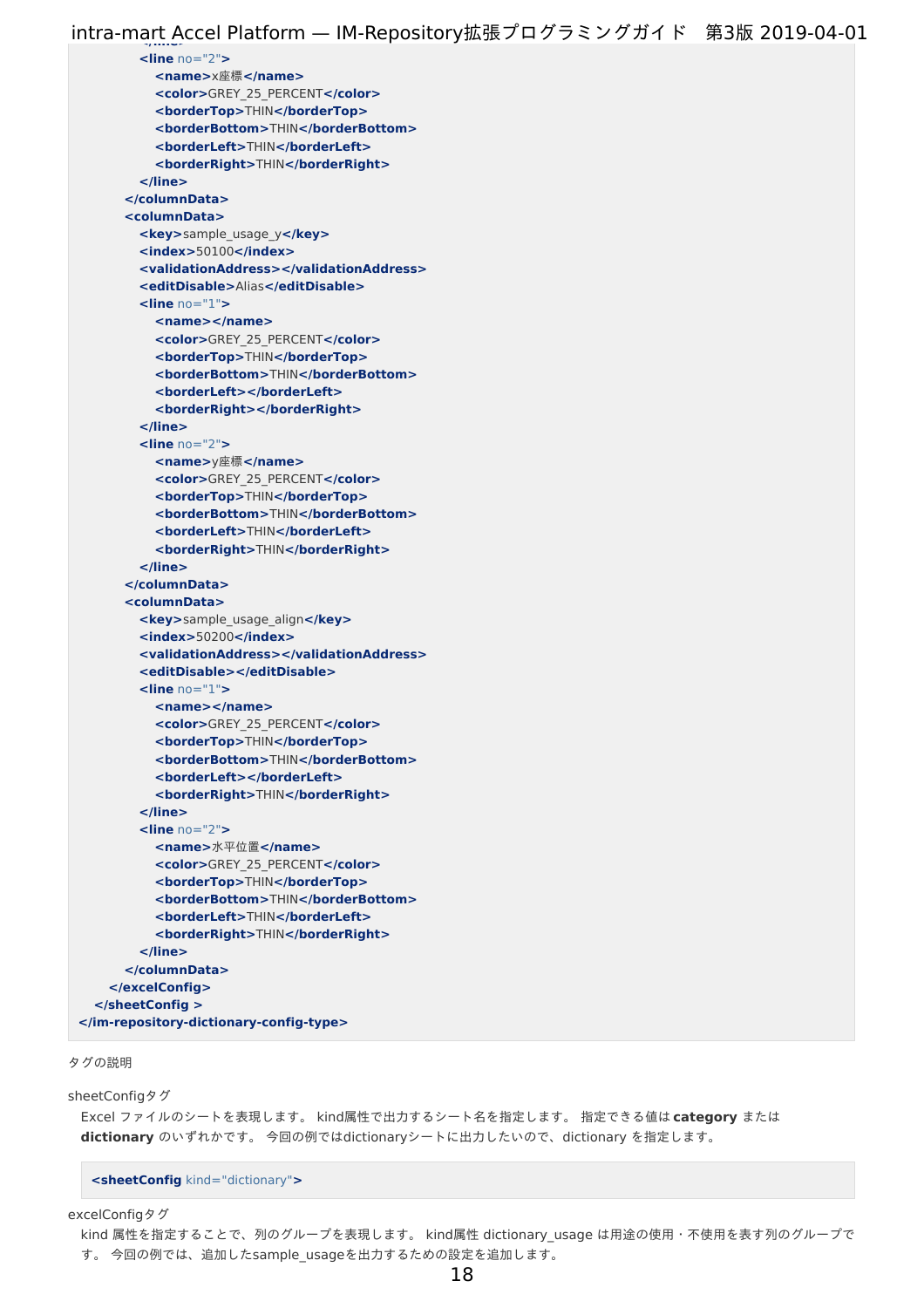<span id="page-18-0"></span>**<excelConfig** kind="dictionary\_usage"**>**

kind属性に用途IDを指定すると、その用途IDが示す用途を表す列のグループとして扱われます。 今回の例では、追加した用途を表す 列のグループになり、用途の項目を columnData として追加していきます。

**<excelConfig** kind="sample\_usage"**>**

columnDataタグ

Excel に対する出力設定を行うタグの親タグです。 属性情報はありません。

keyタグ

追加した用途のID、用途の項目のキーを設定します。

```
<!-- サンプル用途の使用・不使用の列を追加します -->
<excelConfig kind="dictionary_usage">
 <columnData>
 <!-- 用途IDを指定します -->
 <key>sample_usage</key>
  ...
```
用途の各項目のキーは、[インポート・エクスポート時の設定、処理を行うクラスの実装](index.html#standardusageserializer) で定義したインポート・エクスポートで使用 するキーを指定します。

```
<!-- サンプル用途の各項目を列を追加します -->
<excelConfig kind="sample_usage">
<columnData>
 <key>sample_usage_x</key>
  ...
 <columnData>
  <key>sample_usage_y</key>
  ...
 <columnData>
  <key>sample_usage_align</key>
  ...
```
#### indexタグ

出力位置を示す値です。 excelConfig タグ内での位置を示す値です。

**<index>**20200**</index>**

```
validationAddressタグ
```
Excel での入力規則を示す値です。 Excel 上で利用する値を設定してください。

**<validationAddress>**inputlist!\$B\$1:\$B\$3**</validationAddress>**

入力規則が必要ない場合は値を空にしてください。

**<validationAddress></validationAddress>**

editDisableタグ

Excel での編集不可を示す値です。 編集不可の場合はAliasを指定してください。編集可能な場合は、空のタグを指定するか、タグ自 体を書かないでください。

#### **<editDisable>**Alias**</editDisable>**

lineタグ

Excel でのヘッダ行の出力位置を指定します。ヘッダ行は2行で構成されています。 1行目に出力したい場合は 1 を、2行目に出力し たい場合は 2 を指定してください。

**<line** no="1"**>**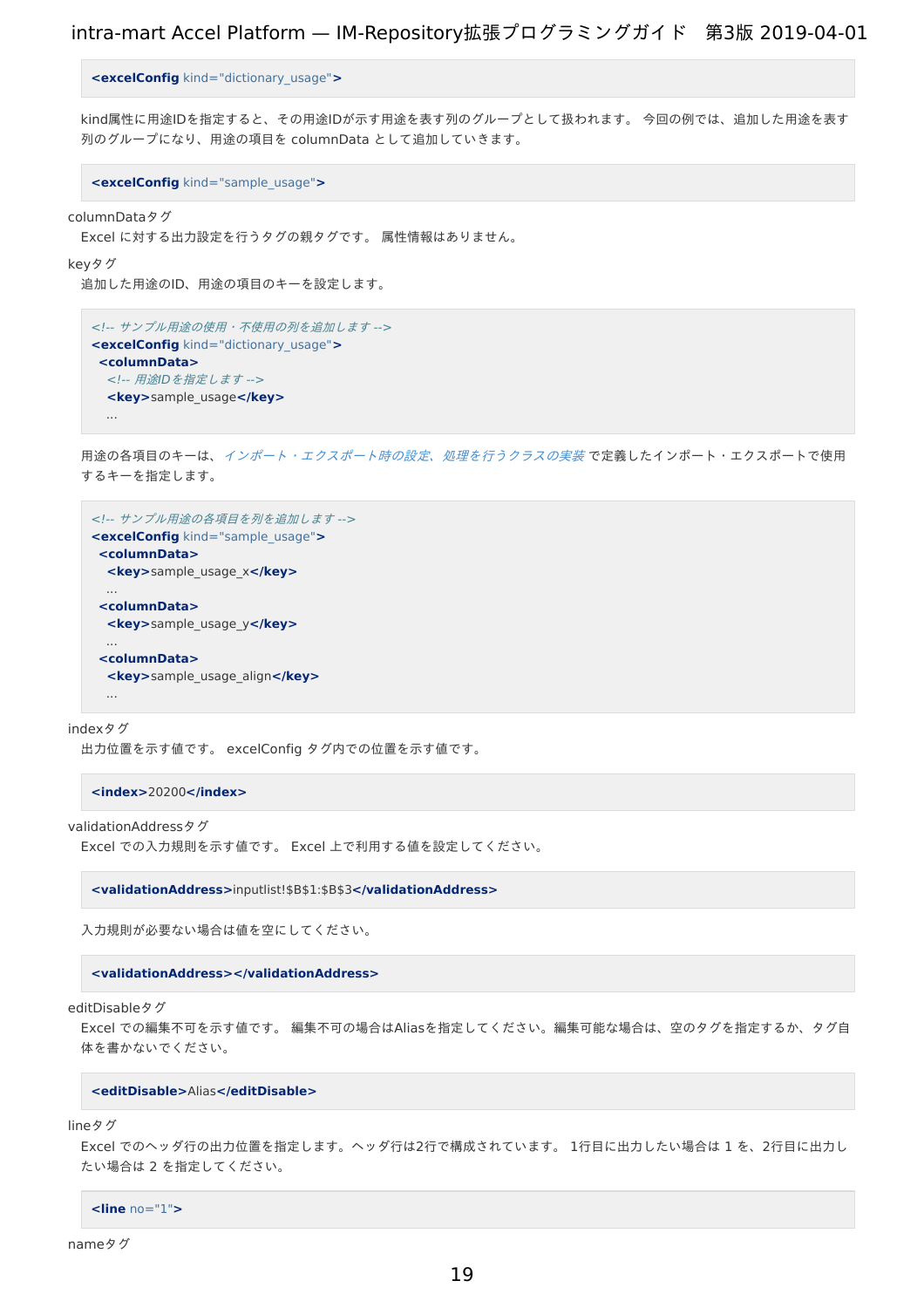カラムの名称を指定してください。

**<name>**表示位置**</name>**

多言語化が必要な場合は[、多言語対応](http://www.intra-mart.jp/document/library/iap/public/development/script_programming_guide/texts/application/international/language/index.html) を参考にメッセージプロパティを定義した上でメッセージコードを指定してください。

**<name>**I18N.MESSAGE.EXAMPLE**</name>**

colorタグ

セルの背景色を設定できます。 指定できる値は org.apache.poi\_v3\_9.ss.usermodel.IndexedColors の値です。

**<color>**TAN**</color>**

背景色が必要ない場合は値を空にしてください。

**<color></color>**

borderTopタグ、borderBottomタグ、borderLeftタグ、borderRightタグ セルの罫線を設定できます。 指定できる値は org.apache.poi\_v3\_9.ss.usermodel.CellStyle の値です。

**<borderTop>**THIN**</borderTop> <borderBottom>**THIN**</borderBottom> <borderLeft>**THIN**</borderLeft> <borderRight>**THIN**</borderRight>**

罫線が必要ない場合は値を空にしてください。

**<borderTop></borderTop> <borderBottom></borderBottom> <borderLeft></borderLeft> <borderRight></borderRight>**

[影響範囲検出のためのクラス](#page-8-8)

これらの実装を行い、モジュールのビルドや war ファイルのデプロイを行うと、次のような画面が現れ、用途が追加されていることが わかります。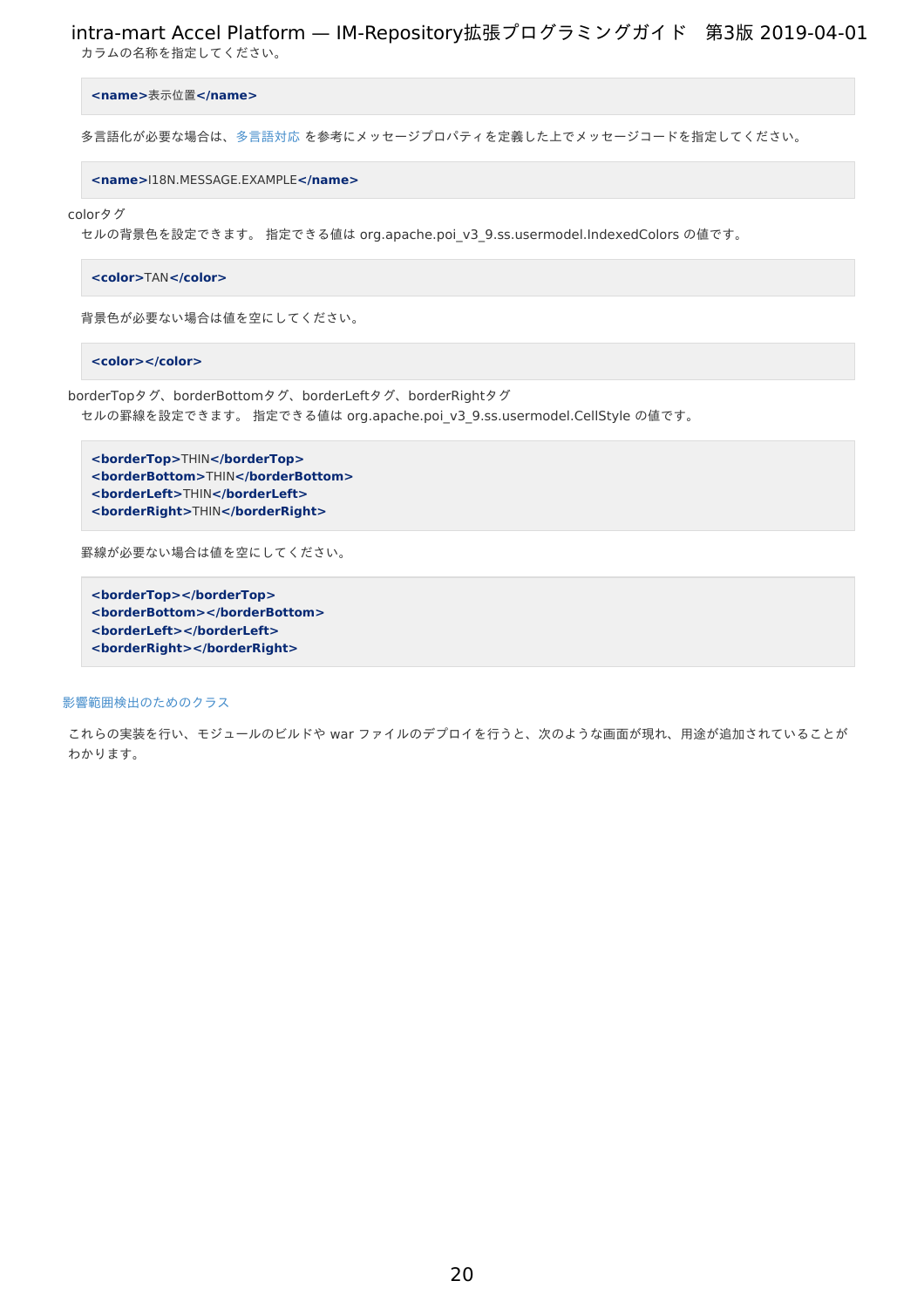<span id="page-20-0"></span>intra-mart Accel Platform — IM-Repository拡張プログラミングガイド 第3版 2019-04-01 Top  $\downarrow$ テナント管理 → サイトマップ  $\mathcal{P}$  tenant  $\mathbf{v}$  ?  $\mathbf{v}$   $\partial$ *Thtra-mart* 辞書項目 ■ カテゴリ新規追加 ■ 項目新規作成 ■ エイリアス新規作成 ■ 削除 ニ →  $\blacksquare$   $\Theta$   $\blacksquare$ ツリー内検索 | 新しい辞書項目  $\vee$ 用途 ▼ 新しいカテゴリ 8 新しい辞書項目 データ 辞書項目 エイリアス一覧 アプリケーション一覧 制約  $\Box$ 辞書項目ID 8f0iwsvbi6z4r 表示位置  $\bullet$ 辞書項目名 **押淮\*** 新しい辞書項目 T T 説明 標準  $+$  $\beta$ 列挙名 初期値 初期值 √ 有効 | 辞書項目の有効化 表示形式 x座標  $\overline{10}$ y座標  $\sqrt{20}$ 水平方向への配置位置 **I**eft 影響範囲確認 Copyright @ 2012 NTT DATA INTRAMART CORPORATION top  $\uparrow$ Powered by **Intra-mart** 

## 制約を追加す[る](#page-26-0)

| 項目 |                                                   |
|----|---------------------------------------------------|
| ٠  | 制約の実装                                             |
|    | ■ クライアント側の実装                                      |
|    | ■ 親コンポーネントから渡される情報                                |
|    | ■ 親コンポーネントで定義されているコンポーネント                         |
|    | ■ サーバ側の実装                                         |
|    | 制約を表現するクラスをインスタンス化するクラス<br>$\mathbf{u}$ .         |
|    | 制約を表現するクラス<br>$\mathbf{m}$ .                      |
|    | ■ インポート・エクスポート時の設定、処理を行うクラス                       |
|    | 実装したクラスをシステムに読み込ませるための設定ファイルの追加<br>$\mathbf{u}$ . |
|    | ■ インポート・エクスポートで使用する設定ファイル                         |
|    | ■ 影響範囲検出のためのクラス                                   |

<span id="page-20-5"></span><span id="page-20-4"></span><span id="page-20-3"></span><span id="page-20-2"></span><span id="page-20-1"></span>標準で提供されている制約では不足している場合、制約そのものを追加できます。

例として、日付書式であることを制約として追加してみます。 (正規表現制約を使えば同じことができますが、実装例として参考にし てください)

制約の項目として

■ 日付書式 (変数名: format)

を持つものとします。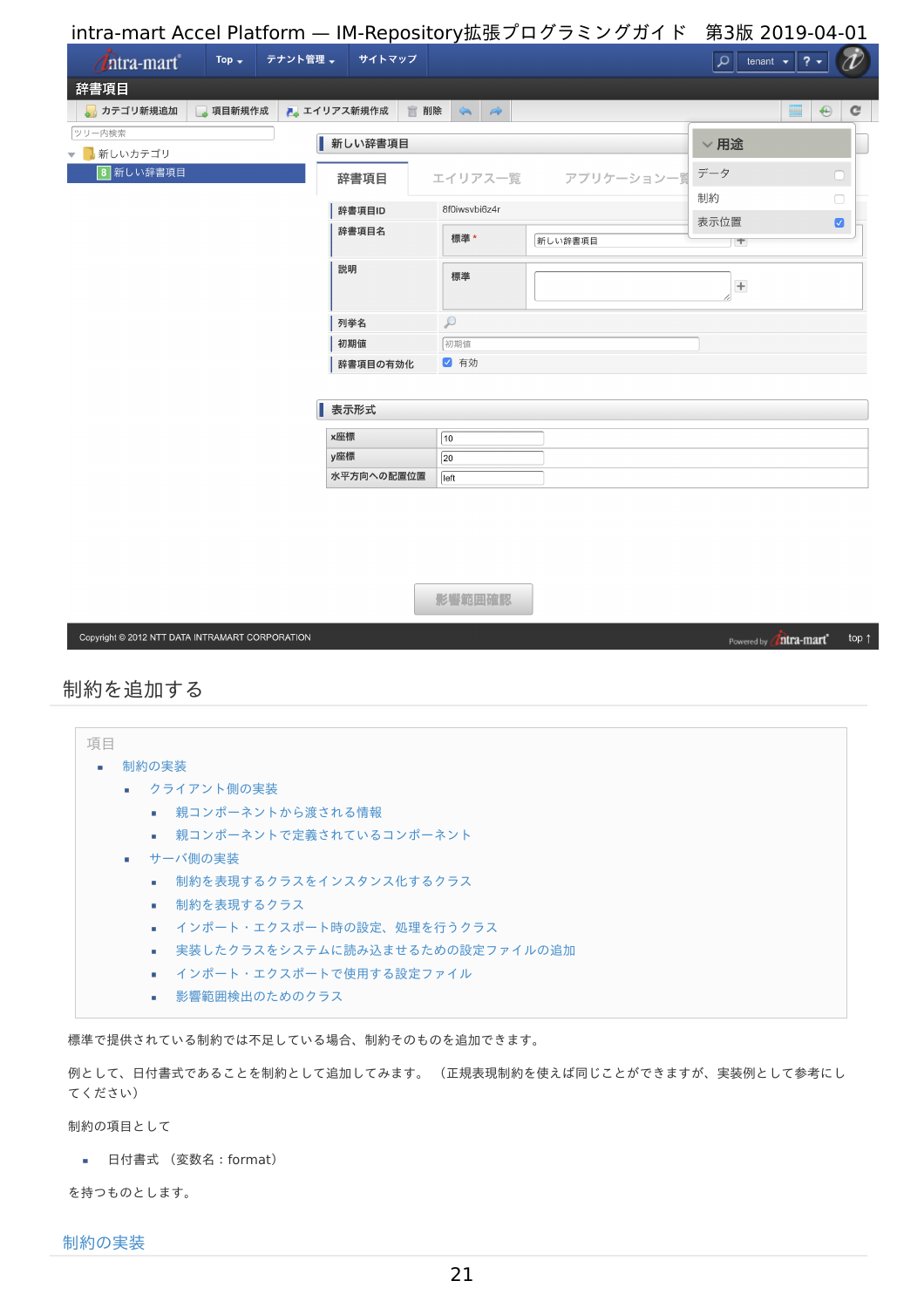制約を増やすには、サーバ側とクライアント側の両方の実装が必要です。 intra-mart Accel Platform — IM-Repository拡張プログラミングガイド 第3版 2019-04-01

- クライアント側
	- Vue.js のコンポーネント
- サーバ側
	- 制約を表現するクラスをインスタンス化するクラス
	- 制約を表現するクラス
	- インポート·エクスポート時の設定、処理を行うクラス
	- 設定ファイル
	- 影響範囲検出のためのクラス ×

それぞれの実装で共通となる ID が必要です。この ID はシステムで一意とならなければなりません。 未知の制約が追加されることを考 慮し、FQDN やモジュールIDなど競合しない文字列を検討してください。

この例では簡単のため sample\_restriction を制約のIDとします。

#### [クライアント側の実装](#page-8-4)

クライアント側は、Vue.js のコンポーネントとして実装します。 「Vue.js のコンポーネント」の詳細は Vue.js の Web サイトを参照 してください。

制約のコンポーネントとして必要なのは以下の項目です。

- id  $\sim$ 
	- 上記「制約のID」を指定します。この文字列でサーバ側とクライアント側を紐づけます。
- label
	- 制約の選択肢となるセレクトボックスに表示する名前を定義します。  $\sim$
- sortOrder
	- 制約の選択肢となるセレクトボックスに表示するソート順を定義します。
- inject
	- 親コンポーネントから注入される関数、プロパティを定義します。  $\mathbf{r}$
- template ٠
	- 画面に表示する HTML のテンプレートを定義します。 m.
- computed
	- 入力データ
		- computed のゲッター、セッターを定義します。
		- セッターでは、このコンポーネントを呼び出している親コンポーネントにデータの変更を伝えます。
		- また、制約のデータは id をキーに持つオブジェクトとして定義します。

#### これらを踏まえて実装します。

src/main/public/im\_repository/sample\_restriction.js

```
//
// 日付書式制約のコンポーネントを定義します。
//
const SampleRestriction = {
// 「制約のID」を指定します。この文字列でサーバ側とクライアント側を紐づけます。
id: 'sample_restriction',
// 制約の選択肢に表示する文字列
label: '日付書式',
// 制約の選択肢のソート番号
sortOrder: 2000,
// 親コンポーネントから注入される関数
inject: ['isEditable', 'getRestriction'],
// 画面に表示する HTML のテンプレートを定義します。
template:
 // デフォルトの制約と同じような見た目で制約を表示します。
  '<restriction ' +
  // HTML の id 属性です。 <div id="odd or even restriction"...> のように展開されます。
  'id="sample_restriction" ' +
                                           22
```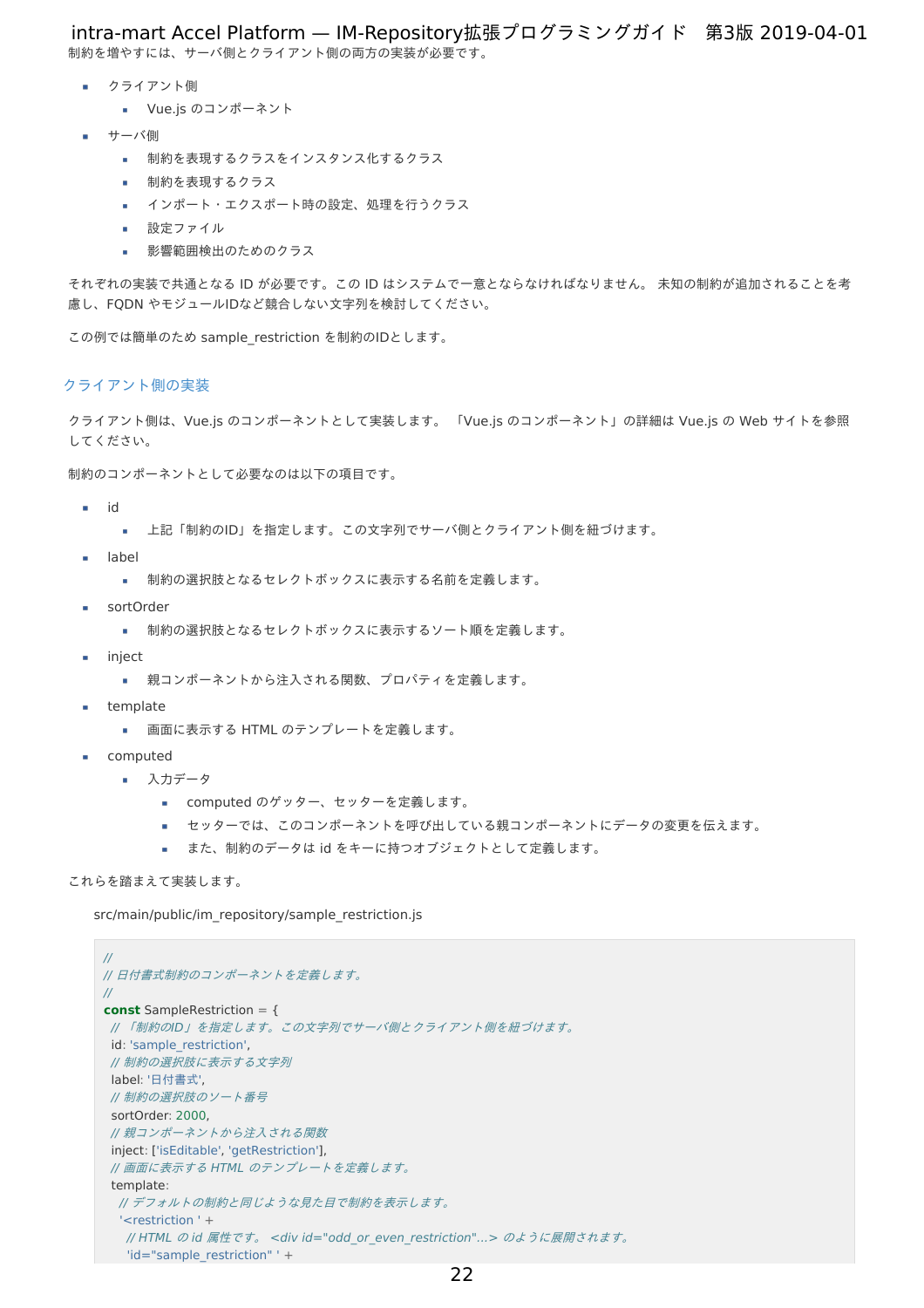```
intra-mart Accel Platform — IM-Repository拡張プログラミングガイド 第3版 2019-04-01
```

```
// 種類です。
   ':type="restrictionLabel" ' +
   // 制約IDです。
   ':restrictionId="restrictionId"> ' +
   // 制約のプロパティを表示します。
   '<restriction-property ' +
    // 制約IDです。
    ':restrictionId="restrictionId"' +
    // 制約のプロパティのIDです。 <tr id="option"..> のように展開されます。
    'id="format"' +
    // 制約のプロパティのキーです。
    'property-key="format">' +
    // 制約のプロパティのタイトルです。
    // '<th slot="tableHeader">日付書式</th>' +
    // ここからは <td> の内部として展開されます。
    '<td slot="propertyCell">' +
     '<label>書式:</label>' +
     ' <input ' +
      'v-if="isEditable()" ' +
      'v-model="format" ' +
      'name="format" ' +
      'type="text">' +
     '<label v-else>{{ format }}</label>' +
    ' </td>' +
   '</restriction-property>' +
  '</restriction>',
 data() {
  return {
  restrictionId: SampleRestriction.id,
   restrictionLabel: SampleRestriction.label
  }
 },
 props: {
  dictionaryItem: {
  type: Object,
   required: true
  }
 },
 computed: {
 // この制約の項目
 format: {
   get() {
    // 辞書項目から制約用途を取得、制約用途の中から this.restrictionId の制約を取得、その成約の中から format プロパティを取得
する
    return _.get(this.getRestriction(this.dictionaryItem, this.restrictionId), 'format', '')
   },
   set(value) {
    this.$emit('merge', { id: this.restrictionId, format: value })
   }
  }
 }
}
//
// コンポーネントを追加します
//
if (window.imRepository && window.imRepository.restrictions) {
window.imRepository.restrictions.push(SampleRestriction)
} else if (window.imRepository) {
window.imRepository.restrictions = [ SampleRestriction ]
} else {
window.imRepository = {
  restrictions: [SampleRestriction]
}
}
```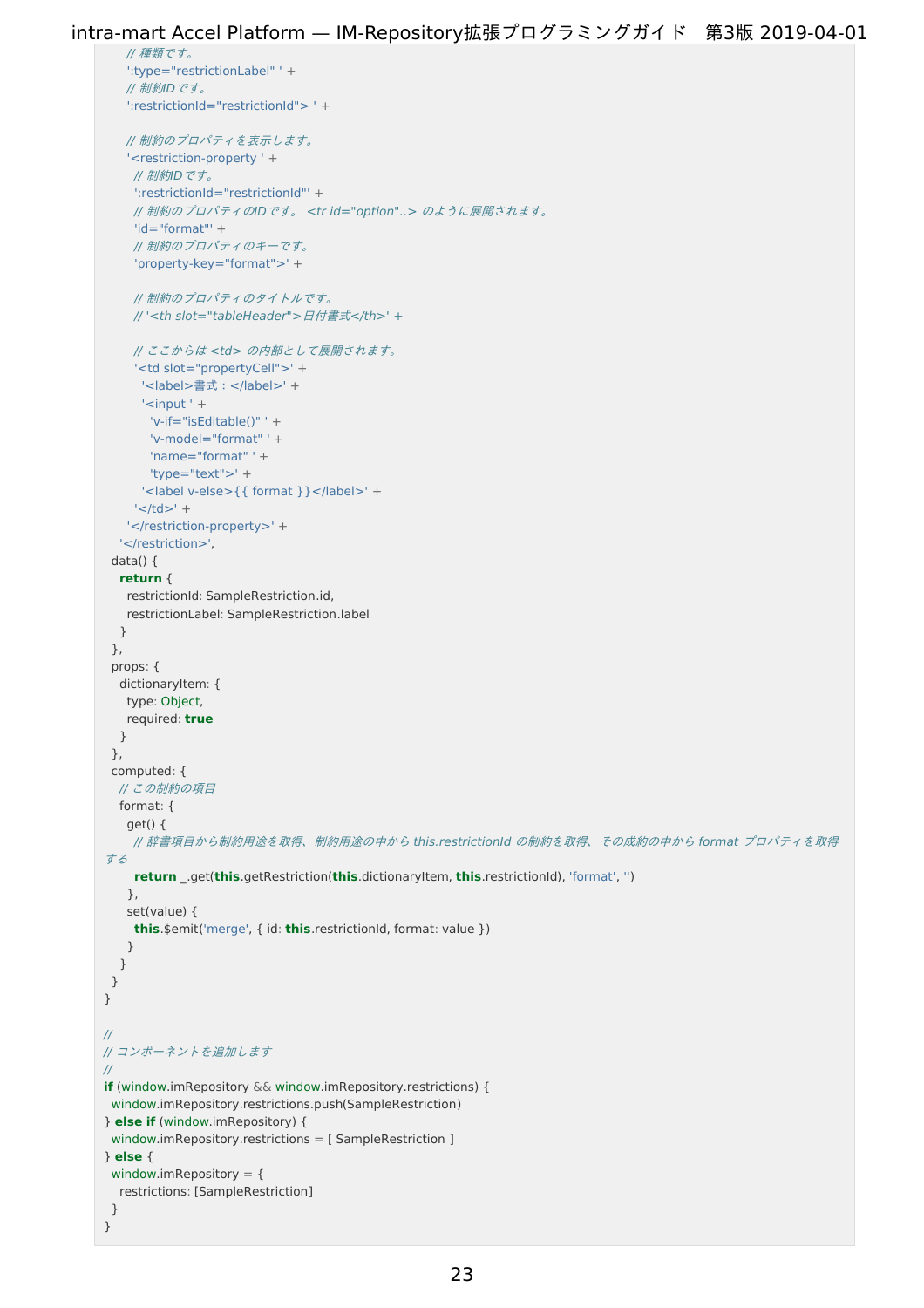[親コンポーネントから渡される情報](#page-8-5) intra-mart Accel Platform — IM-Repository拡張プログラミングガイド 第3版 2019-04-01

親コンポーネントから props へ渡されるものは次のものです。 上記例では dictionaryItem しか使用していません。

| 名前             | 型 | 説明                             |
|----------------|---|--------------------------------|
| dictionaryltem |   | Object 辞書項目またはエイリアス            |
| anotheritem    |   | Object 差分表示時に使用される辞書項目またはエイリアス |
| readonly       |   | Boolean 表形式や差分表示など読み込み専用を示すフラグ |

親コンポーネントから provide される関数は [親コンポーネントから渡される情報](index.html#provide)に加えて次のものがあります。

| 名前                                              | 引数                        | 返り値    | 説明                                                 |
|-------------------------------------------------|---------------------------|--------|----------------------------------------------------|
| has Difference Propert (restriction Id,<br>key) |                           |        | 指定した制約IDと制約データのキーに該当するデータに 差<br>分があるかどうかを返す関数です。   |
|                                                 | {String} restrictionId    |        | 制約ID                                               |
|                                                 | {String} key              |        | 制約データのキー                                           |
|                                                 |                           |        | Boolean 差がある場合 true を、差がない場合 false を返します。          |
| getRestriction(item, restrictionId)             |                           |        | 指定した制約IDの制約を取得する関数です。                              |
|                                                 | {Object} item             |        | 辞書項目またはエイリアス                                       |
|                                                 | {String}<br>restrictionId |        | 制約ID                                               |
|                                                 |                           | Object | 制約のオブジェクトを返します。 指定した制約IDの制約が<br>存在しない場合 nullを返します。 |

また、この他に親コンポーネントから provide されるオブジェクトも存在します。内部で使用しています。

| 名前             | 퓇      | 説明                               |
|----------------|--------|----------------------------------|
| dictionaryItem |        | Object 辞書項目またはエイリアス              |
| anotheritem    |        | Object 差分表示時に使用される辞書項目またはエイリアス   |
| readonly       |        | Boolean 表形式や差分表示など読み込み専用を示すフラグ   |
| eventHub       | Obiect | 削除ボタンをクリックしたときのイベントをやりとりするオブジェクト |

#### [親コンポーネントで定義されているコンポーネント](#page-8-6)

<span id="page-23-0"></span>restriction コンポーネン[ト](#page-23-0)

このコンポーネントは、標準の制約と同じ見た目を提供するものです。 div タグとして展開されます。また、内部に form, table タグ を内包しています。

restriction コンポーネントでは以下のプロパティを要求します。これらの値を指定してください。

| 名前   | 型 | 説明                                                                                      |
|------|---|-----------------------------------------------------------------------------------------|
| id   |   | String div の id。div の内部に生成される form の id にも使用されます。form の id は、この id に form をつ<br>けたものです。 |
| type |   | String この制約の種類の表示名を指定します。                                                               |
|      |   | restrictionId String 制約IDを指定します。                                                        |

restriction-property コンポーネン[ト](#page-24-0)

このコンポーネントは、制約のプロパティをテーブルの行として表示するためのものです。 tr タグとして展開されます。また、内部に 差分の有無を示すセル、行のヘッダを示すセル、制約のプロパティを表示するセルの3つのセルを内包しています。

restriction コンポーネントでは以下のプロパティを要求します。これらの値を指定してください。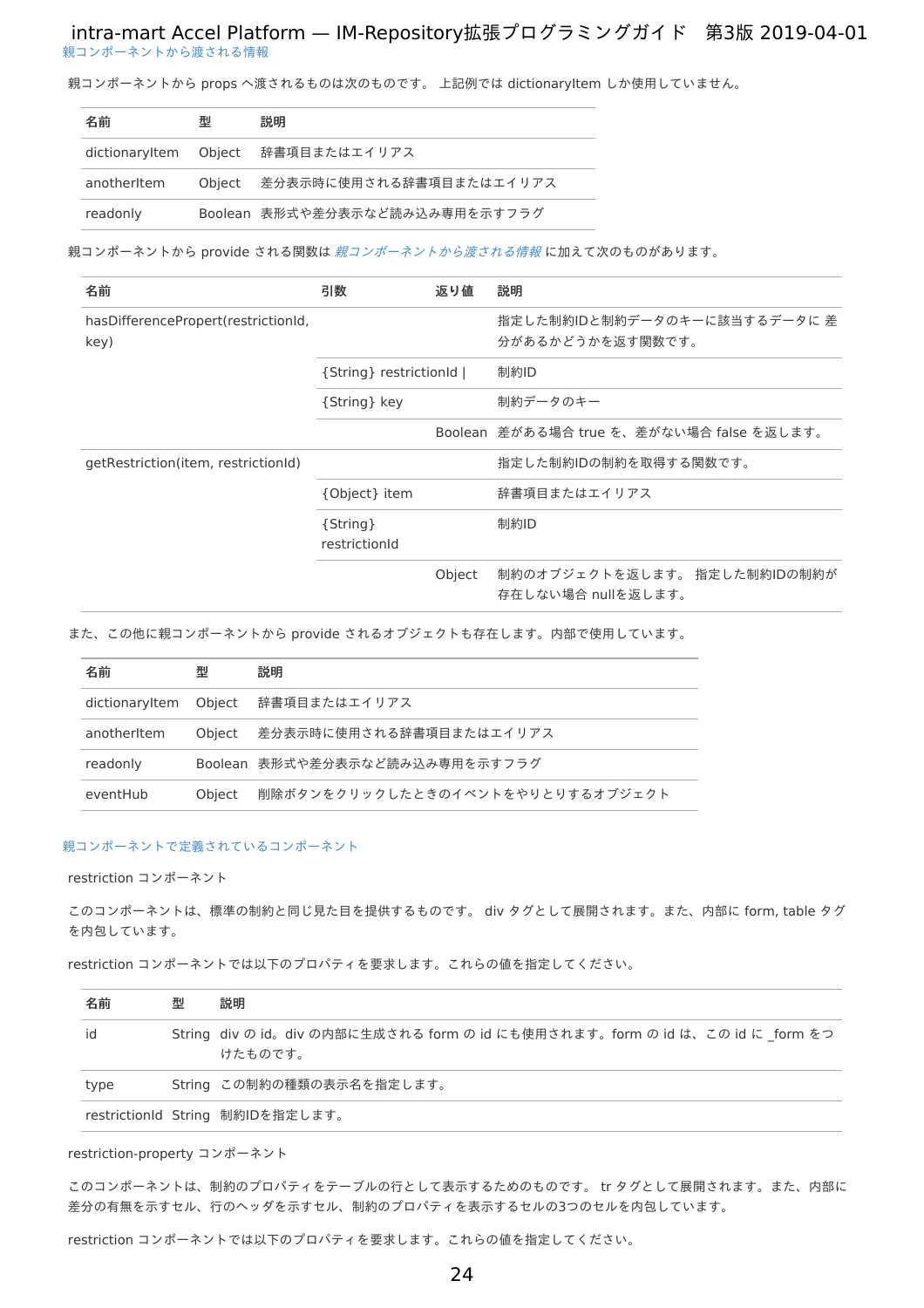<span id="page-24-0"></span>

| 名前 | 型 | 説明                                       |
|----|---|------------------------------------------|
| id |   | String tr の id。                          |
|    |   | property-key String この制約のプロパティのキーを指定します。 |
|    |   | restrictionId String 制約IDを指定します。         |

#### [サーバ側の実装](#page-8-7)

サーバ側の実装で必要なのは以下の4つです。

- 制約を表現するクラスをインスタンス化するクラス
- 制約を表現するクラス
- インポート・エクスポート時の設定、処理を行うクラス
- 設定ファイル ×.
- 影響範囲検出のためのクラス

#### [制約を表現するクラスをインスタンス化するクラス](#page-8-8)

このクラスの役割は、

- システムに前述のクライアント側のスクリプトパスを知らせること
- 制約用途のインスタンス化の際に、制約のインスタンスを生成すること  $\mathbf{r}$

です。 jp.co.intra mart.foundation.repository.metadata.dictionary.restriction.RestrictionFactory を実装したクラスとして実装 します。

ScriptPath アノテーションを使い、クライアント側のスクリプトを配置するパスを指定します。

この例では im\_repository/sample\_restriction.js というファイルを使用します。

**@ScriptPath**(value = "im\_repository/sample\_restriction.js")

制約のインスタンスを生成する際、制約用途は制約の情報を制約のコンストラクタに渡します。 上記のクライアン側の例では

```
return {
id: this.restrictionId,
 format: value
}
```
としました。

クライアント側からサーバ側に渡される情報を、Map<String, Object> として扱います。 逆にサーバ側からクライアント側へ渡す情 報は、Restriction として扱います。

src/main/java/sample/restriction/SampleDateFormatRestrictionFactory.java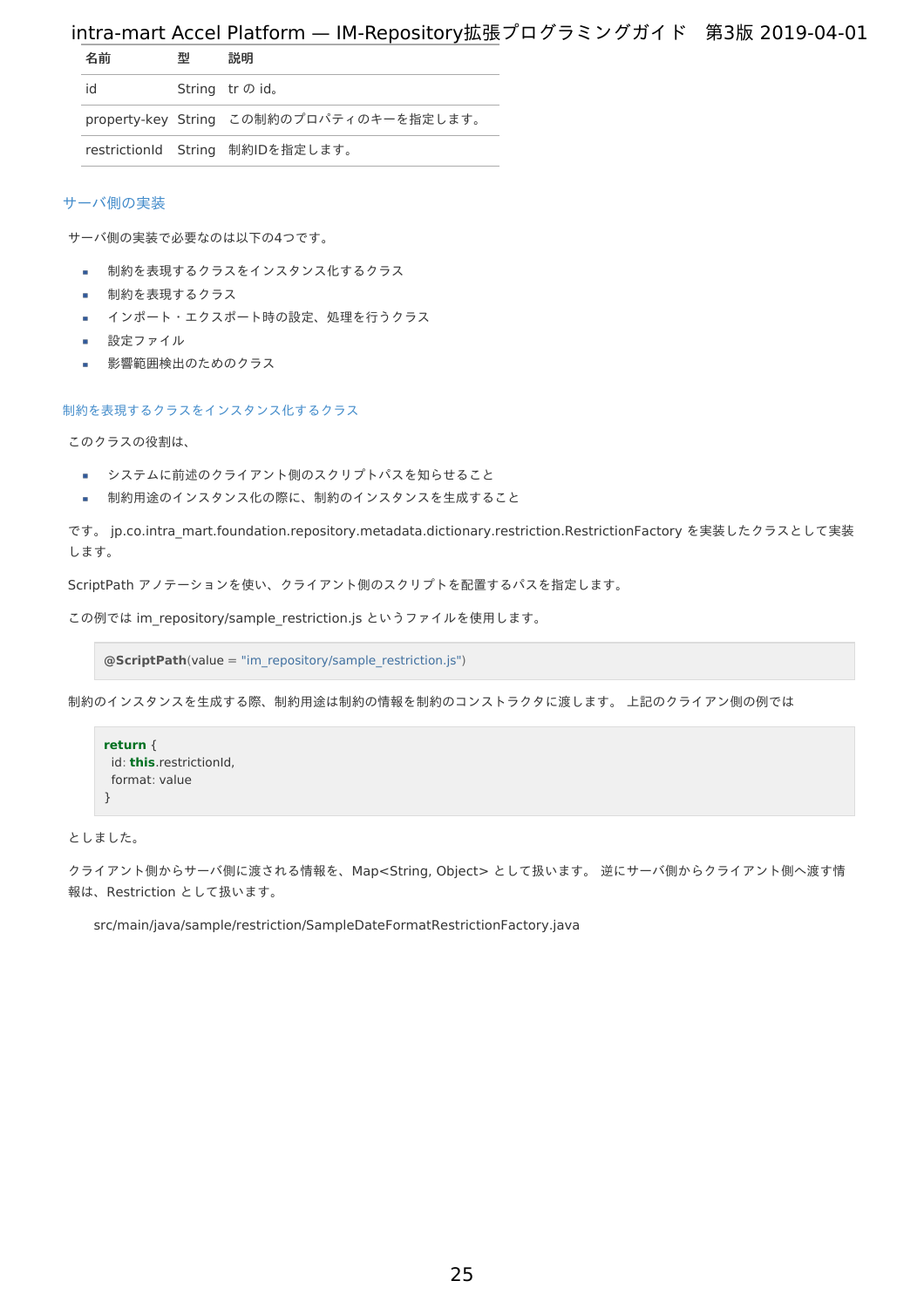```
// クライアント側のスクリプトパスを指定します。
@ScriptPath(value = "im_repository/sample_restriction.js")
public class SampleDateFormatRestrictionFactory implements RestrictionFactory {
  @Override
  public String getId() {
    return SampleDateFormatRestriction.ID;
  }
  // クライアント側からサーバ側へ渡す情報を生成します。
  @Override
  public Restriction create(final Map<String, Object> restrictionData) throws DictionaryServiceException {
    final String format = (String) restrictionData.get("format");
    return new SampleDateFormatRestriction(format);
  }
  // サーバ側からクライアント側へ渡す情報を生成します。
  @Override
  public Map<String, Object> create(final Restriction restriction) throws DictionaryServiceException {
    final SampleDateFormatRestriction r = (SampleDateFormatRestriction) restriction;
    final Map<String, Object> map = new HashMap<>();
    map.put("id", this.getId());
    map.put("format", r.getFormat());
    return map;
  }
}
```
### [制約を表現するクラス](#page-20-1)

このクラスの役割は、Factory から渡されたパラメータを保持し、そのパラメータで制約の確認を行うことです。

src/main/java/sample/restriction/SampleDateFormatRestriction.java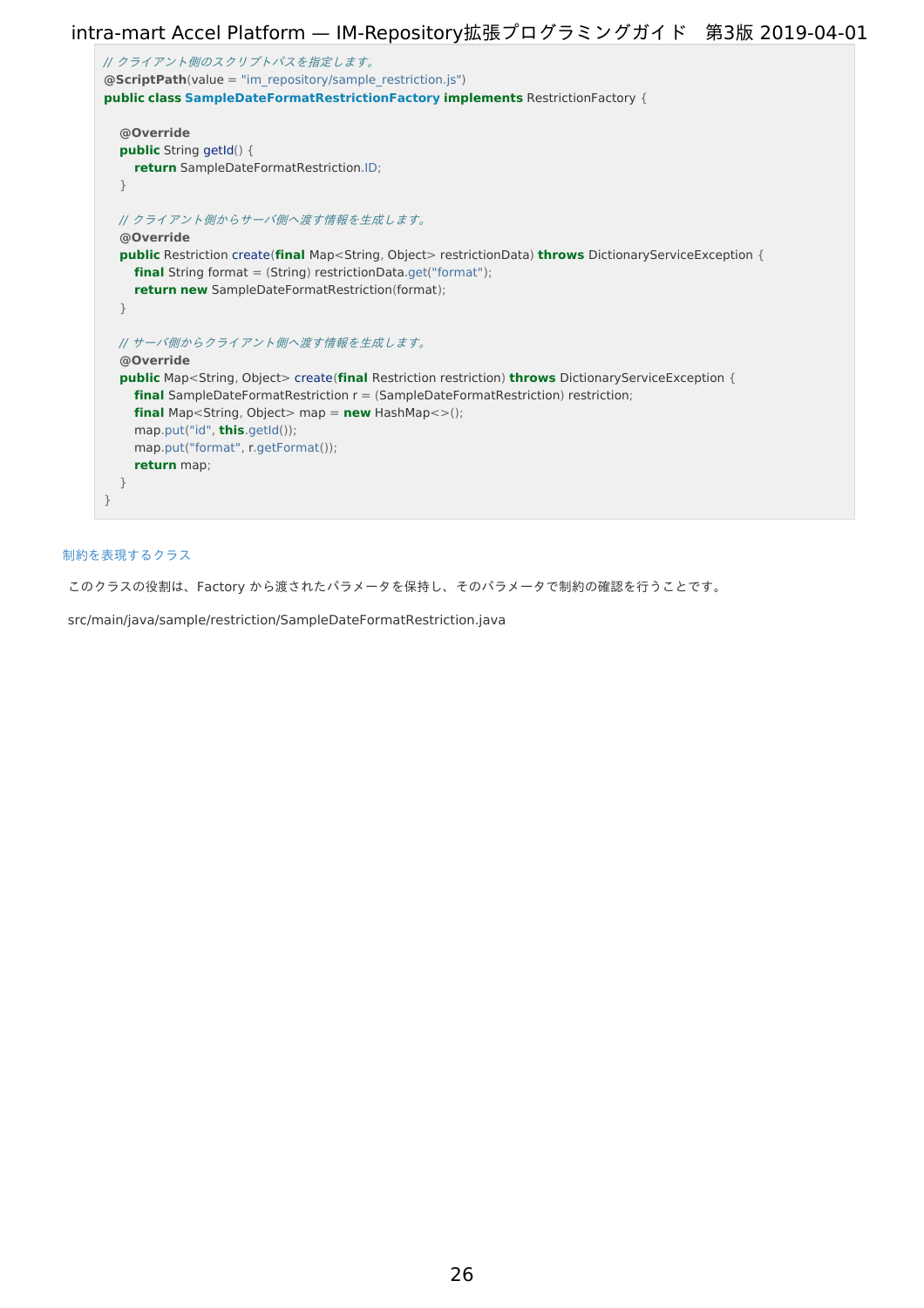```
public class SampleDateFormatRestriction extends AbstractRestriction {
  /** 制約ID */
  public static final String ID = "sample_restriction";
  private final String format;
  /**
  * 空のコンストラクタ。
  * ServiceLoader でインスタンス化するのに必須です。
  */
  public SampleDateFormatRestriction() {
    this.format = StringUtil.EMPTY_STRING;
  }
  /**
  * コンストラクタ
  * @param format 日付書式
  */
  public SampleDateFormatRestriction(final String format) {
    this.format = format;
  }
  @Override
  public String getId() {
    return ID;
  }
  @Override
  public String getName() {
    return "日付書式";
  }
 // value がこの制約に適合するかどうかを確認します。
 // 制約は複数個チェックされる可能性があるので、Boolean 等を返さず、適合しないものを ValidateResult に追加する、という方法を
採っています。
  @Override
  protected void doValidate(final String name, final Object value, final ValidateResult result) {
    if (!(value instanceof CharSequence)) {
      result.getInvalidParams().add(new InvalidParam(name,
MetadataMsg.MSG_E_IWP_MESSAGE_REPOSITORY_METADATA_DICTIONARY_RESTRICTION_NOT_COVERED.get()));
      return;
    }
    final String str = value.toString();
    final Pattern pattern = Pattern.compile(this.format);
    final Matcher matcher = pattern.matcher(str);
    if (matcher.matches()) {
      result.getInvalidParams().add(new InvalidParam(name, "書式に適合しません"));
      return;
    }
   return;
  }
  /**
  * 日付書式を返します。
  * @return 日付書式
  */
  public String getFormat() {
    return format;
  }
}
```
#### [インポート・エクスポート時の設定、処理を行うクラス](#page-20-2)

インポート、エクスポートで利用されるクラスです。 jp.co.intra\_mart.system.repository.metadata.dictionary.import\_export.StandardRestrictionSerialize を継承したクラスとして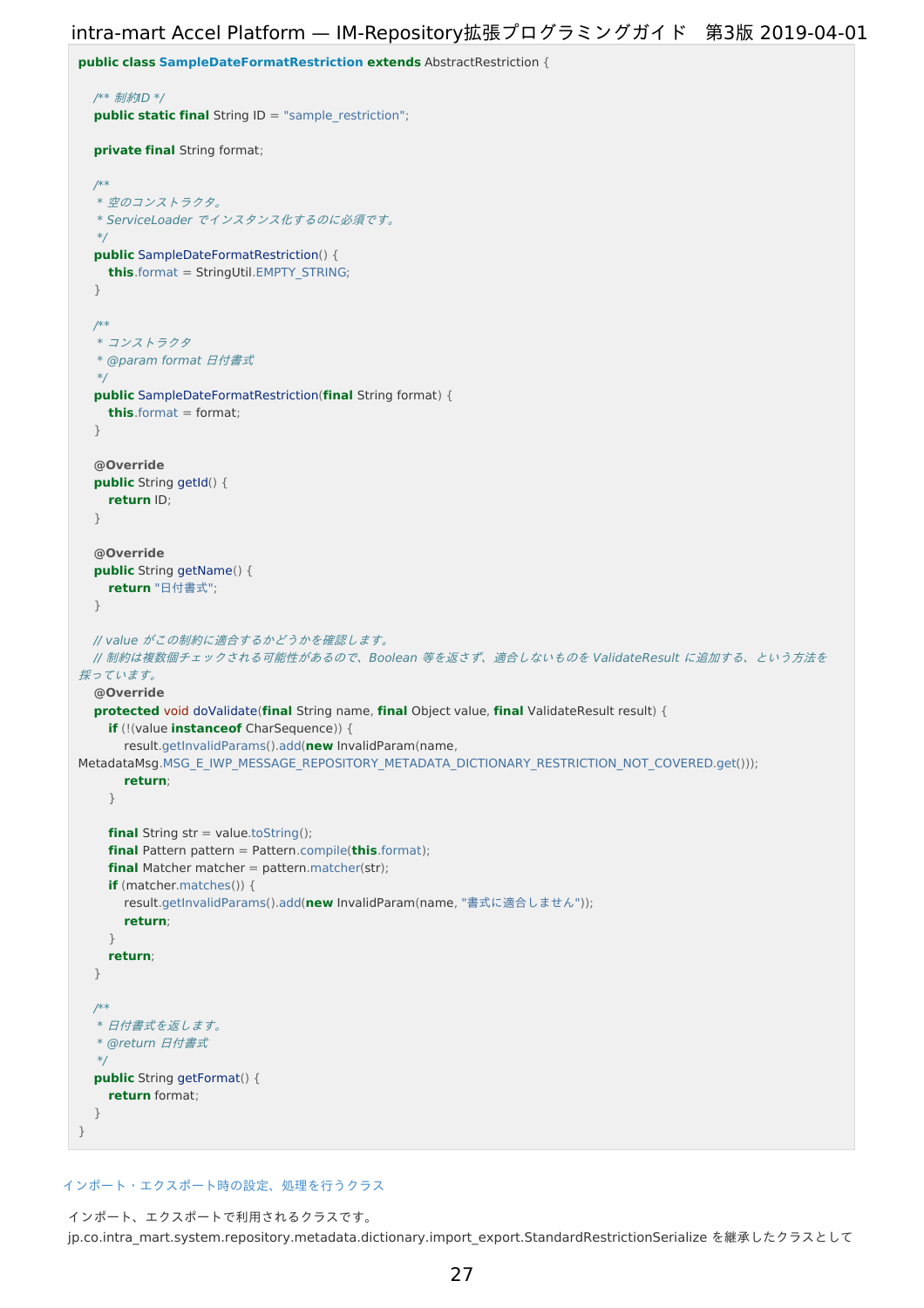エクスポート処[理](#page-5-2)

制約の内容は1つのセルに出力されます。項目が複数ある場合は、カンマなどで結合した文字列として出力してください。 今回の例で は制約の項目が1つのみで空白入力を許しています。 制約が追加されたことを示すboolean値と、制約の項目を結合した文字列を出力 します。

```
public String serialize(final Restriction restriction) {
  final SampleDateFormatRestriction sample = (SampleDateFormatRestriction) restriction;
  final StringBuilder param = new StringBuilder();
  // このメソッドが呼び出されるのは、この制約が有効になっているためです。
  // ですので出力する有効・無効フラグは true です。
  param.append(Boolean.TRUE.toString());
  param.append(CONCAT_STRING);
  param.append(sample.getFormat() == null ? StringUtil.EMPTY_STRING : sample.getFormat());
  return param.toString();
}
```
インポート処[理](#page-5-3)

```
インポート内容から各フィールドの値を取得し、制約を作成してください。 エクスポート処理で出力された内容を解析する必要がある
場合は、それらの処理を行ってください。
```

```
public Restriction deserialize(final Class<?> element, final Restriction restriction, final ImportDataModel data, final Item
refItem) throws DictionaryServiceException {
   // インポート内容から日付書式のデータを取得します。
   final ImportExcelDataModel importData = data.get(SampleDateFormatRestriction.ID);
   if (importData == null) {
     return null;
   }
   SampleDateFormatRestriction sample = null;
   if (element == Item.class) {
     // 辞書項目の場合はインポート内容から制約を作成します。
     final String value = importData.getValue();
     if (!value.isEmpty()) {
        final String[] splitValue = value.split(CONCAT_STRING);
        if (Boolean.valueOf(splitValue[0].trim()) \&\& splitValue.length == 2) {
          sample = new SampleDateFormatRestriction(splitValue[1].trim());
        } else {
          sample = new SampleDateFormatRestriction();
        }
      }
   } else if (element == Alias.class) {
     // エイリアスの場合は参照先辞書項目の内容を利用します。
     final RestrictionUsage usage = refItem.getUsages().get(UsageId.of(RestrictionUsage.ID));
     sample = usage == null ? null : (SampleDateFormatRestriction) usage.getRestriction(SampleDateFormatRestriction.ID);
     return sample;
   }
   return sample;
}
```
#### 検証処[理](#page-18-0)

validateメソッドはインポートファイルに記載された値を検証します。 検証した結果、処理を続行できない場合はエラーメッセージを セットしてください。 処理は続行できるけれど、何らかの警告を表示したい場合は警告メッセージをセットしてください。

エラーメッセージをセットするには、表示したいエラーメッセージを引数に setErrorMessage を呼び出してください。 警告メッセー ジをセットするには、表示したい警告メッセージを引数に setWarningMessage を呼び出してください。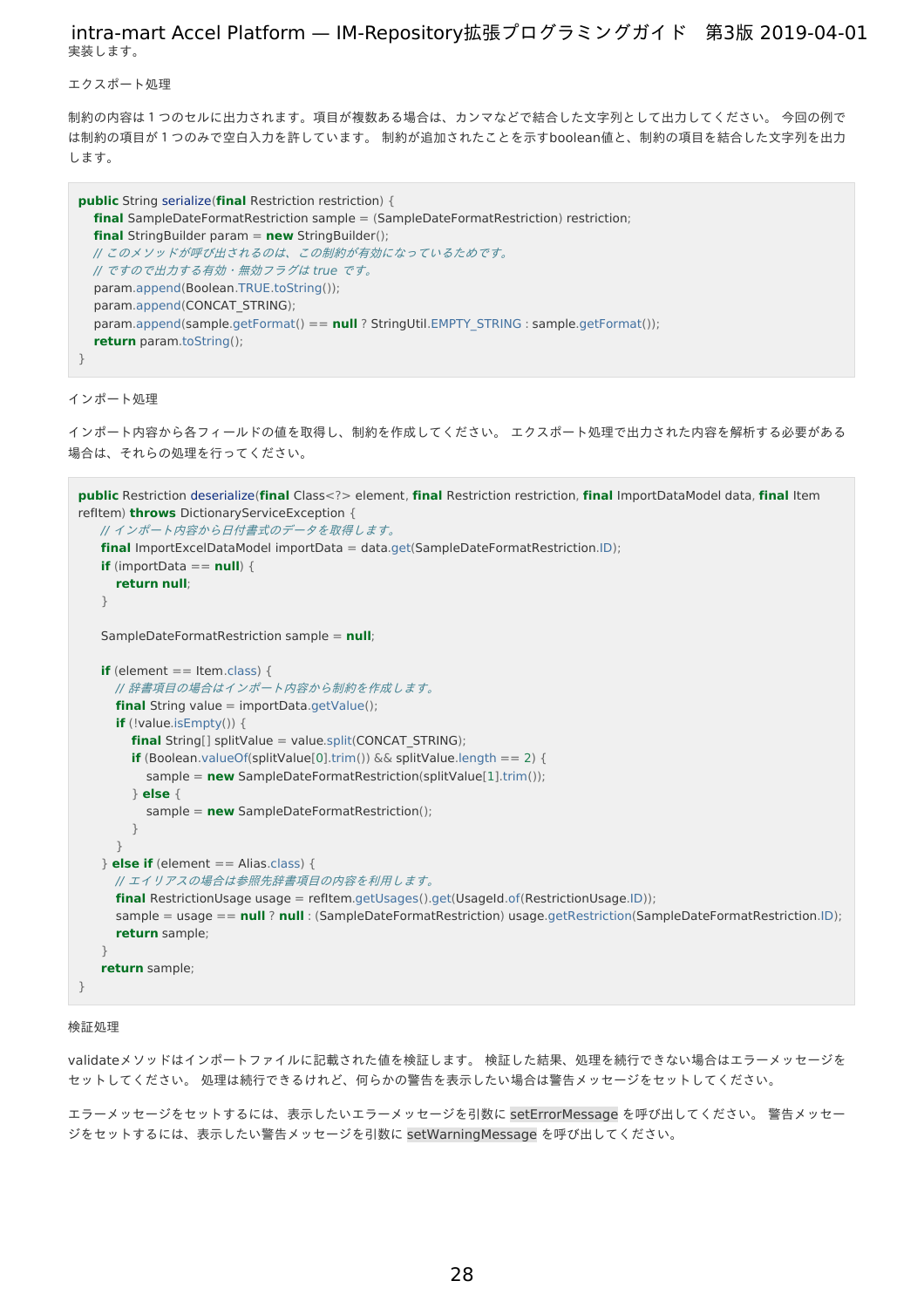```
// インポート内容から日付書式のデータを取得します。
final ImportExcelDataModel data = importData.get(SampleDateFormatRestriction.ID);
if (data == null) {
  return;
}
if (!data.getValue().isEmpty()) {
  if (element == Item.class) {
    final String[] values = data.getValue().split(CONCAT_STRING, -1);
    if (PARAM LENGTH != values.length) {
      // ワーニングメッセージの追加例
       setWarningMessage("要素数が2ではありません。 (Sheet : dictionary, Row : " + data.getRow() + ", Col : " + data.getCol()
+ ", 要素数 : " + values.length + ")");
       return;
    }
    if (!values[1].trim().isEmpty()) {
       try {
         new SimpleDateFormat(values[1].trim());
       } catch (final NullPointerException | IllegalArgumentException e) {
         // エラーメッセージの追加例
         setErrorMessage("書式が不正です。 (Sheet : dictionary, Row : " + data.getRow() + ", Col : " + data.getCol() + ", 書式 :
" + values[1].trim() + ")");
      }
    }
  }
}
```

```
エクスポート処理、インポート処理、検証処理をまとめます。
```
src/main/java/sample/restriction/SampleDateFormatRestrictionSerializer.java

```
public class SampleDateFormatRestrictionSerializer extends StandardRestrictionSerializer {
  // インポートファイルのパラメータ数
  static final int PARAM_LENGTH = 2;
  /**
  * 制約タイプを返却します。 制約のclassを指定してください。
  */
  @SuppressWarnings("unchecked")
  @Override
  public Class<Restriction> getSupportType() {
    return (Class<Restriction>) (Object) SampleDateFormatRestriction.class;
  }
  /**
  * エクスポート時の処理 制約の内容は1セルに出力されます。 項目が複数ある場合は項目を連結して出力してください。
   * @param restriction 制約
  */
  @Override
  public String serialize(final Restriction restriction) {
    final SampleDateFormatRestriction sample = (SampleDateFormatRestriction) restriction;
    final StringBuilder param = new StringBuilder();
    param.append(Boolean.TRUE.toString());
    param.append(CONCAT_STRING);
    param.append(sample.getFormat() == null ? StringUtil.EMPTY_STRING : sample.getFormat());
    return param.toString();
  }
  /**
  * インポート時の処理
  * @param element 辞書項目またはエイリアス
  * @param restriction 制約
  * @param data インポート内容
   * @param refItem 参照先辞書項目
  */
     @Override
```
29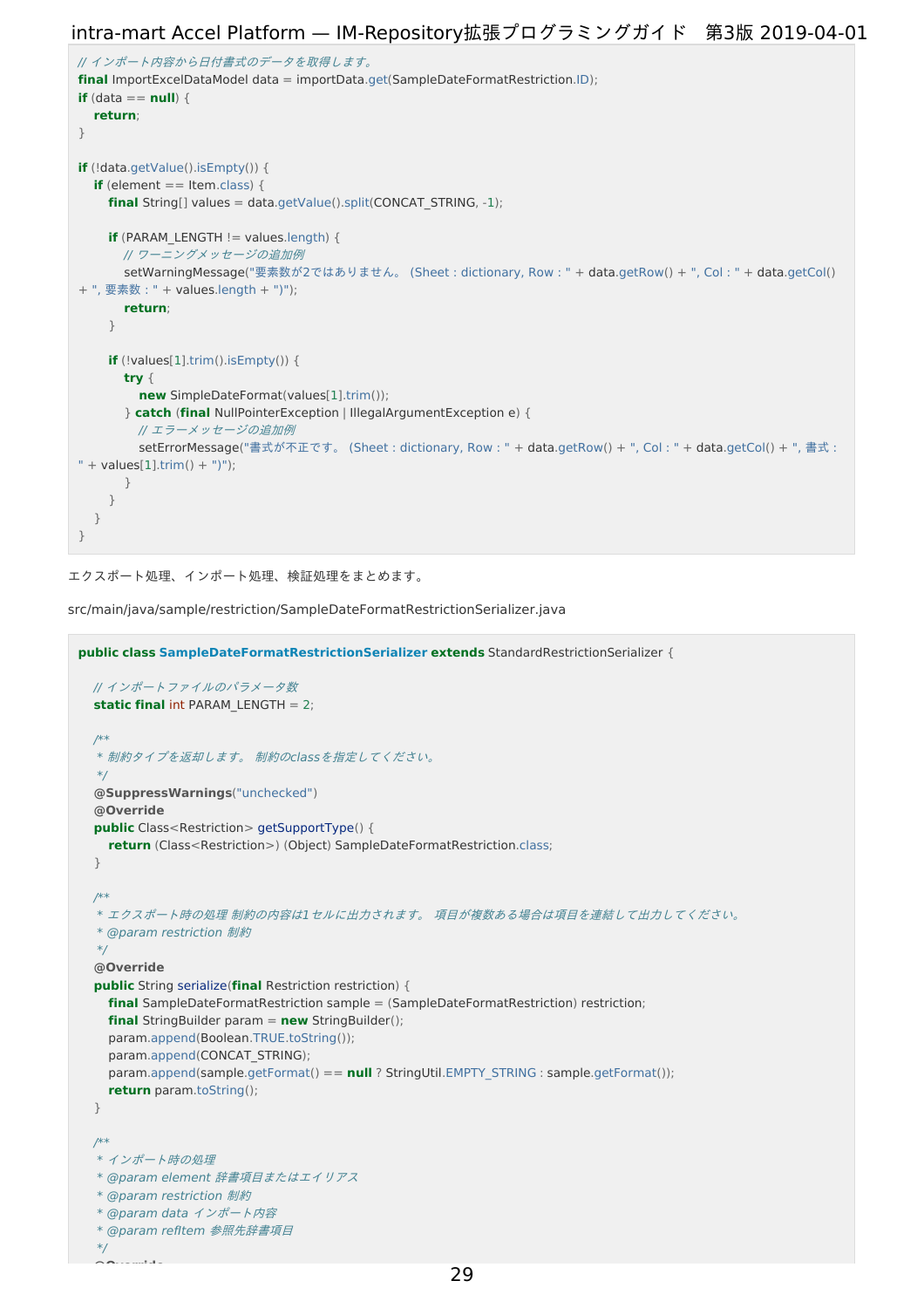```
@Override
   public Restriction deserialize(final Class<?> element, final Restriction restriction, final ImportDataModel data, final Item
refItem) throws DictionaryServiceException {
     // インポート内容から日付書式のデータを取得します。
     final ImportExcelDataModel importData = data.get(SampleDateFormatRestriction.ID);
     if (importData == null) {
       return null;
     }
     SampleDateFormatRestriction sample = null;
     if (element == Item.class) {
       // 辞書項目の場合はインポート内容から制約を作成します。
       final String value = importData.getValue();
       if (!value.isEmpty()) {
         final String[] splitValue = value.split(CONCAT_STRING);
         if (Boolean.valueOf(splitValue[0].trim()) && splitValue.length == 2) {
            sample = new SampleDateFormatRestriction(splitValue[1].trim());
         } else {
            sample = new SampleDateFormatRestriction();
         }
       }
     } else if (element == Alias.class) {
       // エイリアスの場合は参照先辞書項目の内容を利用します。
       final RestrictionUsage usage = refItem.getUsages().get(UsageId.of(RestrictionUsage.ID));
       sample = usage == null ? null : (SampleDateFormatRestriction)
usage.getRestriction(SampleDateFormatRestriction.ID);
       return sample;
     }
     return sample;
   }
  /**
   * インポート時のバリデーションを行います。
   */
   @Override
   public void validate(final Class<?> element, final ImportDataModel importData) {
     // インポート内容から日付書式のデータを取得します。
     final ImportExcelDataModel data = importData.get(SampleDateFormatRestriction.ID);
     if (data == null) {
       return;
     }
     if (!data.getValue().isEmpty()) {
       if (element == Item.class) {
         final String[] values = data.getValue().split(CONCAT_STRING, -1);
         if (PARAM LENGTH != values.length) {
           // ワーニングメッセージの追加例
           setWarningMessage("要素数が2ではありません。 (Sheet : dictionary, Row : " + data.getRow() + ", Col : " +
data.getCol() + ", 要素数 : " + values.length + ")");
            return;
         }
         if (!values[1].trim().isEmpty()) {
           try {
              new SimpleDateFormat(values[1].trim());
            } catch (final NullPointerException | IllegalArgumentException e) {
              // エラーメッセージの追加例
              setErrorMessage("書式が不正です。 (Sheet : dictionary, Row : " + data.getRow() + ", Col : " + data.getCol() + ",
 書式 : " + values[1].trim() + ")");
            }
          }
       }
     }
   }
}
intra-mart Accel Platform — IM-Repository拡張プログラミングガイド 第3版 2019-04-01
```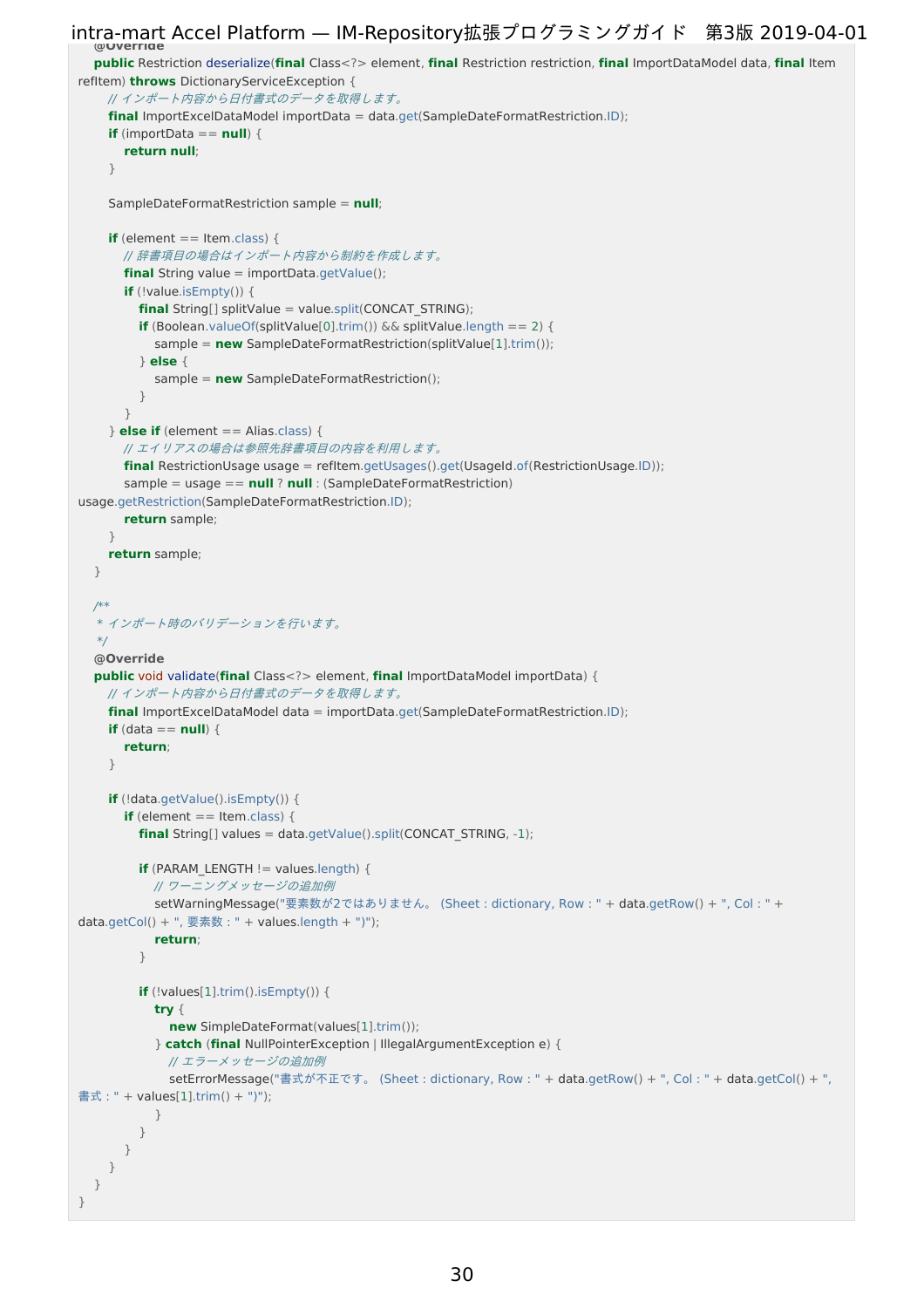[実装したクラスをシステムに読み込ませるための設定ファイルの追加](#page-20-3) intra-mart Accel Platform — IM-Repository拡張プログラミングガイド 第3版 2019-04-01

次に、実装したクラスをシステムに読み込ませるための設定ファイルを追加します。 設定ファイルは java.util.ServiceLoader で読み 込まれます。

jp.co.intra\_mart.foundation.repository.metadata.dictionary.restriction.RestrictionFactory

sample.restriction.SampleDateFormatRestrictionFactory

jp.co.intra\_mart.foundation.repository.metadata.dictionary.restriction.Restriction

sample.restriction.SampleDateFormatRestriction

jp.co.intra\_mart.system.repository.metadata.dictionary.import\_export.restriction.RestrictionSerializer

sample.restriction.SampleDateFormatRestrictionSerializer

### [インポート・エクスポートで使用する設定ファイル](#page-20-4)

下記の例は sample\_restriction の入出力設定です。

src/main/conf/im-repository-dictionary-config-type/sample-restriction.xml

```
<?xml version="1.0" encoding="UTF-8"?>
<im-repository-dictionary-config-type
  xmlns="http://www.intra-mart.jp/repository/im-repository-dictionary-config-type"
  xmlns:xsi="http://www.w3.org/2001/XMLSchema-instance"
  xsi:schemaLocation="http://www.intra-mart.jp/repository/im-repository-dictionary-config-type im-repository-dictionary-
config-type.xsd ">
  <sheetConfig kind="dictionary">
    <excelConfig kind="restriction_usage" usage="child">
      <columnData>
        <key>sample_restriction</key>
        <index>49000</index>
        <validationAddress></validationAddress>
        <editDisable>Alias</editDisable>
        <line no="1">
           <name></name>
           <color>LIGHT_TURQUOISE</color>
           <borderTop>THIN</borderTop>
           <borderBottom>THIN</borderBottom>
           <borderLeft></borderLeft>
           <borderRight>THIN</borderRight>
        </line>
         <line no="2">
           <name>サンプル</name>
           <color>LIGHT_TURQUOISE</color>
           <borderTop>THIN</borderTop>
           <borderBottom>THIN</borderBottom>
           <borderLeft>THIN</borderLeft>
           <borderRight>THIN</borderRight>
         </line>
      </columnData>
    </excelConfig>
  </sheetConfig >
</im-repository-dictionary-config-type>
```
タグの説[明](#page-8-1)

sheetConfigタグ

```
Excel ファイルのシートを表現します。 kind属性で出力するシート名を指定します。 指定できる値は category または
dictionary のいずれかです。 今回の例ではdictionaryシートに出力したいので、dictionary を指定します。
```
**<sheetConfig** kind="dictionary"**>**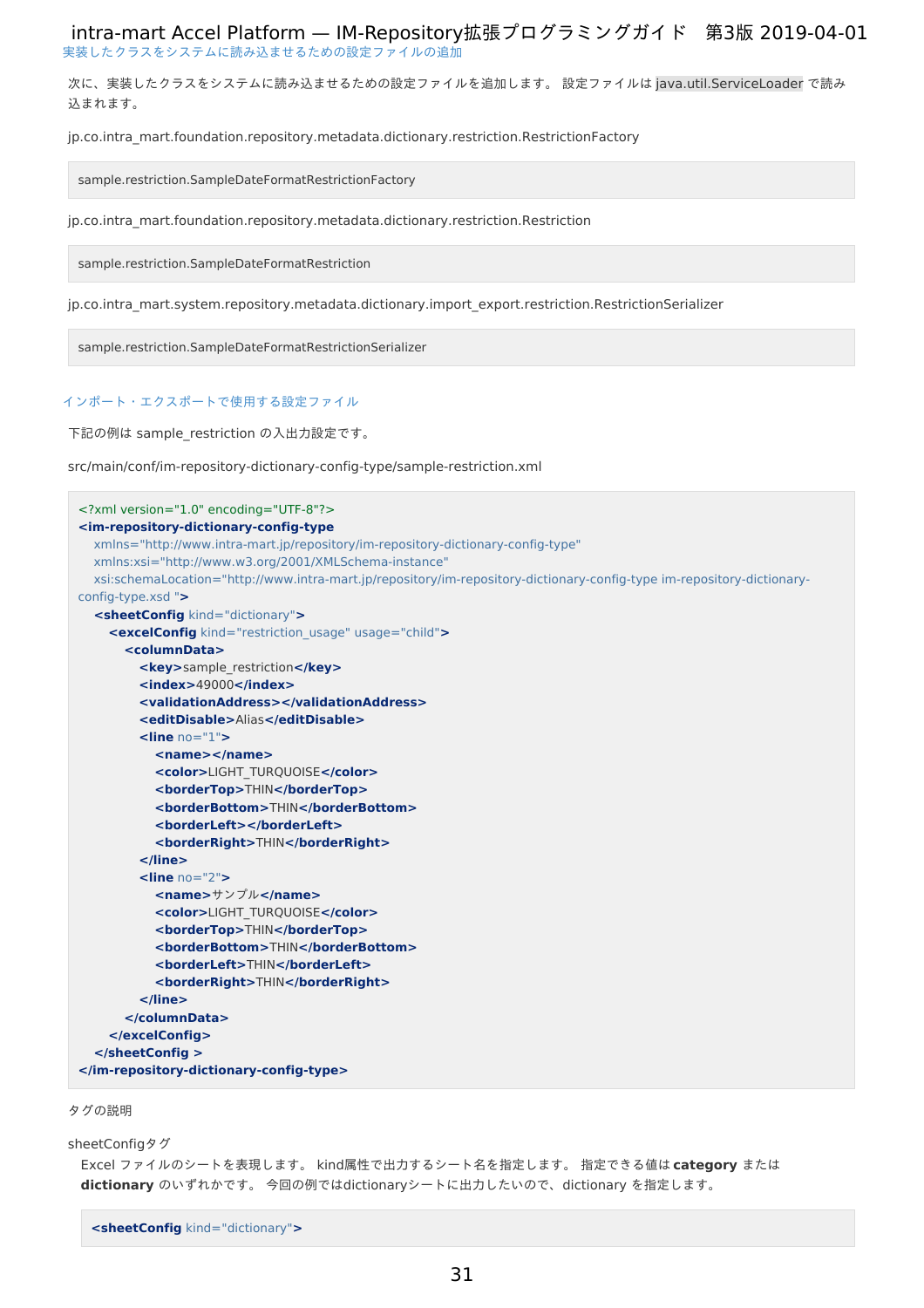excelConfigタグ

kind 属性を指定することで、列のグループを表現します。 kind属性 restriction usage は制約用途を表す列のグループです。 今回 の例では、追加したsample\_restriction を出力するための設定を追加します。

**<excelConfig** kind="restriction\_usage" usage="child"**>**

#### columnDataタグ

Excel に対する出力設定を行うタグの親タグです。 属性情報はありません。

#### keyタグ

追加した制約のIDを設定します。

**<key>**sample\_restriction**</key>**

#### indexタグ

出力位置を示す値です。 excelConfigタグ内での位置を示す値です。

**<index>**49000**</index>**

#### validationAddressタグ

Excel での入力規則を示す値です。 Excel 上で利用する値を設定してください。

**<validationAddress>**inputlist!\$B\$1:\$B\$3**</validationAddress>**

入力規則が必要ない場合は値を空にしてください。

**<validationAddress></validationAddress>**

editDisableタグ

Excel での編集不可を示す値です。 編集不可の場合はAliasを指定してください。編集可能な場合は、空のタグを指定するか、タグ自 体を書かないでください。

#### **<editDisable>**Alias**</editDisable>**

#### lineタグ

Excel でのヘッダ行の出力位置を指定します。ヘッダ行は2行で構成されています。 1行目に出力したい場合は 1 を、2行目に出力し たい場合は 2 を指定してください。

**<line** no="1"**>**

#### nameタグ

カラムの名称を指定してください。

**<name>**サンプル**</name>**

多言語化が必要な場合は[、多言語対応](http://www.intra-mart.jp/document/library/iap/public/development/script_programming_guide/texts/application/international/language/index.html) を参考にメッセージプロパティを定義した上でメッセージコードを指定してください。

**<name>**I18N.MESSAGE.EXAMPLE**</name>**

#### colorタグ

セルの背景色を設定できます。 指定できる値は org.apache.poi\_v3\_9.ss.usermodel.IndexedColors の値です。

**<color>**LIGHT\_TURQUOISE**</color>**

背景色が必要ない場合は値を空にしてください。

#### **<color></color>**

borderTopタグ、borderBottomタグ、borderLeftタグ、borderRightタグ

セルの罫線を設定できます。 指定できる値は org.apache.poi\_v3\_9.ss.usermodel.CellStyle の値です。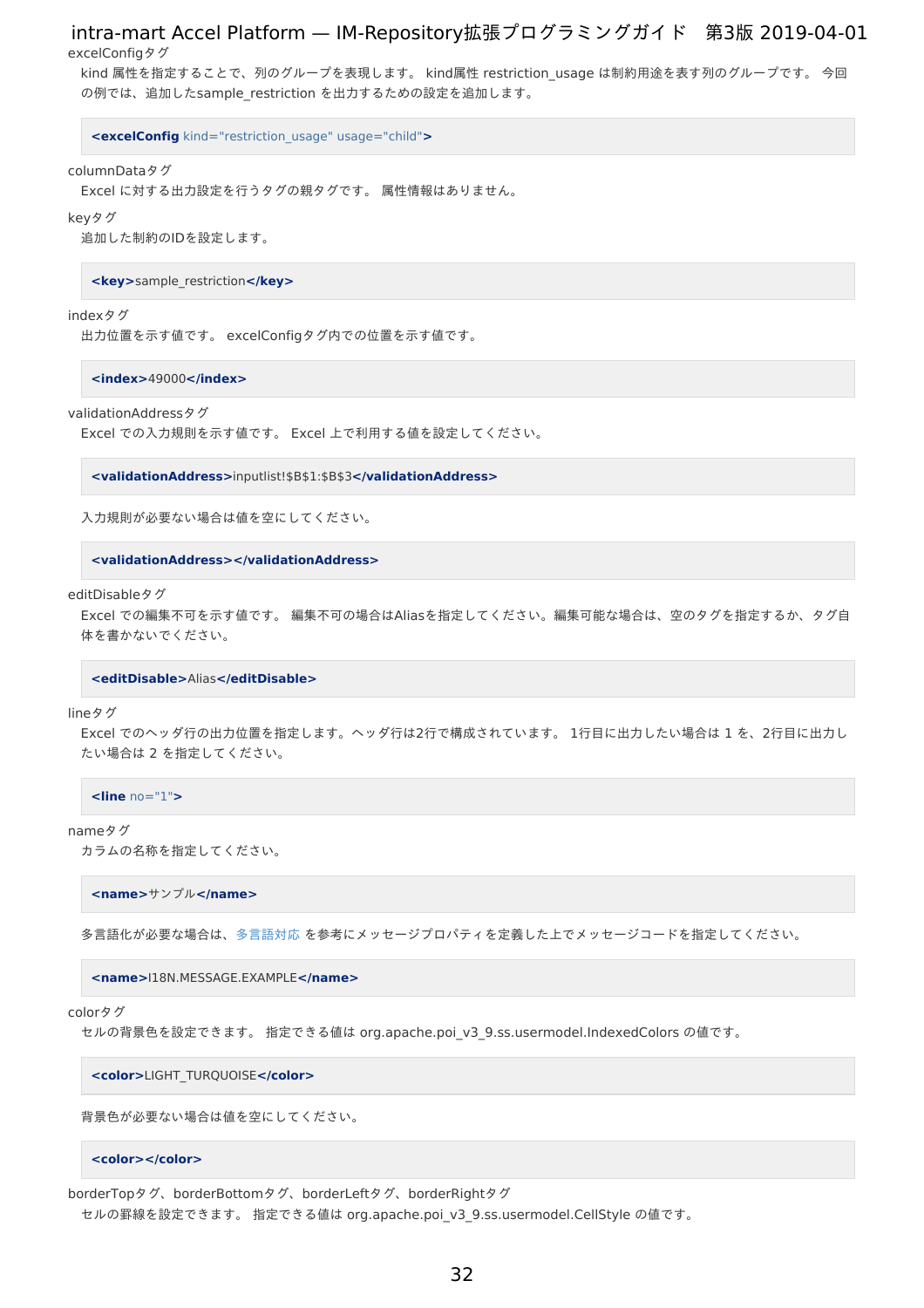**<borderTop>**THIN**</borderTop> <borderBottom>**THIN**</borderBottom> <borderLeft>**THIN**</borderLeft> <borderRight>**THIN**</borderRight>**

罫線が必要ない場合は値を空にしてください。

**<borderTop></borderTop> <borderBottom></borderBottom> <borderLeft></borderLeft> <borderRight></borderRight>**

#### [影響範囲検出のためのクラス](#page-20-5)

これらの実装を行い、モジュールのビルドや war ファイルのデプロイを行うと、次のような画面が現れ、制約が追加されていることが わかります。

| <i><b>Litra-mart</b></i>                         | Top $\div$ | テナント管理 →    | サイトマップ   |               |                                    |                |            | ٩                                | $? -$<br>tenant $\rightarrow$           |                      |
|--------------------------------------------------|------------|-------------|----------|---------------|------------------------------------|----------------|------------|----------------------------------|-----------------------------------------|----------------------|
| 辞書項目                                             |            |             |          |               |                                    |                |            |                                  |                                         |                      |
| カテゴリ新規追加                                         | 項目新規作成     | ■ エイリアス新規作成 |          | ■ 削除          | $\Leftrightarrow$<br>$\Rightarrow$ |                |            |                                  | ■                                       | ⊕<br>c               |
| ツリー内検索                                           |            |             | 新しい辞書項目  |               |                                    |                |            | $\vee$ 用途                        |                                         |                      |
| 新しいカテゴリ<br>$\overline{\phantom{0}}$<br>8 新しい辞書項目 |            |             |          |               |                                    |                |            | データ                              |                                         |                      |
|                                                  |            |             | 辞書項目     |               |                                    | エイリアス一覧        | アプリケーション一覧 |                                  |                                         | n                    |
|                                                  |            |             | 辞書項目ID   |               | 8f0iwsvbi6z4r                      |                |            | 制約                               |                                         | $\blacktriangledown$ |
|                                                  |            |             | 辞書項目名    |               | 標準*                                |                | 新しい辞書項目    | $\begin{array}{c} + \end{array}$ |                                         |                      |
|                                                  |            | 説明          |          |               | 標準                                 |                |            | $\begin{array}{c} + \end{array}$ |                                         |                      |
|                                                  |            |             | 列挙名      | $\mathcal{P}$ |                                    |                |            |                                  |                                         |                      |
|                                                  |            |             | 初期値      | aaa           |                                    |                |            |                                  |                                         |                      |
|                                                  |            |             | 辞書項目の有効化 |               | √ 有効                               |                |            |                                  |                                         |                      |
|                                                  |            | 制約          |          |               |                                    |                |            |                                  |                                         |                      |
|                                                  |            | 種類          |          |               | 日付書式                               | 削除             |            |                                  |                                         |                      |
|                                                  |            |             | オプション    |               |                                    | 書式: yyyy-MM-dd |            |                                  |                                         |                      |
|                                                  |            | 桁数          |          |               | $\overline{\bullet}$               | 制約を追加          |            |                                  |                                         |                      |
|                                                  |            |             |          |               |                                    |                |            |                                  |                                         |                      |
|                                                  |            |             |          |               |                                    |                |            |                                  |                                         |                      |
|                                                  |            |             |          |               |                                    |                |            |                                  |                                         |                      |
|                                                  |            |             |          |               | 影響範囲確認                             |                |            |                                  |                                         |                      |
| Copyright © 2012 NTT DATA INTRAMART CORPORATION  |            |             |          |               |                                    |                |            |                                  | Zntra-mart <sup>e</sup><br>Powered by ( | top $\uparrow$       |
|                                                  |            |             |          |               |                                    |                |            |                                  |                                         |                      |

バリデーショ[ン](#page-33-0)

| 項目             |  |
|----------------|--|
| ■ バリデーションを利用する |  |

## [バリデーションを利用する](#page-3-3)

[制約用途に指定した制約に適合するかどうかを確認する](index.html#validate-by-sample-dictionary-item) の設定を行っている場合、次のような実装を行うことでリクエストの パラメー タに対してバリデーションを行うことができます。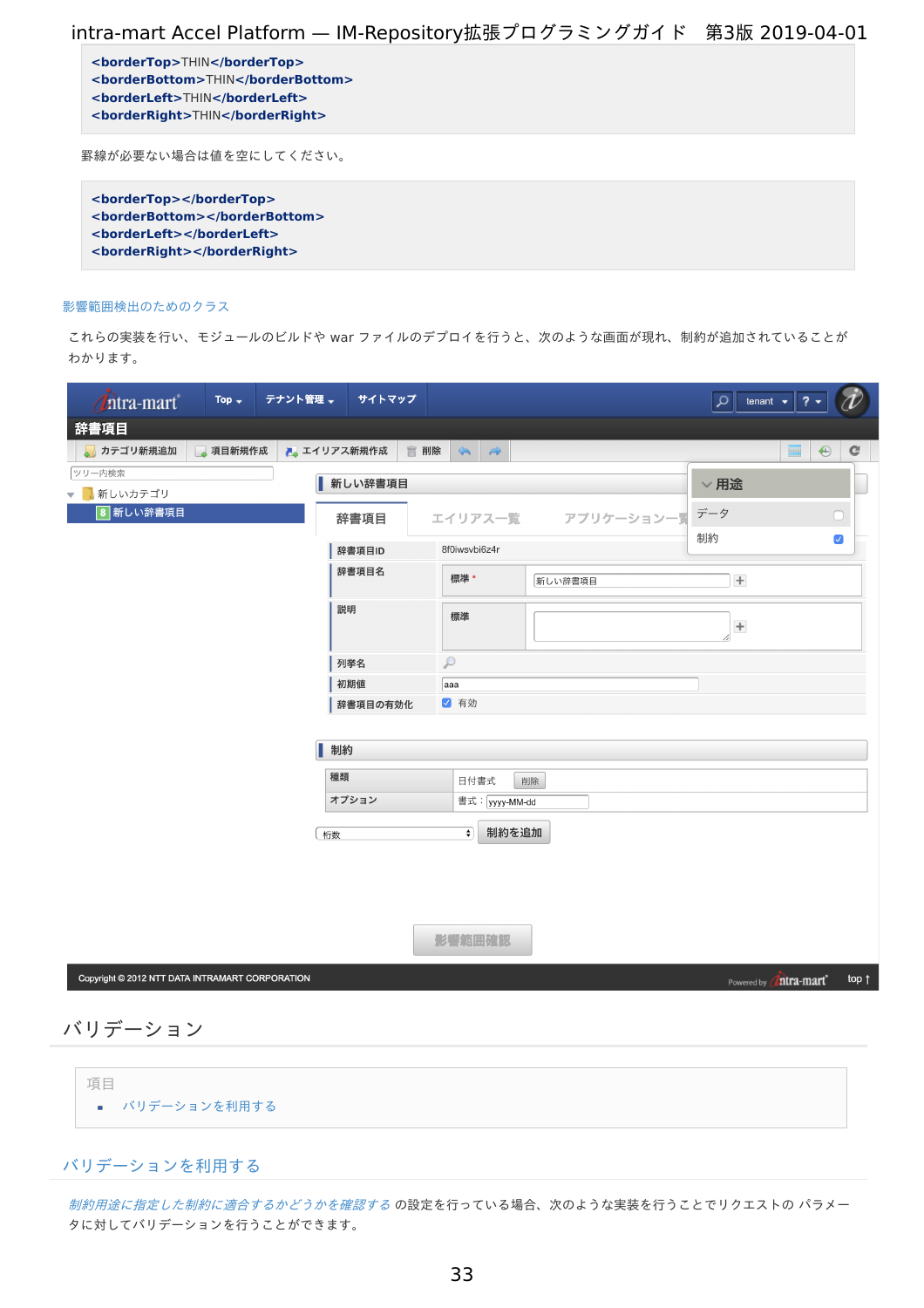<span id="page-33-0"></span>JSR 303 Bean Validationに準拠したカスタムバリデーションとして、辞書項目の制約に基づいたものを提供します。 @Dictionary(id="xxx") アノテーションを付与することにより、辞書項目に定義されている制約を適用できます。 この例では SampleForm の foo に対して 0 から 100 までの範囲内であるという制約が適用されます。

```
package sample;
import jp.co.intra_mart.foundation.repository.metadata.dictionary.validator.Dictionary;
public class SampleForm {
 // 辞書項目IDをアノテーションに指定する
 // id = 辞書項目IDまたはエイリアスID、name = 項目名
  @Dictionary(id = "sample-dictionary-item", name = "foo")
  private Long foo;
}
```
スクリプト開発モデ[ル](#page-3-1)

```
Jssp Validator のカスタムバリデーションとして、辞書項目の制約に基づいたものを提供します。
バリデーションルールのキーに dictionary を、値に辞書項目IDを指定することにより、辞書項目に定義されている制約を適用できま
す。
この例ではリクエストパラメータの foo に対して 0 から 100 までの範囲内であるという制約が適用されます。
```
validation.js

```
var init = \{'foo': { // リクエストパラメータ名
   caption: "CAP.Z.EXAMPLE.NAME", // エラーメッセージのキャプション
   dictionary: 'sample-dictionary-item'
 }
}
```
#### sample.js

```
let foo;
/**
* @validate validation#init
* @onerror handleError
*/
function init(request) {
 foo = requests
}
function handleError(request, validationErrors) {
 var param = {
  errors: validationErrors.getMessages()
 };
 forward("error", param);
}
```
### クライアント側のバリデーション

上述の Jssp [Validator](http://www.intra-mart.jp/document/library/iap/public/development/script_programming_guide/texts/application/error_handling/jssp_validator/index.html) の設定、実装を行うとクライアント側のバリデーションも行えます。

クライアント側では UI[デザインガイドライン\(](http://www.intra-mart.jp/document/library/iap/public/im_ui/im_design_guideline_pc/index.html) PC 版) の JSSP Validation [と連携する場合](https://www.intra-mart.jp/document/library/iap/public/im_ui/im_design_guideline_pc/texts/error/validation.html#jssp-validation) のような実装をすることで辞書の制約によ るバリデーションが行われます。

sample.html (JSSP Validation [と連携する場合](https://www.intra-mart.jp/document/library/iap/public/im_ui/im_design_guideline_pc/texts/error/validation.html#jssp-validation) をまとめたもの)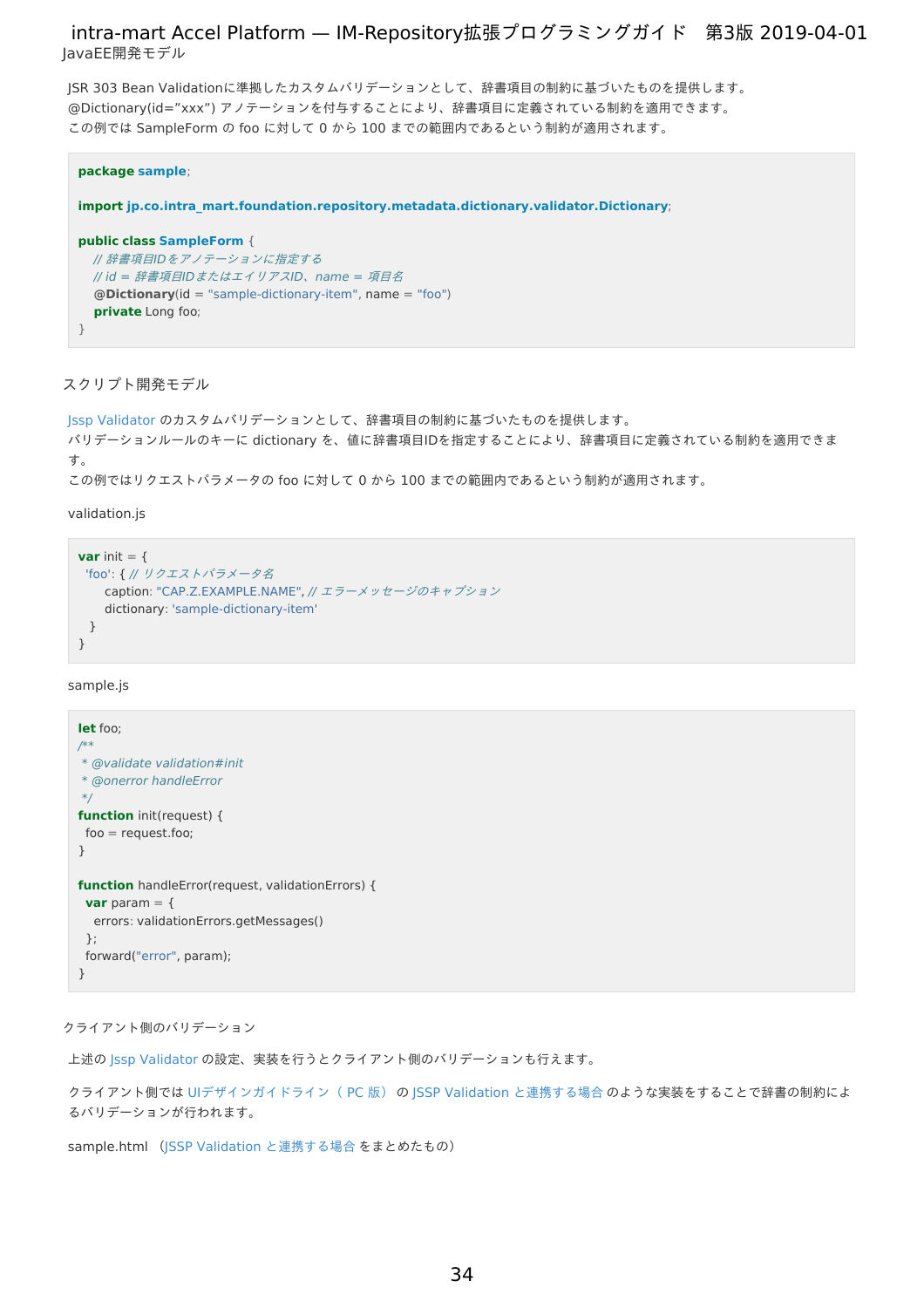

辞書のバリデーションはクライアントからサーバにリクエストを送信し、サーバ側でバリデーションを行い、その結果をク ライアント側で表示するという仕組みで動作します。 また、項目ごとにリクエストが送信されます。大量の項目がある場 合、リクエスト数が相当量になる可能性があります。 バリデーションの仕組みを十分理解した上でご利用ください。

## 辞書項目検[索](#page-36-0)



## [辞書項目を検索する](#page-0-0)

スクリプト開発モデ[ル](#page-3-2)

#### sample.js

```
function openSearchDictionaryDialog() {
// 辞書項目検索画面を呼び出します
window.open('%ベースURL%/repository/search/metadata/dictionary');
}
```
## コラム

下記のようにコールバック関数を利用することもできます。

('%ベースURL%/repository/search/metadata/dictionary#%コールバック関数%')

コールバック関数を指定しない場合、デフォルトのコールバック関数は'onDictionarySelected'です。

## [結果を返却する](#page-7-1)

スクリプト開発モデ[ル](#page-4-4)

sample.js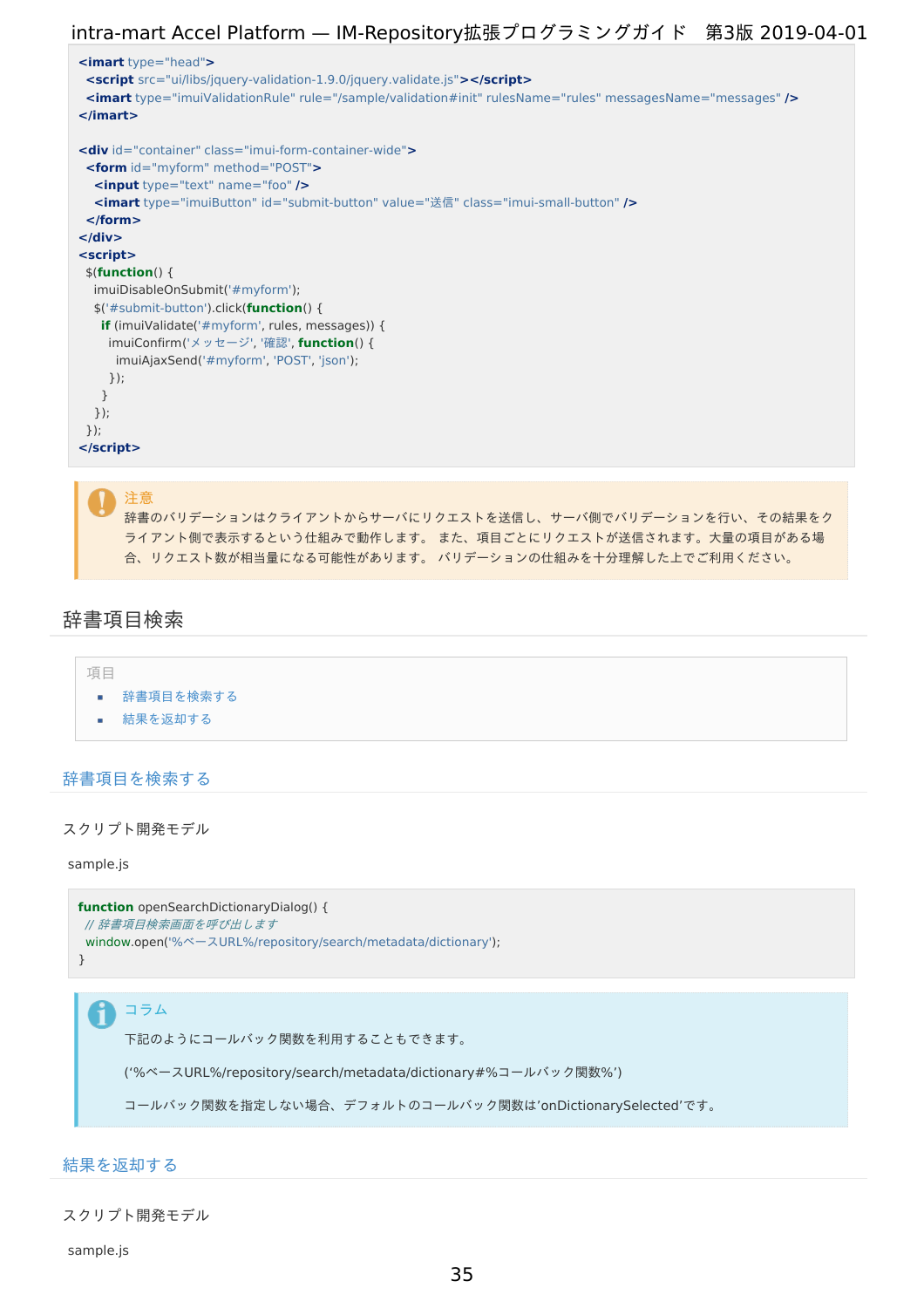```
// 辞書項目検索画面で選択した項目は配列で返却され、上から順番に格納されます。
window.onDictionarySelected = function (selected) {
if (selected.length > 0) {
// 配列の0番目の辞書項目IDを取得します
 var itemId = selected[0].properties.itemId;
 // 配列の0番目の辞書項目名を取得します
 var itemName = selected[0].localizeName.default;
}
}
```
コラム i

コールバック関数を指定する場合

onDictionarySelectedを指定したコールバック関数に変更してください。

sample.jsの引数の配列オブジェクトの説明をします。

・selected

取得できる情報は、辞書項目とエイリアスの2種類です。

#### ・辞書項目

| プロパティ                             | 説明             | 型       |
|-----------------------------------|----------------|---------|
| enabledFlag                       | 辞書項目の有効化を示すフラグ | boolean |
| label                             | ツリーの表示名        | string  |
| localizeDescription (*1)          | 説明             | object  |
| localizeName (*1)                 | 辞書項目名          | object  |
| parentid                          | 親のID           | string  |
| properties.enumerationId          | 参照先列举ID        | string  |
| properties.enumerationName 参照先列挙名 |                | string  |
| properties.itemId                 | 辞書項目ID         | string  |
| properties.usages (*2)            | 用涂             | array   |
| type                              | item           | string  |

・エイリアス

| プロパティ                                | 説明      | 型      |
|--------------------------------------|---------|--------|
| label                                | ツリーの表示名 | string |
| localizeDescription (*1)             | 説明      | object |
| localizeName (*1)                    | エイリアス名  | object |
| parentId                             | 親のID    | string |
| properties.aliasId                   | エイリアスID | string |
| properties.referenceltemId 参照先辞書項目ID |         | string |
| type                                 | alias   | string |

(※1) localizeDescription、localizeNameには多言語情報が格納されており、構成は以下です。

| プロパティ   | 説明  | 퓇      |
|---------|-----|--------|
| default | 標準  | string |
| ja      | 日本語 | string |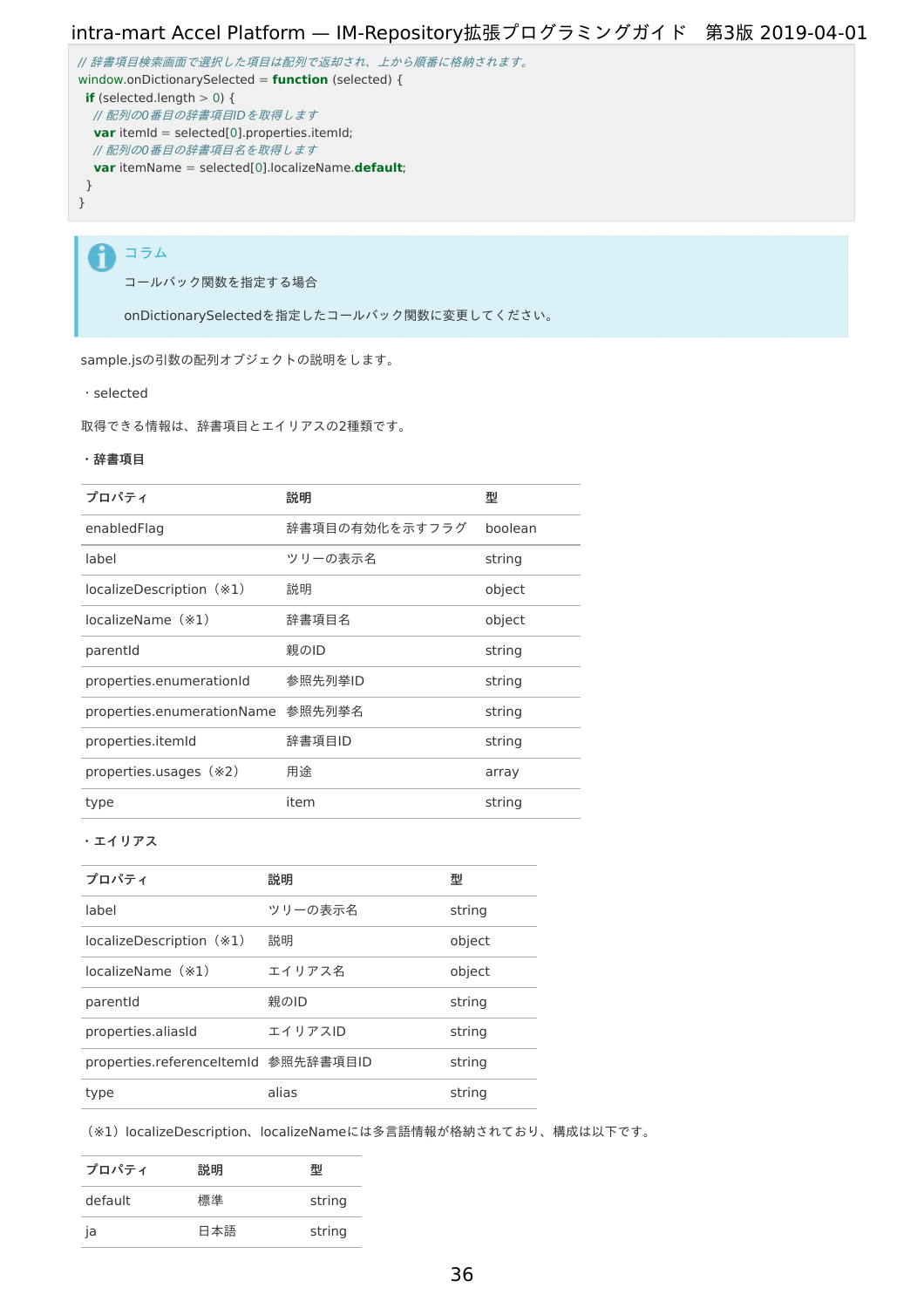<span id="page-36-0"></span>

| プロパティ | 説明               | 퓇      |
|-------|------------------|--------|
| en    | 英語               | string |
| zh CN | 中国語 (簡体字) string |        |

(※2) properties.usagesにはデータ用途と制約用途が格納されており、構成は以下です。

| プロパティ            | 説明                                                           | 型      |
|------------------|--------------------------------------------------------------|--------|
| name             | 用途名<br>データ用途の場合はデータ、制約用途の場合は制<br>約です。                        | string |
| usageld          | 用途ID<br>データ用途の場合はdata_usage、制約用途の場合<br>はrestriction usageです。 | string |
| usageData $(*3)$ | 用途                                                           | object |

(※3)現在の用途で用意されている、usageDataには以下の要素が格納されています。

### ・データ用途

| プロパティ                     | 説明                                                                | 型      |
|---------------------------|-------------------------------------------------------------------|--------|
| databasePhysicalName      | 辞書項目、または、エイリアスがデータベースで<br>使用された時の物理名。                             | string |
| databaseScale             | 辞書項目、または、エイリアスがデータベースで<br>使用された時の最大桁数。                            | number |
| databaseSize              | 辞書項目、または、エイリアスがデータベースで<br>使用された時の小数桁数。                            | number |
| databaseType              | 辞書項目、または、エイリアスがデータベースで<br>使用された時のデータ型。                            | string |
| logicalName               | 辞書項目、または、エイリアスがデータベースで<br>使用された時の論理名。<br>(※1)と同様に多言語情報が格納されています。  | object |
| comment                   | 辞書項目、または、エイリアスがデータベースで<br>使用された時のコメント。<br>(※1)と同様に多言語情報が格納されています。 | object |
| javaType                  | 辞書項目、または、エイリアスがJavaで使用され<br>た時のデータ型。                              | string |
| javaVariableName          | 辞書項目、または、エイリアスがJavaで使用され<br>た時の変数名。                               | string |
| javaScriptType            | 辞書項目、または、エイリアスがJavaScriptで使<br>用された時の型。                           | string |
| javaScriptVariableName    | 辞書項目、または、エイリアスがJavaScriptで使<br>用された時の変数名。                         | string |
| logicDesignerType         | 辞書項目、または、エイリアスがIM-<br>LogicDesignerで使用された時の型。                     | string |
| logicDesignerVariableName | 辞書項目、または、エイリアスがIM-<br>LogicDesignerで使用された時の変数名。                   | string |

・制約用途

桁数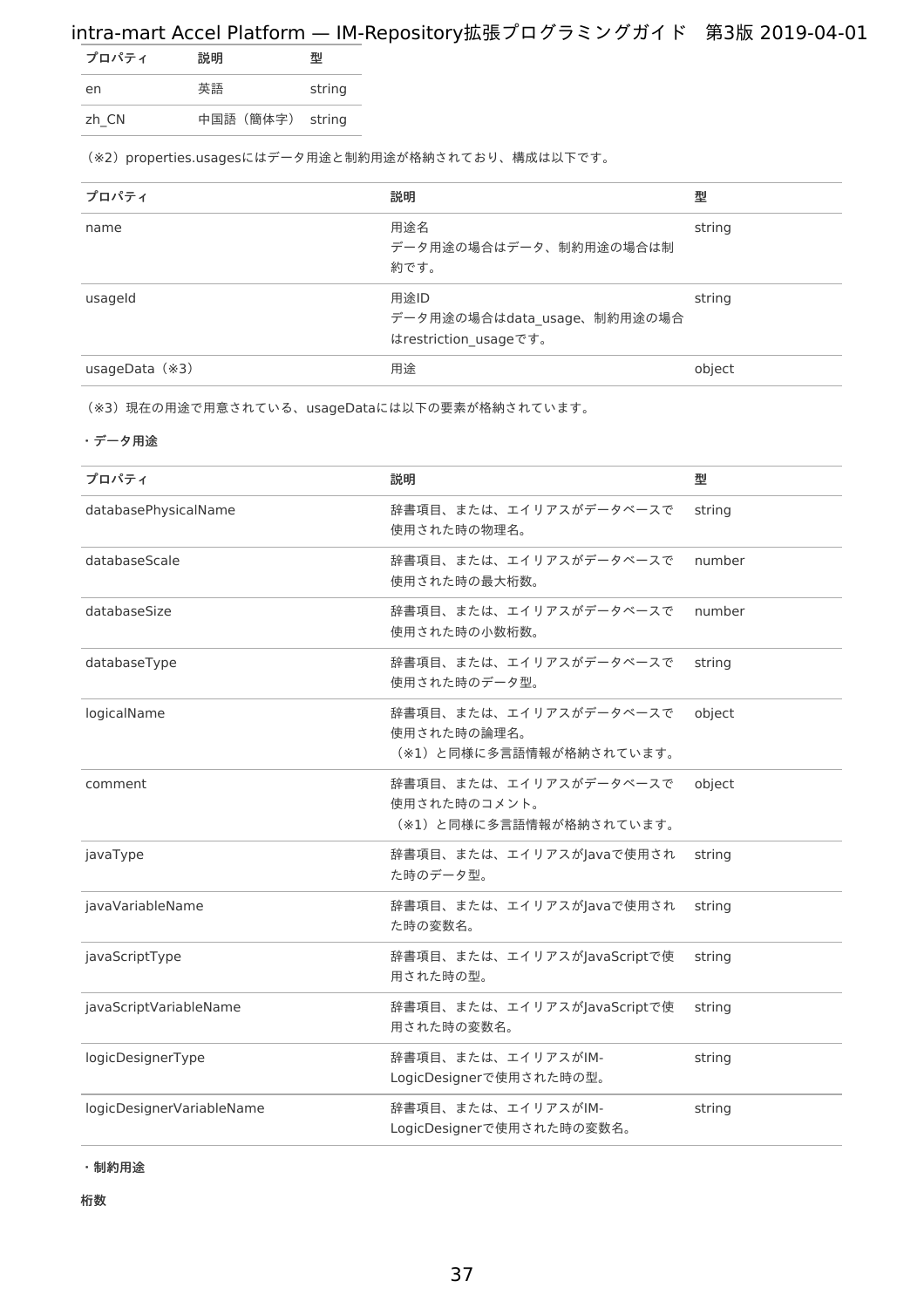| プロパティ | 説明                        | 型      |
|-------|---------------------------|--------|
| id    | 制約ID<br>digit restriction | string |
| max   | 最大桁数                      | string |
| min   | 最小桁数                      | string |
|       |                           |        |

### バイト数

| プロパティ | 説明                       | 型      |
|-------|--------------------------|--------|
| id    | 制約ID<br>byte restriction | string |
| max   | 最大バイト数                   | string |
| min   | 最小バイト数                   | string |

### 数値

| プロパティ            | 説明                          | 型      |
|------------------|-----------------------------|--------|
| id               | 制約ID<br>numeric restriction | string |
| max              | 最大値                         | string |
| min              | 最小値                         | string |
| floatDigitsMax   | 最大小数桁                       | string |
| floatDigitsMin   | 最小小数桁                       | string |
| integerDigitsMax | 最大整数桁                       | string |
| integerDigitsMin | 最小整数桁                       | string |
|                  |                             |        |

### アルファベット

| 説明                        | 型      |
|---------------------------|--------|
| 制約ID<br>alpha restriction | string |
| 大文字・小文字の判定                | string |
| 入力可能な記号                   | string |
|                           |        |

#### 数字

| プロパティ   | 説明                         | 型      |
|---------|----------------------------|--------|
| id      | 制約ID<br>number restriction | string |
| symbols | 入力可能な記号                    | string |

## アルファベットと数字

| プロパティ   | 説明                               | 型      |
|---------|----------------------------------|--------|
| id      | 制約ID<br>alphanumeric restriction | string |
| option  | 大文字・小文字の判定                       | string |
| symbols | 入力可能な記号                          | string |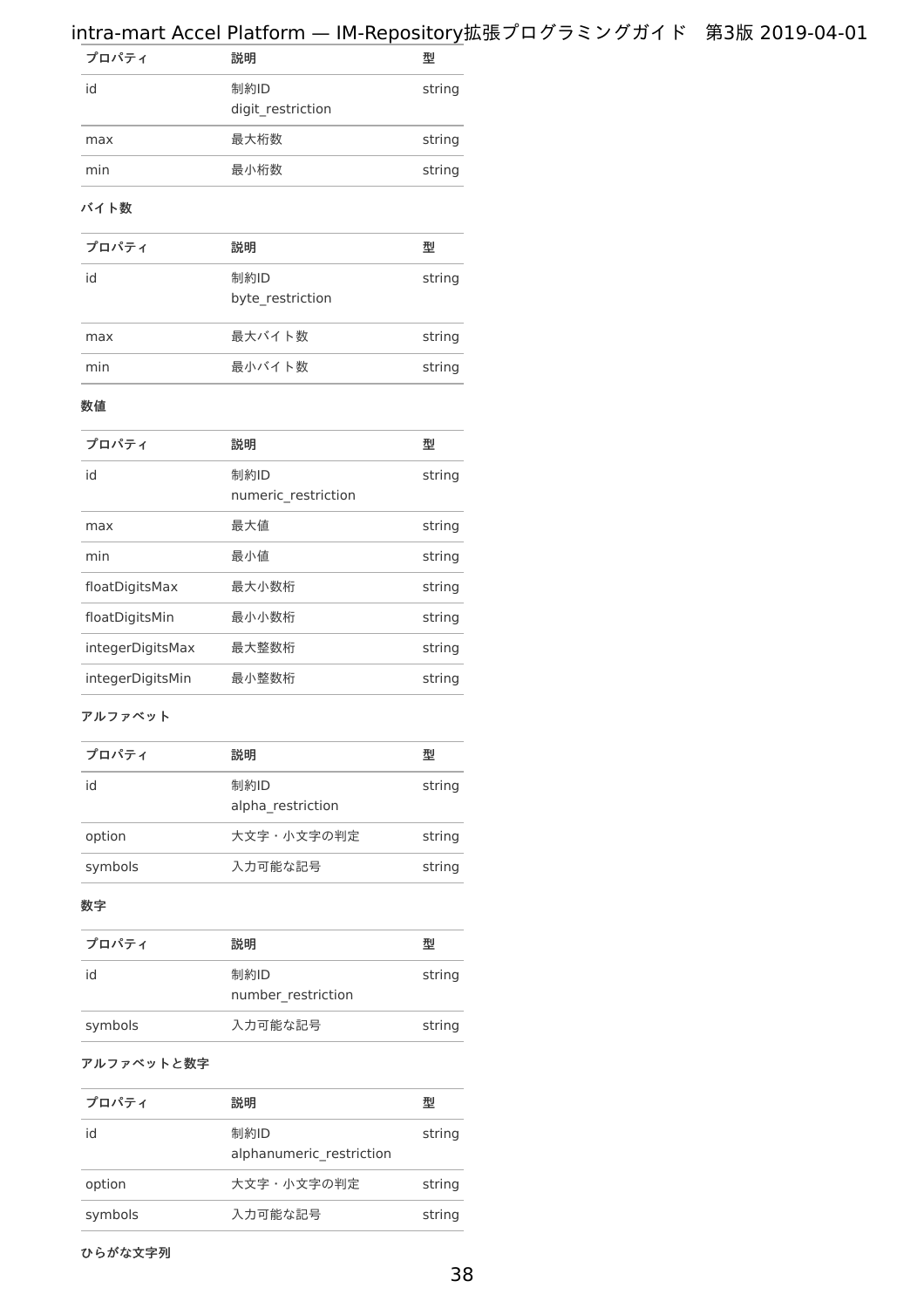| プロパティ   | 説明                           | 型      |
|---------|------------------------------|--------|
| id      | 制約ID<br>hiragana restriction | string |
| symbols | 入力可能な記号                      | string |

### カタカナ文字列

| プロパティ   | 説明                           | 型      |
|---------|------------------------------|--------|
| id      | 制約ID<br>katakana restriction | string |
| option  | 半角・全角の判定                     | string |
| symbols | 入力可能な記号                      | string |

### メールアドレス

| プロパティ | 説明                | 型      |
|-------|-------------------|--------|
| id    | 制約ID              | string |
|       | email restriction |        |

### **URL**

| プロパティ | 説明                      | 型      |
|-------|-------------------------|--------|
| id    | 制約ID<br>url restriction | string |

### 正規表現

| プロパティ | 説明                        | 型      |
|-------|---------------------------|--------|
| id    | 制約ID<br>regex_restriction | string |
| regex | 正規表現                      | string |

## 日付時刻

| プロパティ  | 説明                           | 型      |
|--------|------------------------------|--------|
| id     | 制約ID<br>datetime restriction | string |
| format | フォーマット                       | string |

### **ID**

| プロパティ | 説明             | 型      |
|-------|----------------|--------|
| id    | 制約ID           | string |
|       | id restriction |        |

### **UserCd**

| プロパティ | 説明                         | 型      |
|-------|----------------------------|--------|
| id    | 制約ID<br>usercd restriction | string |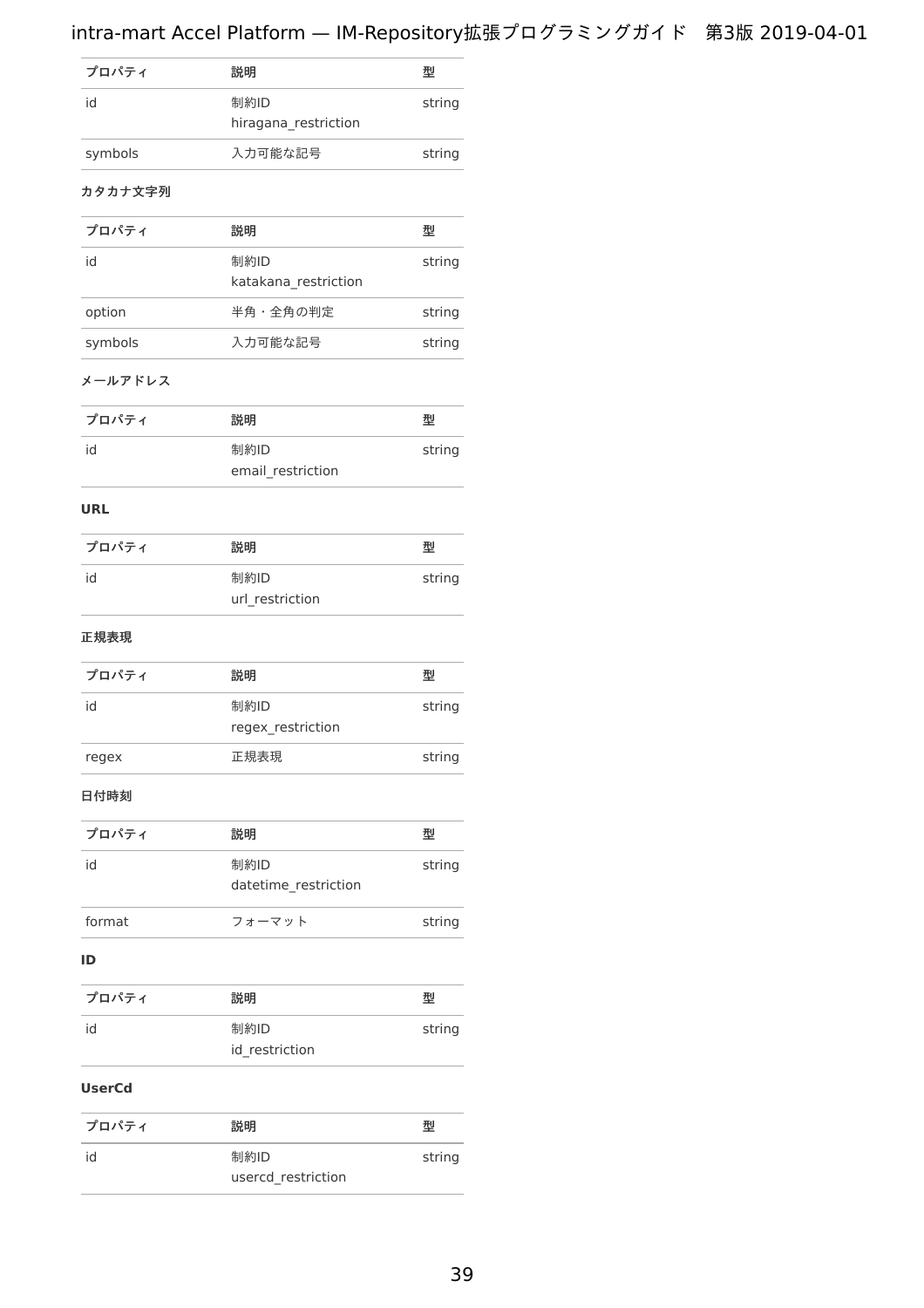

コラム f それぞれのプロパティを取得する場合のサンプルは以下の通りです。 ※selectedの0番目を取得するものとします。 // 辞書項目名(日本語)を取得する場合 **var** itemName = selected[0].localizeName.ja; // 説明(英語)を取得する場合 **var** description = selected[0].localizeDescription.en;

// 参照先列挙IDを取得する場合 **var** enumerationId = selected[0].properties.enumerationId;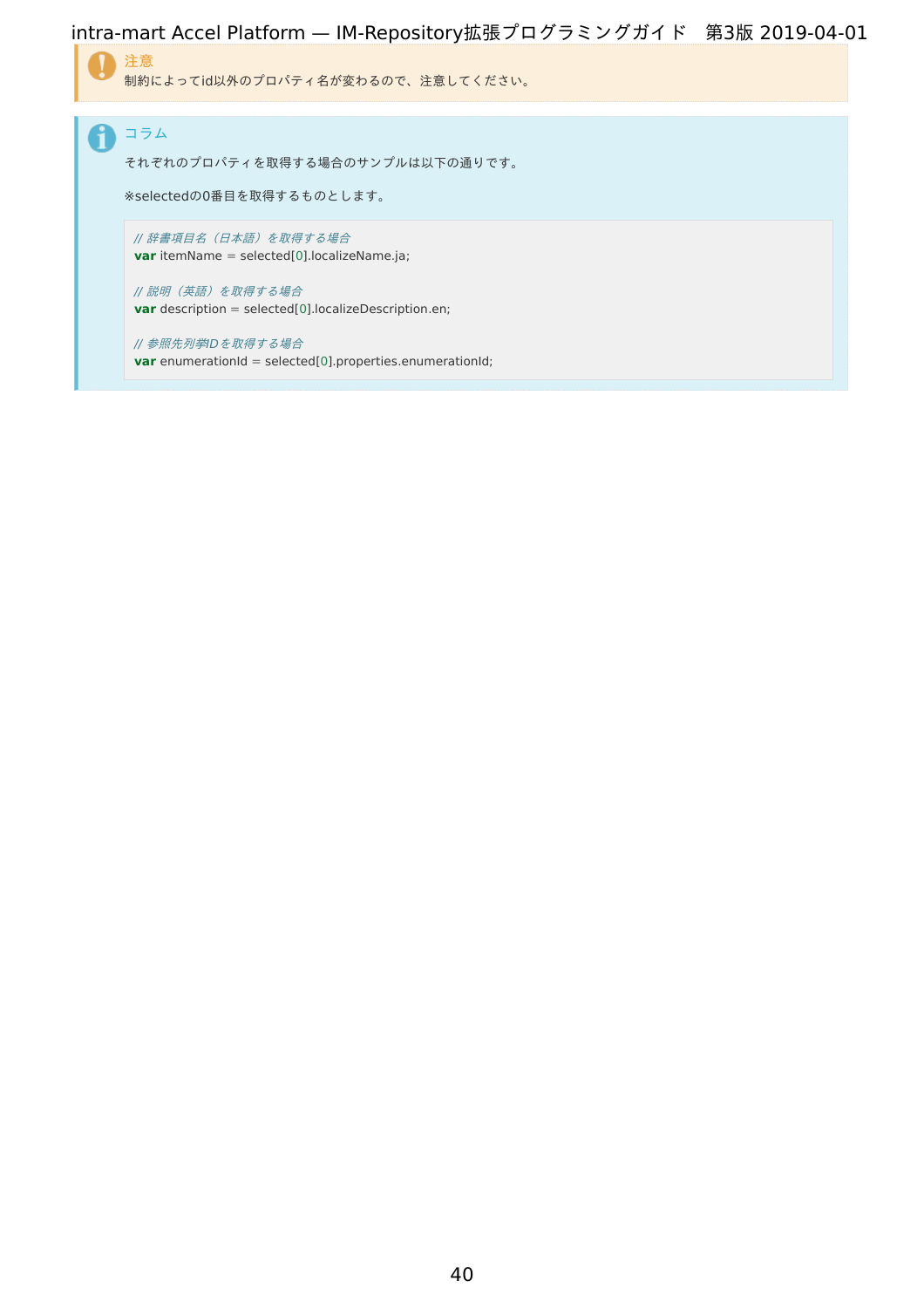<span id="page-40-0"></span>IM-Repositoryはlabel-value形式の列挙データを統合的に管理する機能を提供します。 また、辞書データと連動させ、辞書項目の値としてこの列挙データからのみ選べるといった連携を行います。 本項ではこの列挙型の情報を取得するAPIの利用方法を説明します。

## <span id="page-40-1"></span>列挙[型](#page-40-1)

| 項目 |          |  |
|----|----------|--|
|    | 列挙型を取得する |  |

### [列挙型を取得する](#page-3-1)

#### REST-AP[I](#page-4-2)

| メソッド | GFT                                          |
|------|----------------------------------------------|
| URI  | %ベースURL%/api/repository/metadata/enumeration |

### JavaEE開発モデル

#### // 列挙型を取得する

EnumerationService enumerationService = RepositoryServiceProvider.getInstance().getEnumerationService(); Enumerations enumerations = enumerationService.getEnumerations();

## 列挙型検[索](#page-41-0)

## 項目 [列挙型を検索する](#page-3-1) ×. [結果を返却する](#page-3-3)

## [列挙型を検索する](#page-0-0)

### スクリプト開発モデ[ル](#page-3-2)

列挙型検索画面を呼び出す方法は2通りあります。

```
・列挙を全て呼び出したい場合(※1)
```
sample.js

```
function openSearchEnumerationDialog() {
// 列挙型検索画面を呼び出します
window.open('%ベースURL%/repository/search/metadata/enumeration');
}
```
・列挙が有効化のデータのみを呼び出したい場合(※2)

### sample.js

```
function openSearchEnumerationDialog() {
// 列挙型検索画面を呼び出します
window.open('%ベースURL%/repository/search/metadata/enumeration?enabled=true');
}
```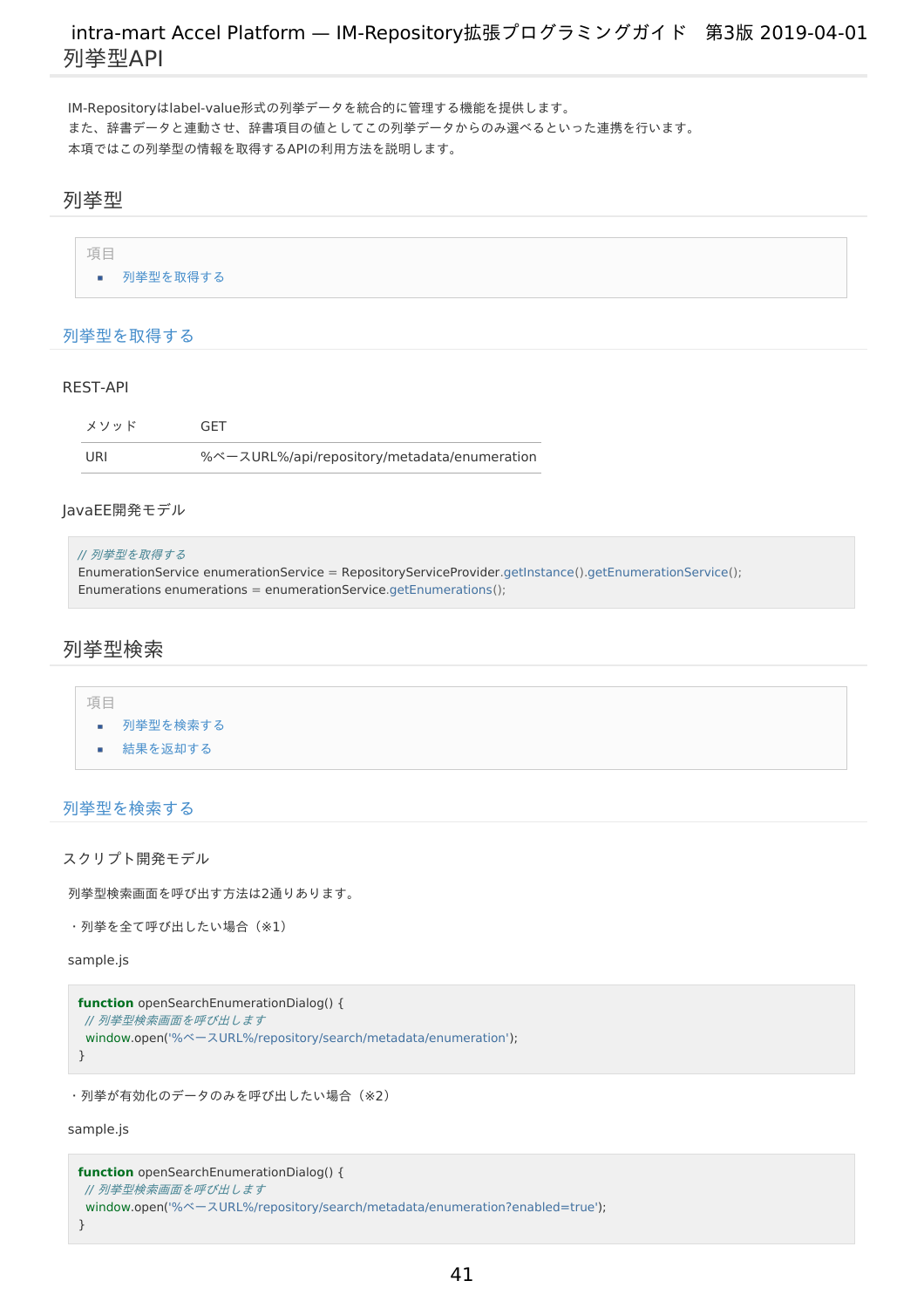<span id="page-41-0"></span>コラム ñ

下記のようにコールバック関数を利用することもできます。

(※1)の場合('%ベースURL%/repository/search/metadata/enumeration#%コールバック関数%')

(※2)の場合('%ベースURL%/repository/search/metadata/enumeration?enabled=true#%コールバック関数%')

コールバック関数を指定しない場合、デフォルトのコールバック関数は'onEnumerationSelected'です。

### [結果を返却する](#page-7-1)

スクリプト開発モデ[ル](#page-4-4)

sample.js

```
window.onEnumerationSelected = function (selected) {
if (selected) {
 // 列挙IDを取得します
 var enumerationId = selected.identify;
  // 列挙名を取得します
  var enumerationName = selected.name.default;
 }
}
```
コラム i

コールバック関数を指定する場合

onEnumerationSelectedを指定したコールバック関数に変更してください。

sample.jsの引数のオブジェクトの説明をします。

・selected

取得できる情報は、以下です。

| プロパティ                 | 説明           | 型       |
|-----------------------|--------------|---------|
| identify              | 型を含まない列挙ID   | string  |
| parentid              | 親のID         | string  |
| name $(*1)$           | 列举名          | object  |
| description $(*1)$    | 説明           | object  |
| enumerationItems (*2) | 列举項目         | array   |
| enabled               | 列挙の有効化を示すフラグ | boolean |
| label                 | ツリーの表示名      | string  |

(※1) name、descriptionには多言語情報が格納されており、構成は以下です。

| プロパティ   | 説明       | 型      |
|---------|----------|--------|
| default | 標準       | string |
| ja      | 日本語      | string |
| en      | 英語       | string |
| zh CN   | 中国語(簡体字) | string |

(※2) enumerationItemsには以下の要素が格納されています。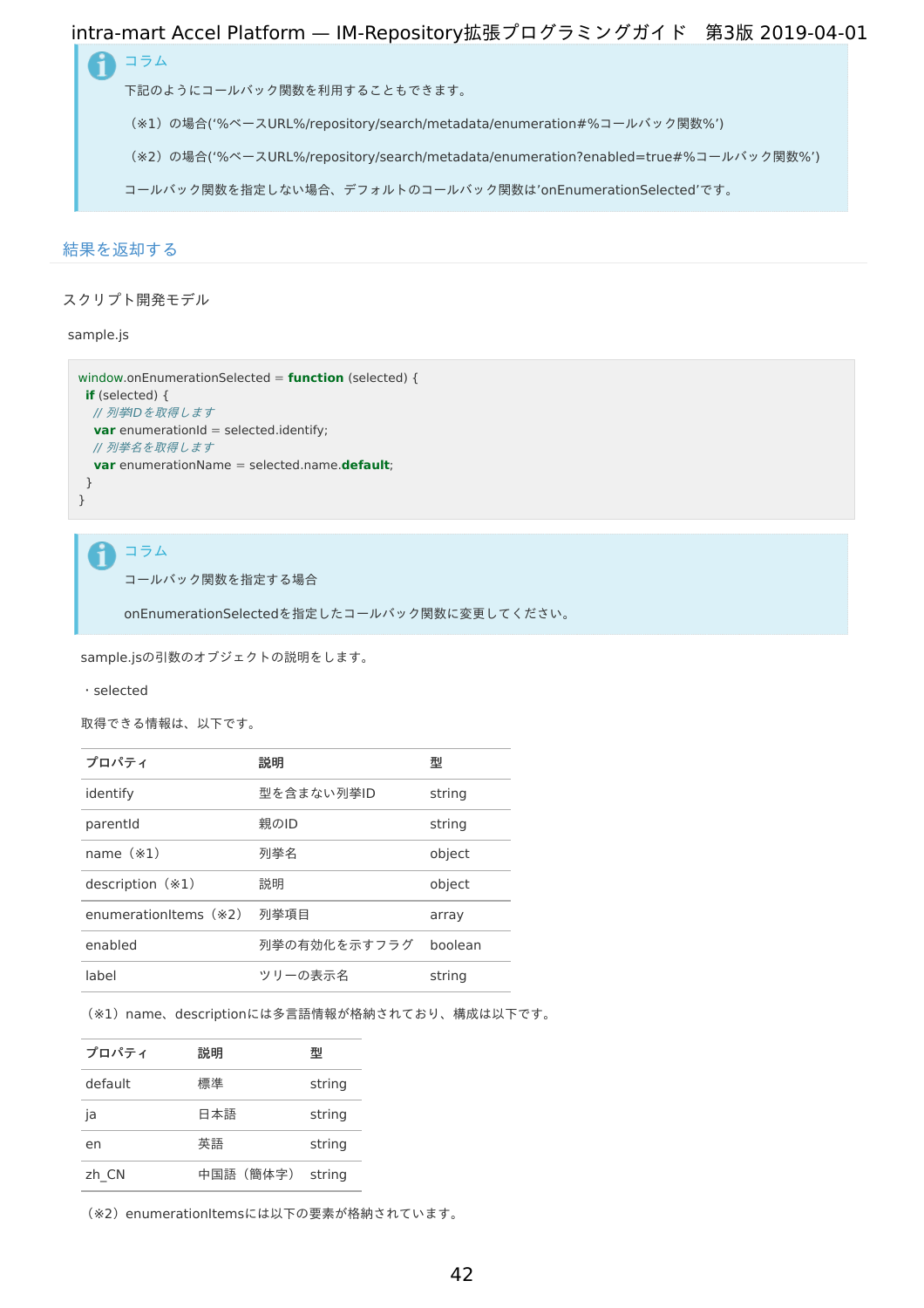| プロパティ          | 説明             | 型      |
|----------------|----------------|--------|
| $label$ $(*3)$ | 列挙項目表示名 object |        |
| value          | 値              | string |

(※3)labelも多言語情報が格納されています。構成はname、descriptionと同様です。

| コラム<br>それぞれのプロパティを取得する場合のサンプルは以下の通りです。                                                                   |
|----------------------------------------------------------------------------------------------------------|
| // 列挙名(日本語)を取得する場合<br><b>var</b> enumerationName = selected.name.ja;                                     |
| // 説明(英語)を取得する場合<br><b>var</b> description = selected.description.en;                                    |
| 列挙項目の1 件目の列挙項目表示名(標準)を取得する場合<br><b>var</b> enumerationName = selected.enumerationItems[0].label.default; |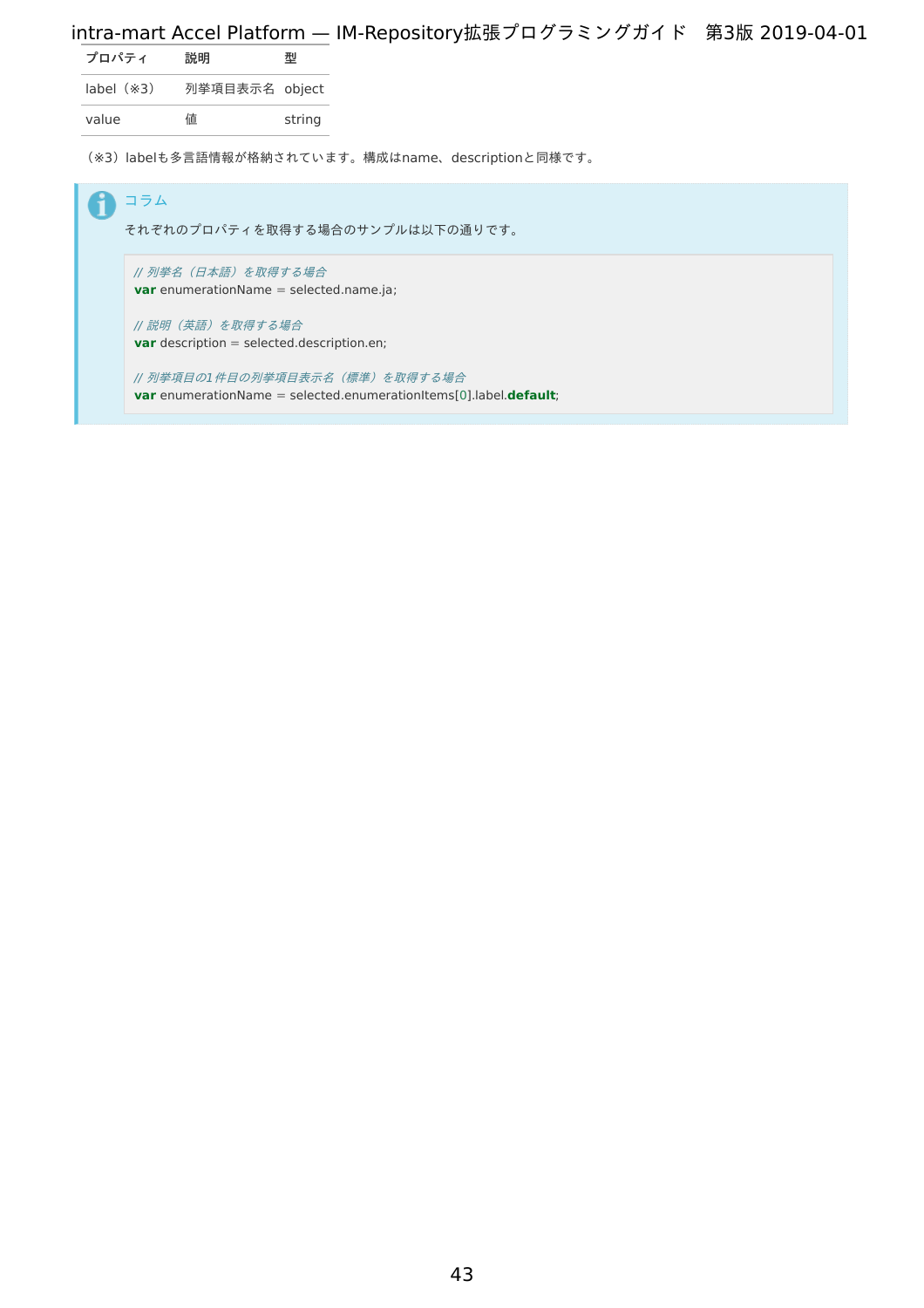IM-Repository上で管理されるエンティティは、バージョン管理および辞書項目と紐づけたエンティティ項目や関連といった定義が存在 します。 本項ではこのエンティティの情報を取得するAPIの利用方法を説明します。

## エンティティ検[索](#page-44-1)

項目

- $\mathbf{r}$ [エンティティを検索する](#page-3-1)
- [結果を返却する](#page-3-3)

### [エンティティを検索する](#page-0-0)

スクリプト開発モデ[ル](#page-3-2)

エンティティ検索画面を呼び出す方法は2通りあります。

```
・エンティティを全て呼び出したい場合(※1)
```
sample.js

```
function openSearchEntitysetDialog() {
// エンティティ検索画面を呼び出します
window.open('%ベースURL%/repository/search/metadata/entityset');
}
```
・エンティティが有効化のデータのみを呼び出したい場合(※2)

sample.js

ĭ

```
function openSearchEntitysetDialog() {
// エンティティ検索画面を呼び出します
window.open('%ベースURL%/repository/search/metadata/entityset?enabled=true');
}
```
コラム

下記のようにコールバック関数を利用することもできます。

(※1)の場合('%ベースURL%/repository/search/metadata/entityset#%コールバック関数%')

(※2)の場合('%ベースURL%/repository/search/metadata/entityset?enabled=true#%コールバック関数%')

コールバック関数を指定しない場合、デフォルトのコールバック関数は'onEntitysetSelected'です。

### [結果を返却する](#page-7-1)

スクリプト開発モデ[ル](#page-4-4)

sample.js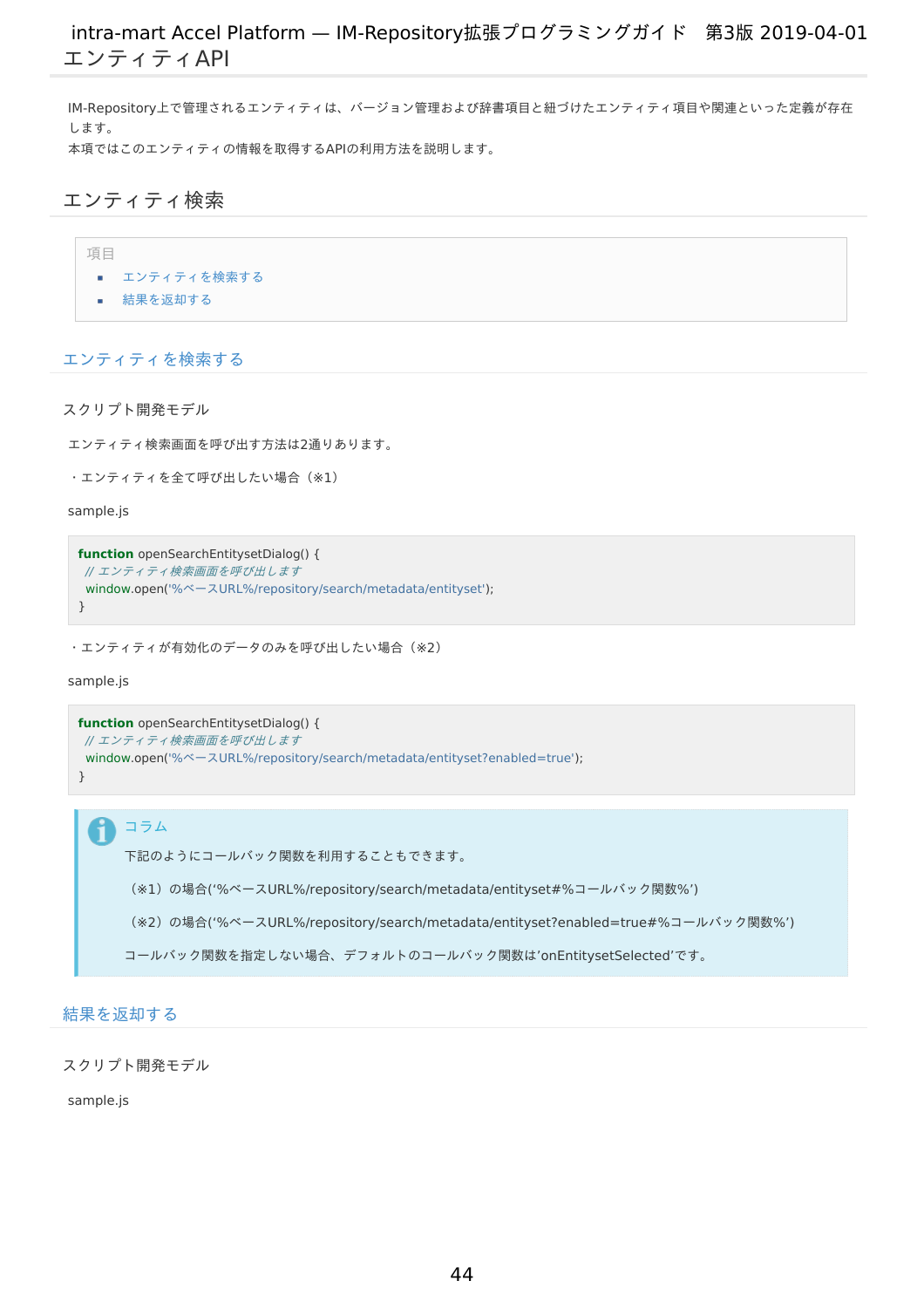```
// エンティティ検索画面で選択した項目は配列で返却され、上から順番に格納されます。
window.onEntitysetSelected = function (selected) {
if (selected.length > 0) {
// 配列の0番目のエンティティIDを取得します
 var entityId = selected[0].properties.entityId;
 // 配列の0番目のエンティティ名を取得します
 var entityName = selected[0].localizeName.default;
}
}
```
コラム i

コールバック関数を指定する場合

onEntitysetSelectedを指定したコールバック関数に変更してください。

sample.jsの引数の配列オブジェクトの説明をします。

・selected

取得できる情報は、以下です。

| プロパティ                    | 説明                       | 型      |
|--------------------------|--------------------------|--------|
| enabledFlag              | エンティティの有効化を示すフラグ boolean |        |
| label                    | ツリーの表示名                  | string |
| $localizeName$ ( $*1$ )  | エンティティ名                  | object |
| localizeDescription (*1) | 説明                       | object |
| parentid                 | 親のID                     | string |
| properties.entityId      | エンティティID                 | string |
| entityltem $(*2)$        | エンティティ項目                 | array  |
| relations $(*3)$         | 関連                       | array  |

(※1) localizeName、localizeDescriptionには多言語情報が格納されており、構成は以下です。

| プロパティ   | 説明       | 型      |
|---------|----------|--------|
| default | 標準       | string |
| ja      | 日本語      | string |
| en      | 英語       | string |
| zh CN   | 中国語(簡体字) | string |

(※2) entityItemには以下の要素が格納されています。

| プロパティ          | 説明                                                                   | 型       |
|----------------|----------------------------------------------------------------------|---------|
| entityItemId   | 辞書項目IDまたはエイリアスID                                                     | string  |
| entityItemType | 辞書項目種別<br>·辞書項目の場合 (dictionary-item)<br>·エイリアスの場合 (dictionary-alias) | string  |
| primaryKey     | Primary Key制約                                                        | boolean |
| required       | Not Null制約                                                           | boolean |

(※3) relationsには以下の要素が格納されています。